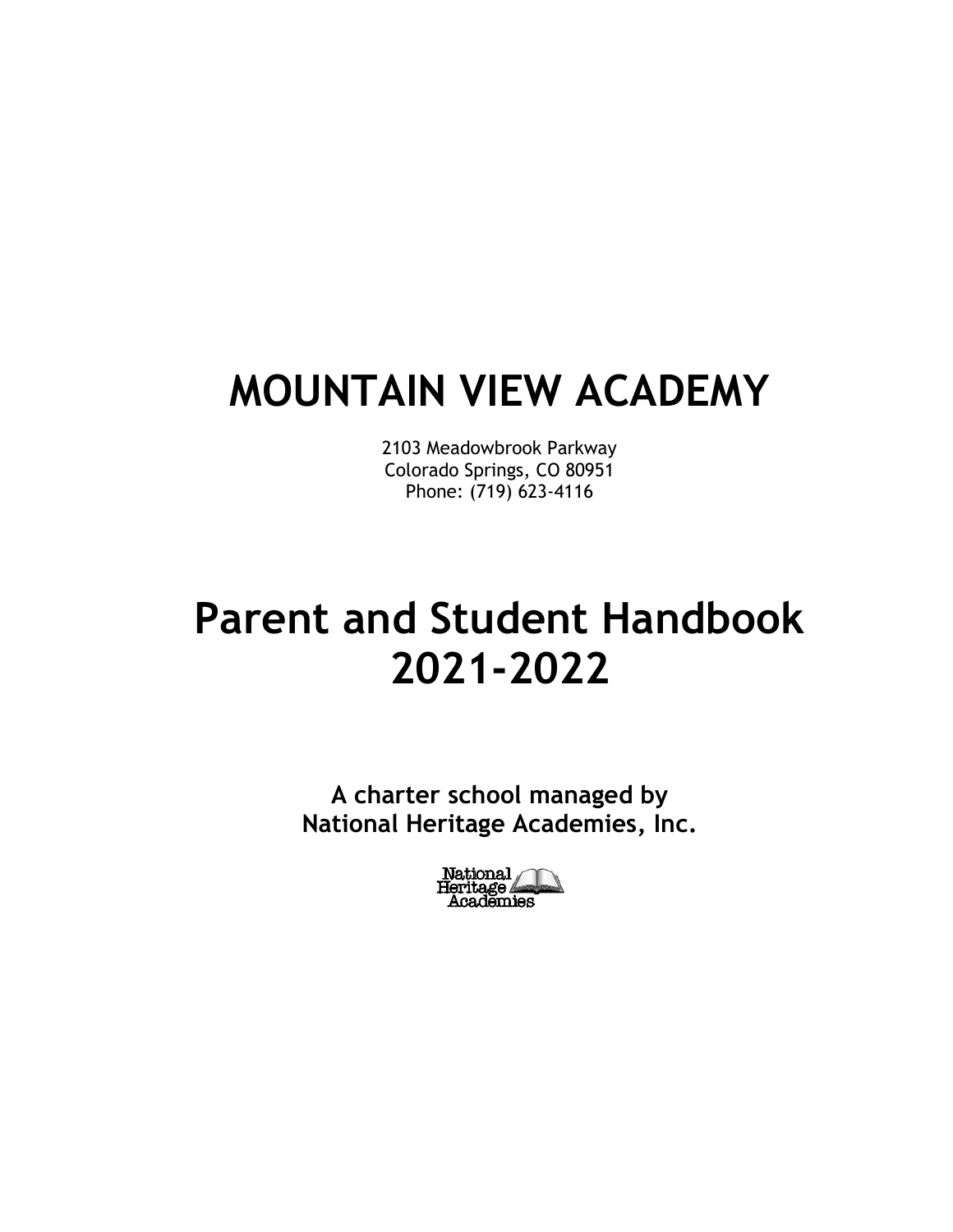## **Parent and Student Handbook Table of Contents**

| The Four Pillars of NHA                                           |
|-------------------------------------------------------------------|
|                                                                   |
|                                                                   |
|                                                                   |
|                                                                   |
| <b>Academic Excellence</b>                                        |
|                                                                   |
|                                                                   |
|                                                                   |
|                                                                   |
|                                                                   |
|                                                                   |
|                                                                   |
|                                                                   |
|                                                                   |
|                                                                   |
|                                                                   |
|                                                                   |
|                                                                   |
| Student Grade Placement, Acceleration, Promotion, or Retention 13 |
|                                                                   |
|                                                                   |
|                                                                   |
|                                                                   |
|                                                                   |
|                                                                   |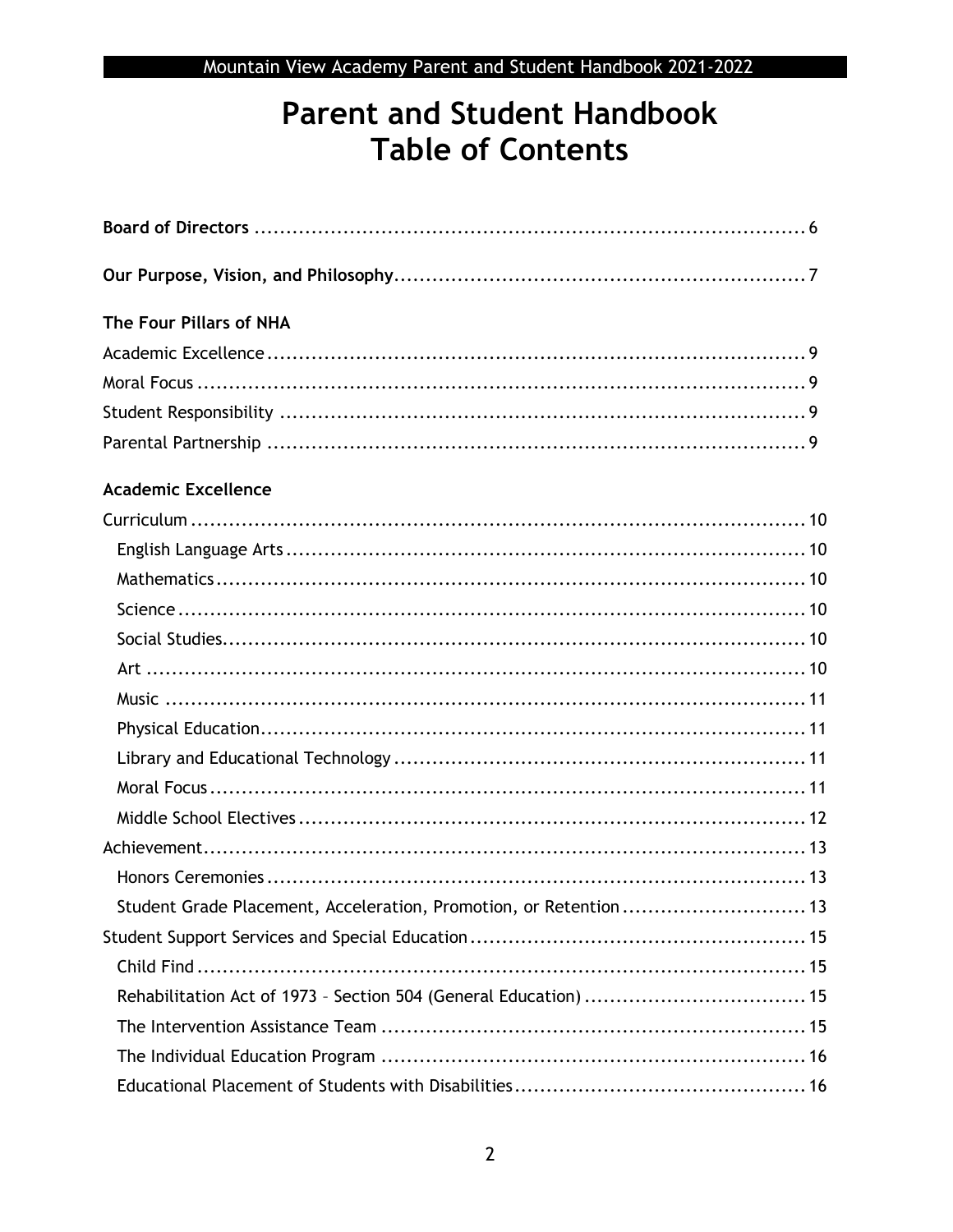| Crisis Management: De-escalation, Isolation and Restraint of Student.  17 |  |
|---------------------------------------------------------------------------|--|

### **Moral Focus**

### **Student Responsibility**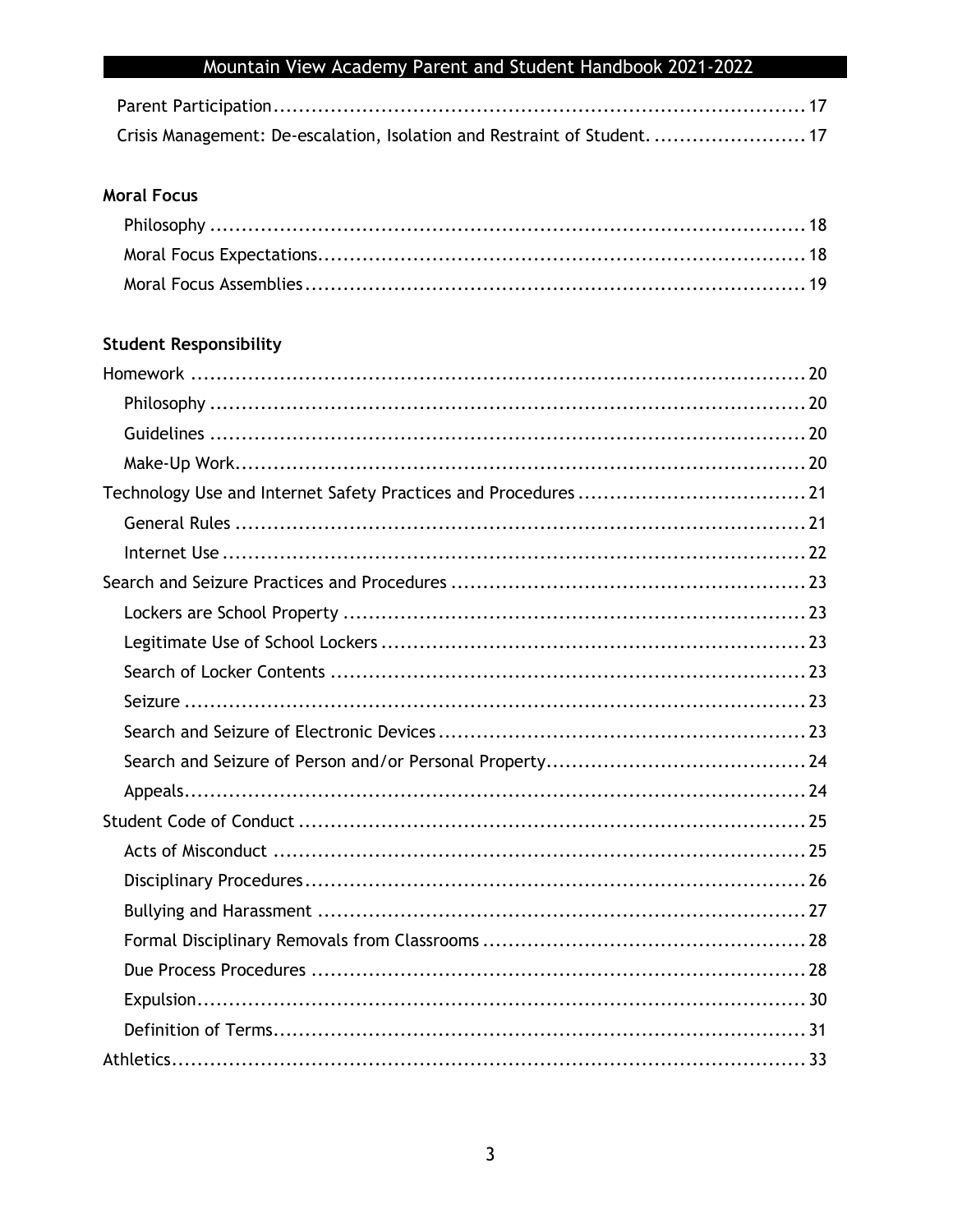| <b>Parental Partnership</b> |  |
|-----------------------------|--|
|                             |  |
|                             |  |
|                             |  |
|                             |  |
|                             |  |
|                             |  |
|                             |  |
|                             |  |
|                             |  |
|                             |  |
|                             |  |
|                             |  |
|                             |  |
|                             |  |
|                             |  |
|                             |  |
|                             |  |
|                             |  |
|                             |  |
|                             |  |
|                             |  |
|                             |  |
|                             |  |

## **General School Procedures**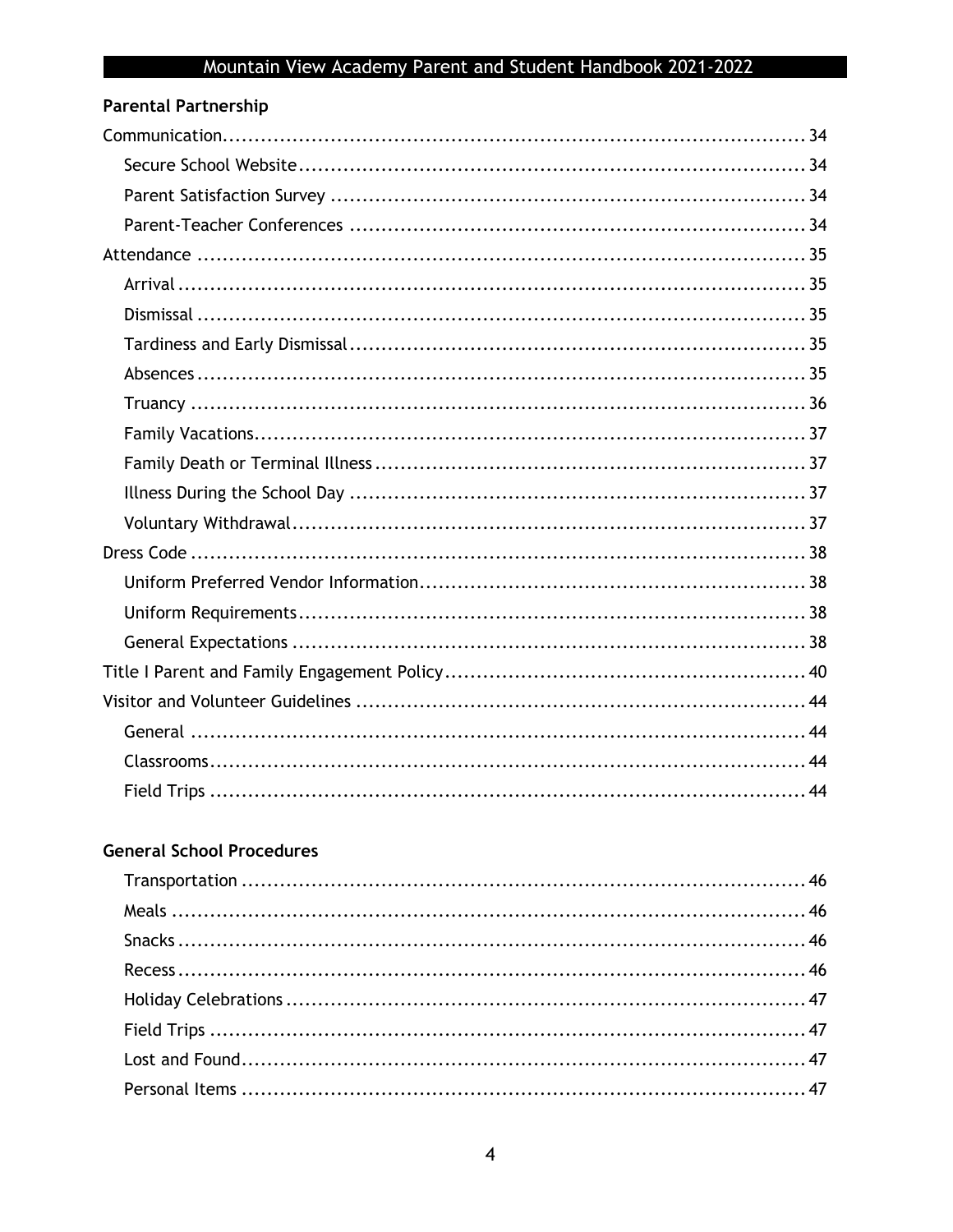### **Notifications**

### Other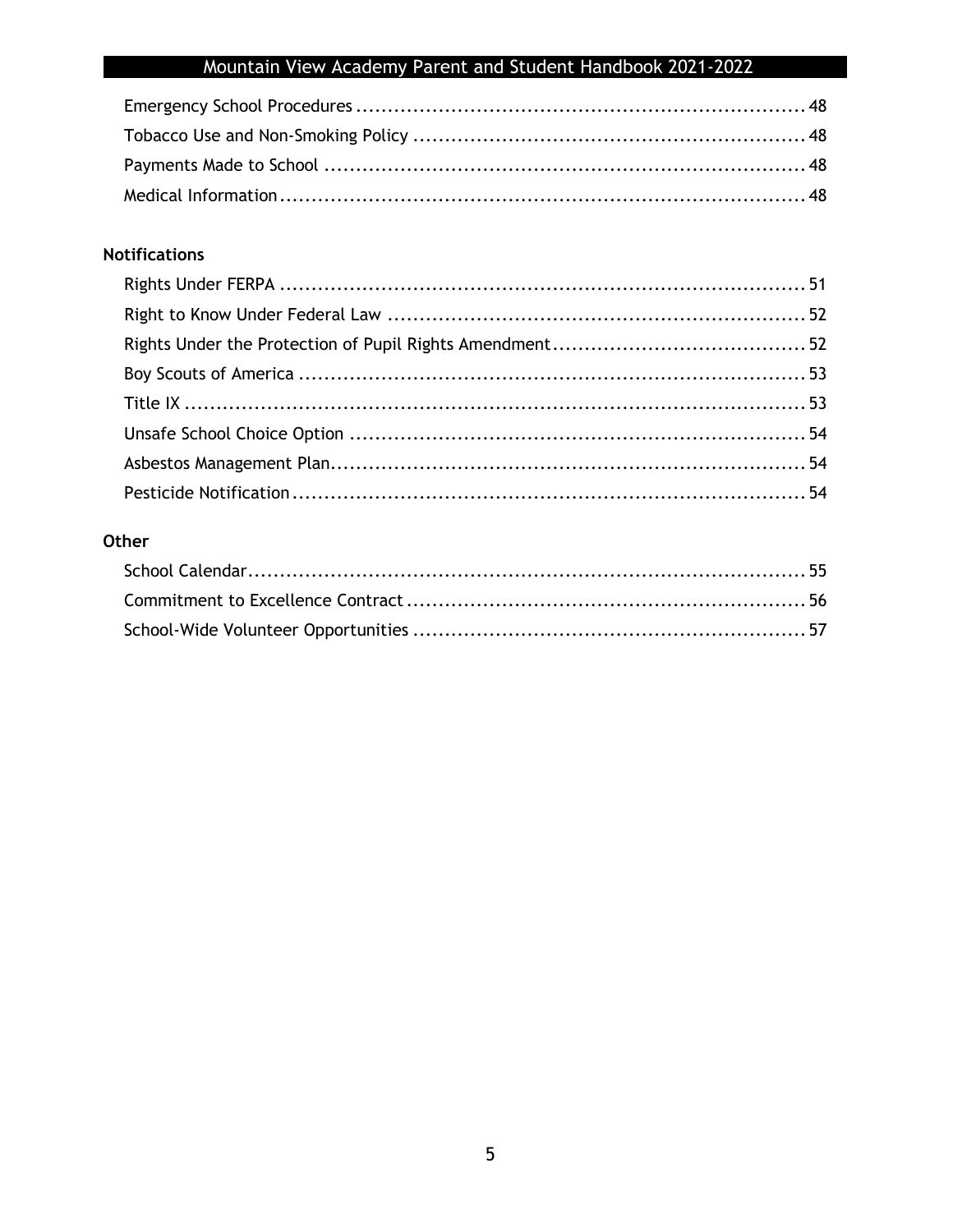## **Board of Directors**

Carrie Geitner, President Rosie Suerdieck, Vice President Nicole Hill, Secretary Mary Elizabeth Fabian, Treasurer Michelle Goodwin, Director

Board meetings are open to the public and meeting dates and times are posted at the school.

## **Administrative Staff**

Amanda Ortiz-Torres, Principal

### **Student Creed**

I am a Mountain View Academy Scholar. I will work hard to achieve academic and moral excellence. I know my success in school and life depends on my own efforts. If it is to be, it is up to me.

### **School Mission**

Mountain View Academy will be a strong school and vibrant community institution that challenges students to reach their full potential in academic efforts and character development.

## **National Heritage Academies**

National Heritage Academies is a network of public charter schools serving families and students in multiple states. Our early childhood, elementary, and middle school programs are designed to put children on a solid path to success in high school, college, and beyond. As a network, all National Heritage Academies schools share a common vision, while each individual school enjoys the flexibility of tailoring their program to meet the needs of their specific community.

**NHA's Parent Relations Department** provides guidance to parents and the school in resolving concerns. Once the classroom teacher, dean, and/or principal have been contacted regarding your concern, you may also reach out to the Parent Relations team to discuss any additional needs.

Parent Relations Contact Information: Phone: (877) 642-7471 (Monday–Friday; 8:30 a.m.–4:30 p.m.) Email: [info@nhaschools.com](mailto:info@nhaschools.com)

National Heritage Academies 3850 Broadmoor Avenue Grand Rapids, Michigan 49512 [www.nhaschools.com](http://www.nhaschools.com/)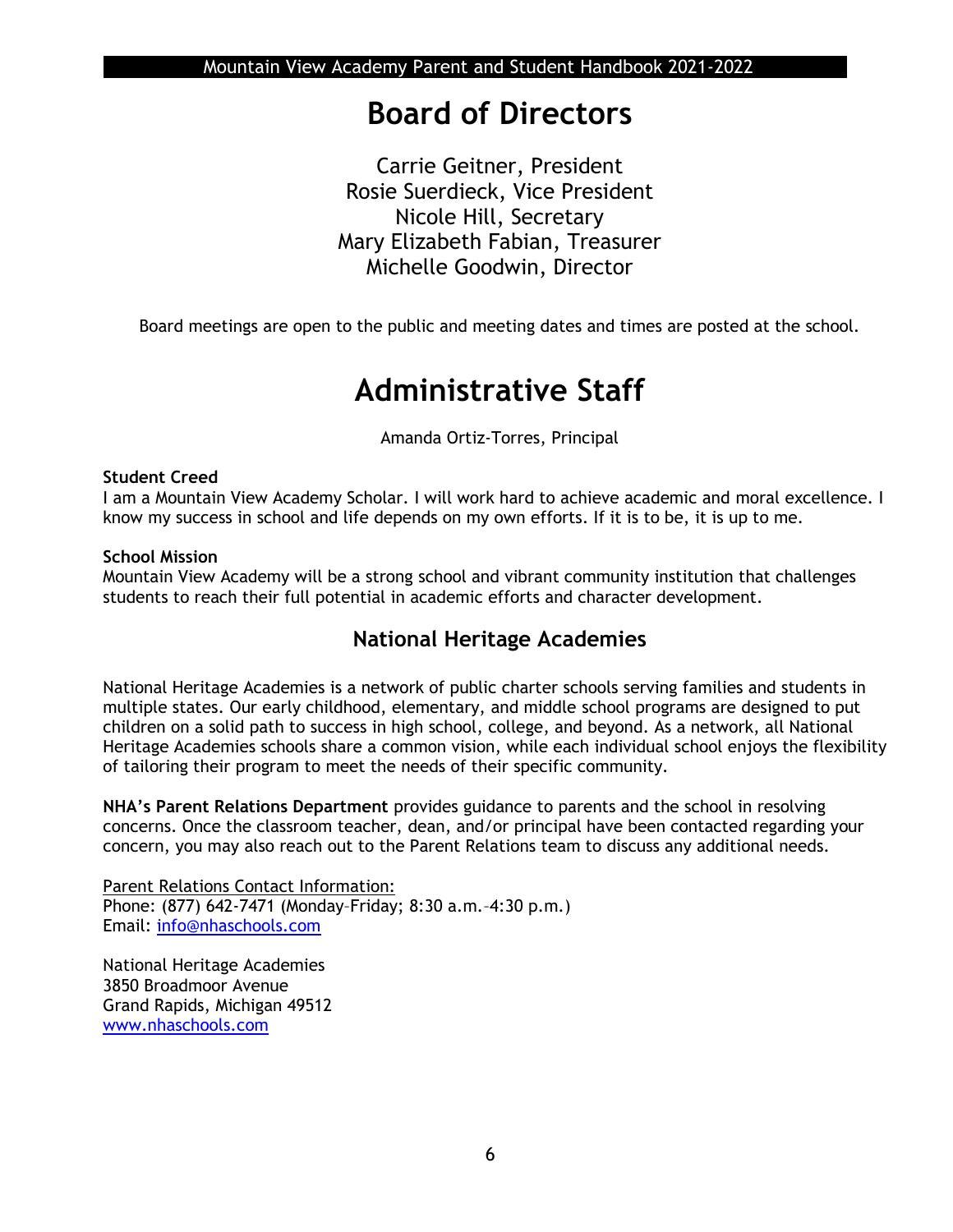## **Our Purpose, Vision, and Philosophy**

### **Purpose and Vision**

Working in partnership with parents and the community, the school's purpose is to challenge each child to achieve. We offer a challenging, character-based education through a rigorous curriculum with high academic and social expectations with the vision to better educate more children.

### **Educational Philosophy**

The educational philosophy is based on the principles set forth in *Effective Schools Research*  developed by Professor Ronald R. Edmonds*. Effective Schools Research* recommends research-based school attributes that are associated with quantifiably improved student learning.

In his book *What Works in Schools*, Robert J. Marzano translates these principles into the following factors:

School-Level Factors:

- A guaranteed and viable curriculum
- Challenging goals and effective feedback
- Parent and community involvement
- A safe and orderly environment
- Collegiality and professionalism

Teacher-Level Factors:

- Instructional strategies
- Classroom management
- Classroom curriculum design

Student-Level Factors:

- Home environment
- Learned intelligence and background knowledge
- Student motivation

The school employs a continuous improvement model that focuses on principles and practices that are simple and supported by research.

The school supports its researched based approach to education by including the following practices in its daily operation of the school:

**College Readiness:** The school's focus on a liberal arts education provides the academic foundation necessary to succeed in an increasingly global and competitive society. In grade school, the vast majority of time is spent on mastering the core subjects of English, history, mathematics, reading, and science. Furthermore, the school's first priority is to bring students up to grade level in reading and math, so they will be able to master other subjects as well. In all grades, at least twice as much time is spent on language arts and mathematics than on other academic subjects.

**Longer School Day:** School days are approximately seven hours long, which is longer than most traditional public schools. This includes at least six hours of instructional time.

**Structured Discipline:** Students are expected to follow a clearly defined and structured discipline program. This program encourages personal responsibility and respect for others. As a result,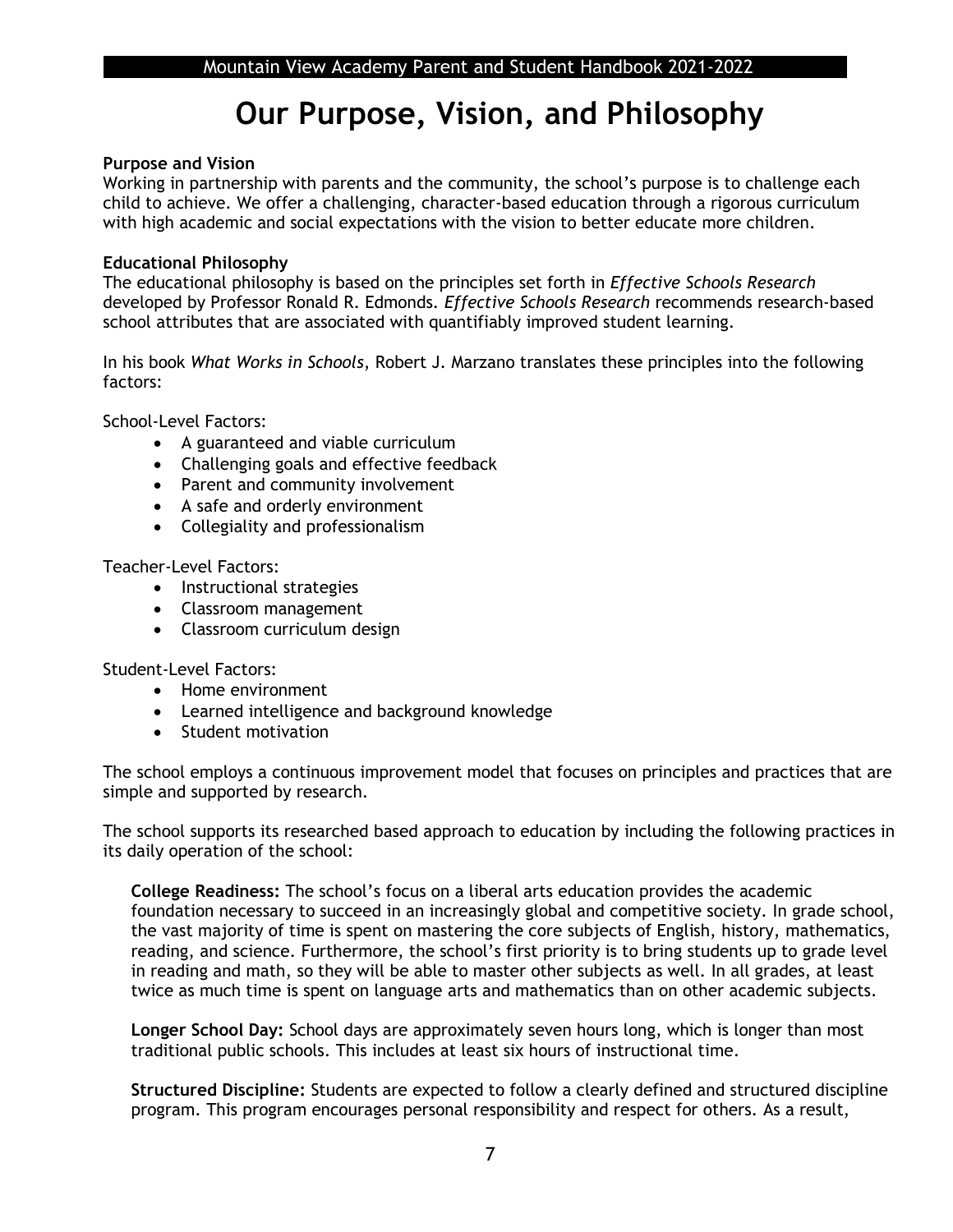students who have had behavior problems at other schools are often drawn back into a positive learning environment.

**Moral Focus Program:** Part of the school's purpose is to instill a strong moral identity in each of our students. The Moral Focus curriculum comprehensively identifies the skills, behaviors, and virtues students will need for character growth and development to prepare them for success, both academically and throughout their lives. The curriculum includes explicit and integrated instruction around three key components of character to provide students with a strong foundation for leading an ethical life. The Moral Focus program is an essential part of every student's education.

**Parental Involvement:** Research indicates that a leading predictor of student success is parental involvement; therefore, parents are included in many aspects of the education program. The school governance structure relies on significant parental input and cultivates a close working partnership between staff members and parents. In addition, parents are asked to volunteer by participating in playground activities, becoming a member of school committees, or helping in the classroom, library, or office. To encourage involvement, parents sign a "Commitment to Excellence Contract" upon their child's enrollment, committing to active involvement in the school.

**American Heritage:** It is appropriate to demonstrate a great deal of both pride in the history of the United States and gratitude for our unique roots and founding by gifted men and women.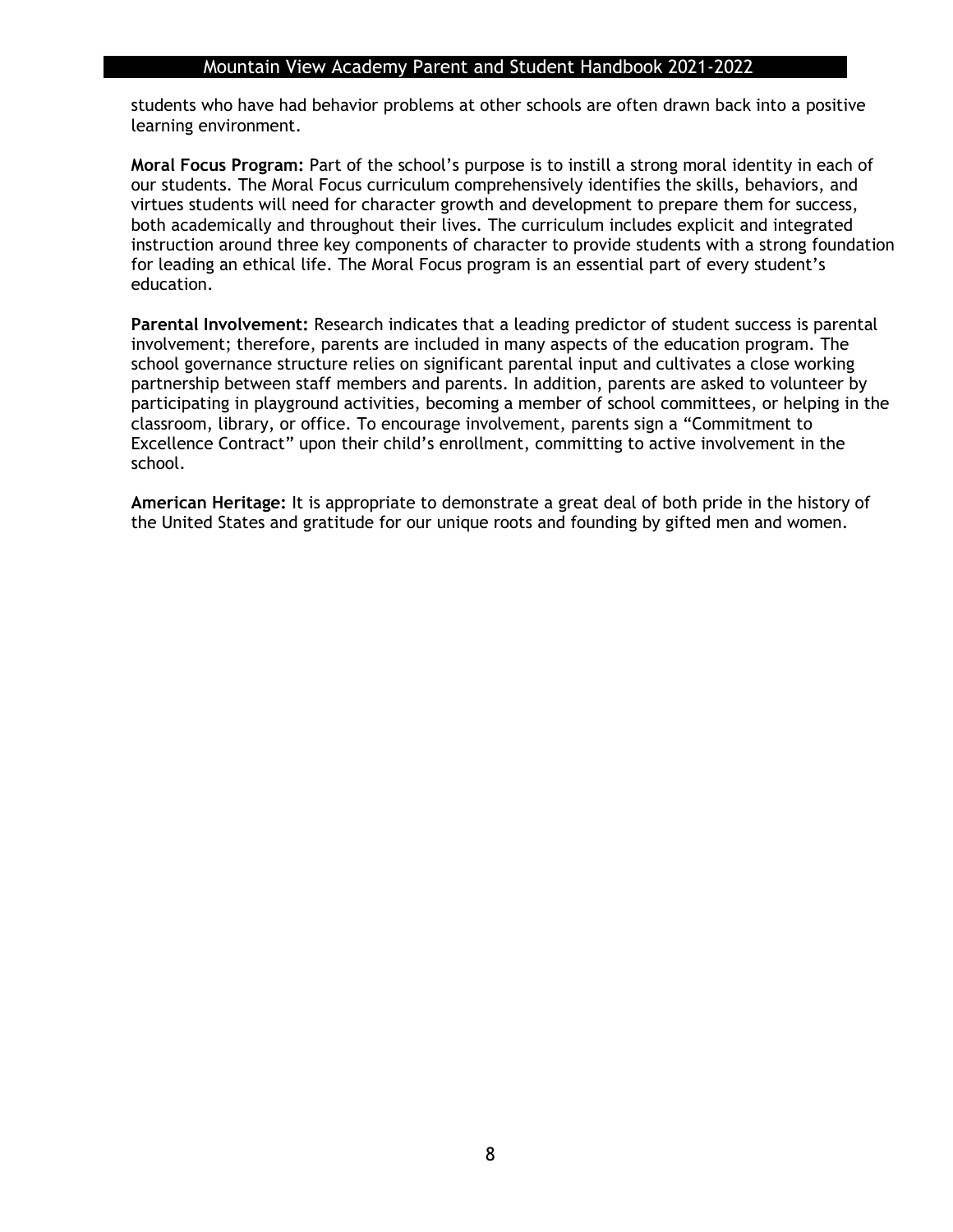## **The Four Pillars of NHA**

## **Academic Excellence**

National Heritage Academies has invested significant financial resources in the development of a strong academic program that provides students with an excellent academic foundation. In partnership with NHA, we have carefully selected the finest curriculum to be used by our teaching staff in order to accomplish our purpose. All of our curriculum meets or exceeds the state educational standards.

### **Moral Focus**

We believe that a strong moral identity is foundational to student success. It is our goal to not only support the virtues parents try to instill at home, but to explicitly teach students the skills, behaviors, and virtues necessary for leading an ethical life. NHA's nine monthly virtues are Wisdom, Respect, Gratitude, Self-control, Perseverance, Courage, Encouragement, Compassion, and Integrity. Students will learn to internalize these virtues through the intentional and consistent focus on the application of Moral Focus concepts throughout all aspects of school life. This integration is essential for students to learn the importance of developing and maintaining strong personal character and to create a learning environment built on a foundation of respect and care where everyone works hard to achieve academic goals and improve school culture. The Moral Focus program is an essential part of every student's education.

## **Student Responsibility**

In addition to preparing our students for academic success, we seek to develop a strong sense of responsibility in each child. We want students to take personal ownership of their success or failure, regardless of their background or previous experiences. This includes sound decision-making, an ability that is becoming critical in our ever-changing, complex world. Students must meet high expectations both academically and behaviorally. Our teachers work with students and parents to promote the responsibility necessary for success both in and out of school.

## **Parental Partnership**

A successful learning experience would not be possible without the partnership and dedication of our students' parents. Parental participation in each school's program is solicited and highly encouraged. Our parents are involved on leadership committees, in the classroom, and in the details that make a school function effectively. NHA parents know they are always welcome and that they are a key to the success of every NHA student.

NHA believes that open communication between school and home improves the quality of the educational experience. Every marking period, parents receive detailed written reports of student performance and accomplishments. These reports are coupled with fall and spring parent-teacher conferences. The reports and conferences include interpretation of internal and external measures of assessment. Teachers and parents may also schedule additional meetings.

At all other times throughout the year, parents can use NHA's Secure School Website via the Internet to view their child's grades and progress. This web-based information center provides parents with both classroom information and student academic data. The Secure School Website promotes the increased accountability of all participants in the educational process—teachers, students, and parents.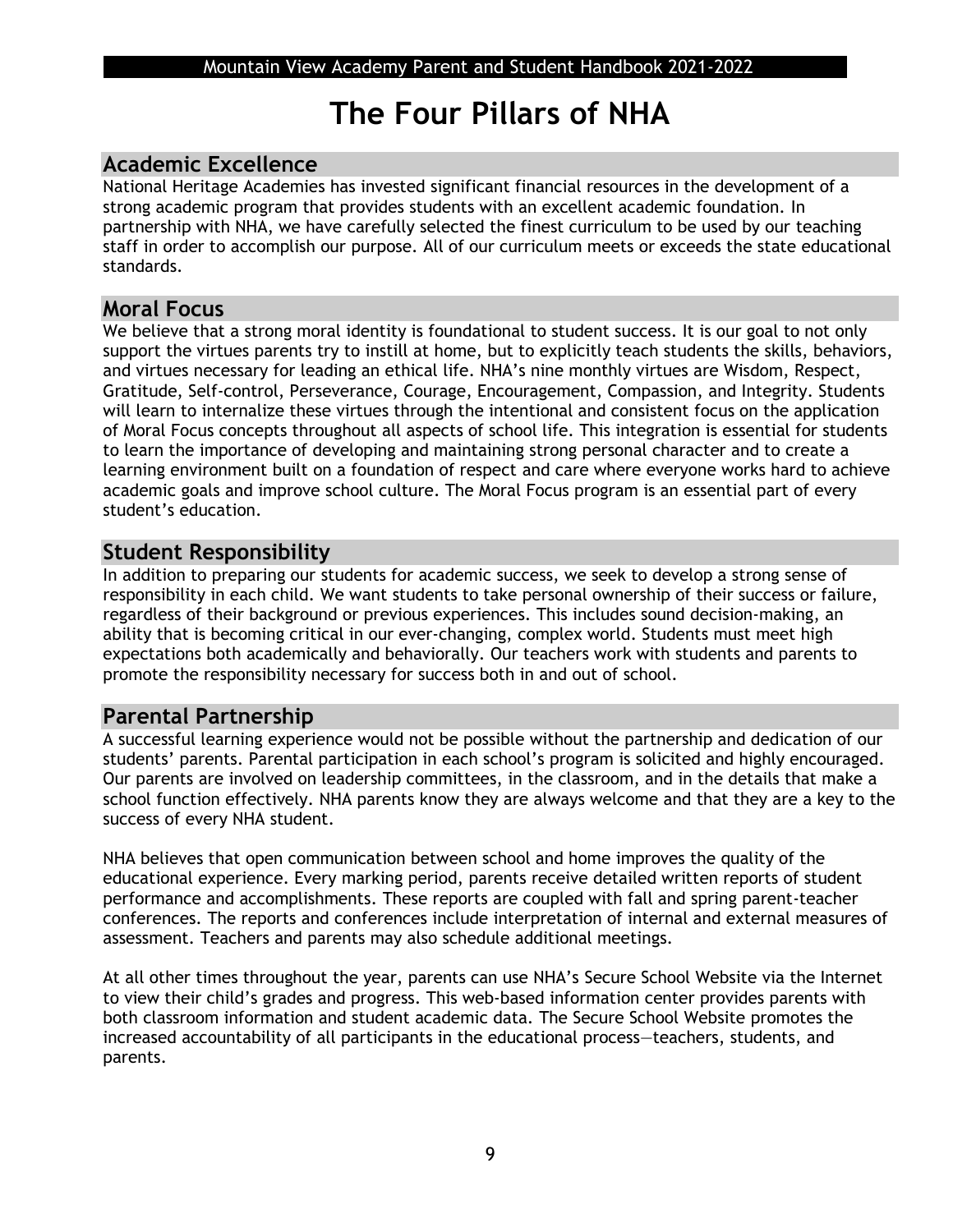## **Academic Excellence: Curriculum**

The school uses the National Heritage Academies (NHA) curriculum, a rigorous and challenging curriculum uniquely designed to prepare them for high academic achievement in successive schooling environments. Our goal is to graduate students who have not only had the opportunity to experience academic excellence but have also acquired the knowledge and skills necessary to thrive in high school and beyond.

### **English Language Arts**

The NHA English Language Arts curriculum, aligned with the Colorado Academic Standards, provides students with the knowledge, skills, and strategies necessary for success in listening, reading, speaking, viewing, and writing. Early reading instruction focuses on the building blocks of reading phonemic awareness, phonics, vocabulary, comprehension, and fluency. These building blocks lay the foundation for the intellectual processes necessary for students to remember, understand, analyze, evaluate, and apply the ideas they encounter while reading.

## **Mathematics**

To provide students with the mathematical skills they will need in everyday life as well as in the rigors of high school and post-high school mathematics, NHA has developed a strong mathematics curriculum, aligned with the Colorado Academic Standards, that emphasizes communicating, computational and procedural skills, making connections, reasoning and proofing, problem solving, and using representations. Students learn to represent and communicate ideas through graphs, mathematical terms, models, signs, symbols, and writing.

### **Science**

NHA has developed an engaging science curriculum that encourages students to participate actively in scientific inquiry while developing scientific literacy. When participating in inquiry, students describe objects and events, ask questions, construct explanations, test those explanations against current scientific knowledge, and communicate their ideas to others. Students' scientific knowledge is developed in the areas of The Nature of Science, The Living Environment, Physical Science, and Earth and Space Science.

## **Social Studies**

NHA's Social Studies curriculum includes the examination of historical documents, so students can demonstrate their understanding of the major themes, developments, and turning points in our nation. The curriculum is strong in the study of National and World Geography. We build a strong knowledge of economic principles, so students understand the impact of economic forces both internationally and personally in their daily lives. Additionally, the curriculum is comparative in examination of world cultures. This creates a point of reference by which students compare the freedoms of American life with non-democratic societies both historically and currently. Our students are reminded of the rights and liberties they enjoy and the due reason to participate in and protect those liberties.

## **Art**

Art classes allow students to explore the many different aspects of art while acquiring an understanding of the significant role art has played in the expression of ideas throughout history. Hands-on art projects help develop student creativity and self-expression and are frequently related to current classroom topics.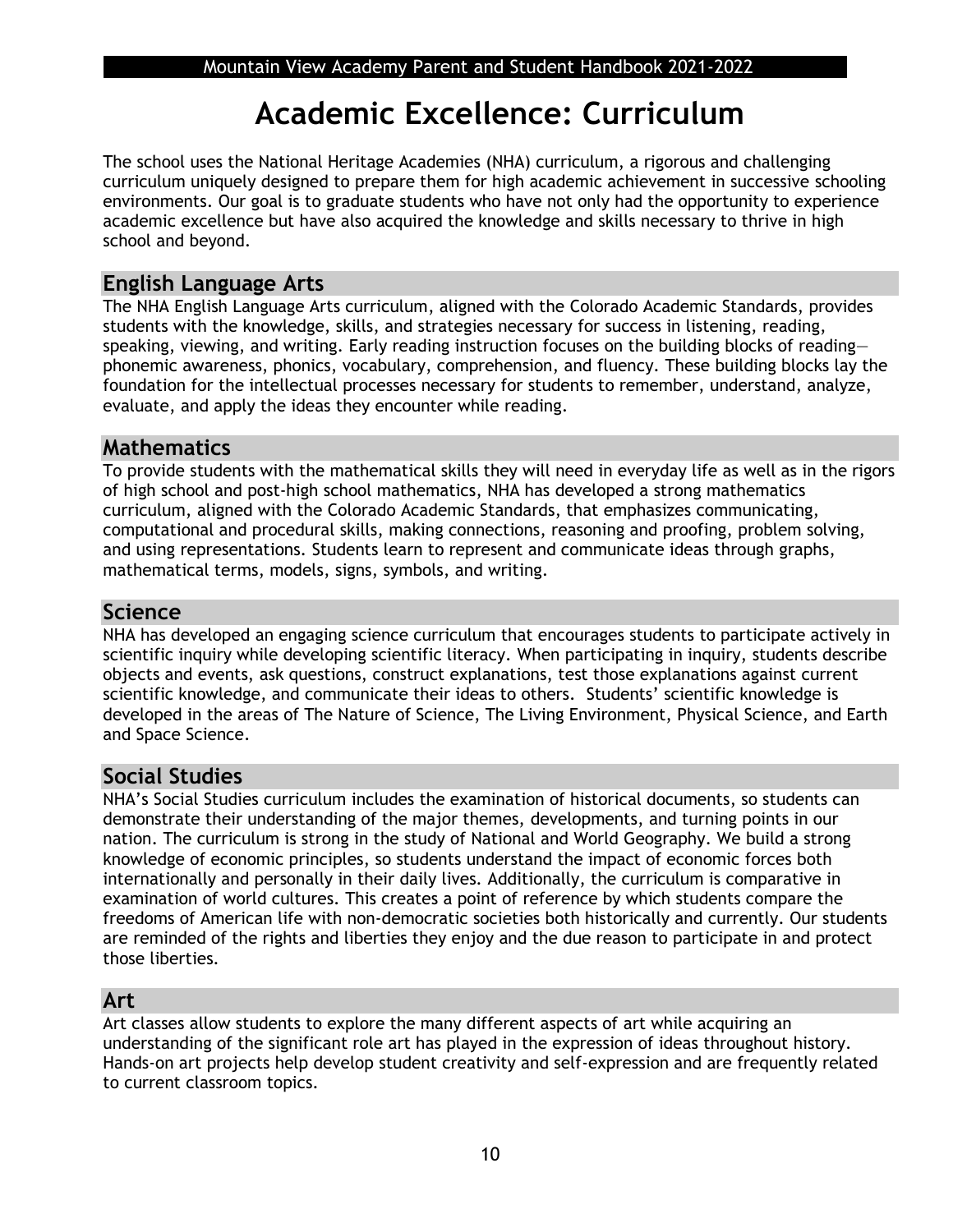### **Music**

Students are exposed to a wide variety of music education and many periods of music during their classes. Basic music concepts such as beat, rhythm, fast/slow, high/low, and music notation are taught from kindergarten through 5<sup>th</sup> grade. Students also spend time developing an appreciation for different genres of music and their great composers. All concepts are introduced in kindergarten and further developed in each subsequent grade level.

## **Physical Education**

Physical Education is a sequence of developmental experiences in which students learn through movement. Students work on individual skill development and learn about teamwork and the importance of sportsmanship. In addition, they are given the opportunity to develop a positive attitude toward life-long physical activity.

## **Library and Educational Technology**

The technology education program at our school equips students with digital literacy skills needed to be productive, safe, and technologically savvy life-long learners. The progressive K-8 technology curriculum scaffolds student learning of technology from foundational computer skills to coding and innovative design. Our NHA Technology Standards (2017) are derived from the national technology standards for students published by the International Society for Technology in Education. Online safety, digital citizenship and cyberbullying awareness and prevention is taught annually in compliance with the Children's Internet Protection Act.

## **Moral Focus**

We believe it is imperative to equip students with both the moral and academic foundations necessary to interact successfully in today's society. Our Moral Focus Program is centered on the study of 9 Virtues: Wisdom, Respect, Gratitude, Self-control, Perseverance, Courage, Encouragement, Compassion, & Integrity. Virtues are fundamental to a great education, and great schools place equal importance on developing the heart and mind of students.

| <b>MONTHLY VIRTUES</b> |                |                      |  |                     |  |                     |
|------------------------|----------------|----------------------|--|---------------------|--|---------------------|
| <b>WISDOM</b>          | <b>RESPECT</b> | <b>GRATITUDE</b>     |  | <b>SELF-CONTROL</b> |  | <b>PERSEVERANCE</b> |
| (September)            | (October)      | (November)           |  | (December)          |  | (January)           |
| <b>COURAGE</b>         |                | <b>ENCOURAGEMENT</b> |  | <b>COMPASSION</b>   |  | <b>INTEGRITY</b>    |
| (February)             |                | (March)              |  | (April)             |  | (May)               |

Character is defined by which virtues our students determine are important to their lives and there are certain necessary steps to acquire or strengthen those virtues. Our Moral Focus Program is structured around a clearly defined process for teaching and learning virtues. That process outlines those steps, allowing teachers to intentionally guide students through the process of teaching virtues. They provide them with the opportunity to learn virtues in a way that will not only affect their mind, but change their heart.

- Step 1: Introduction Define the virtue
	- Students learn to name the virtue and simply define it in terms they understand as a foundation for their journey. (focus for the 1st week of each month)
- Step 2: Connection Understand the importance of the virtue to create personal meaning and value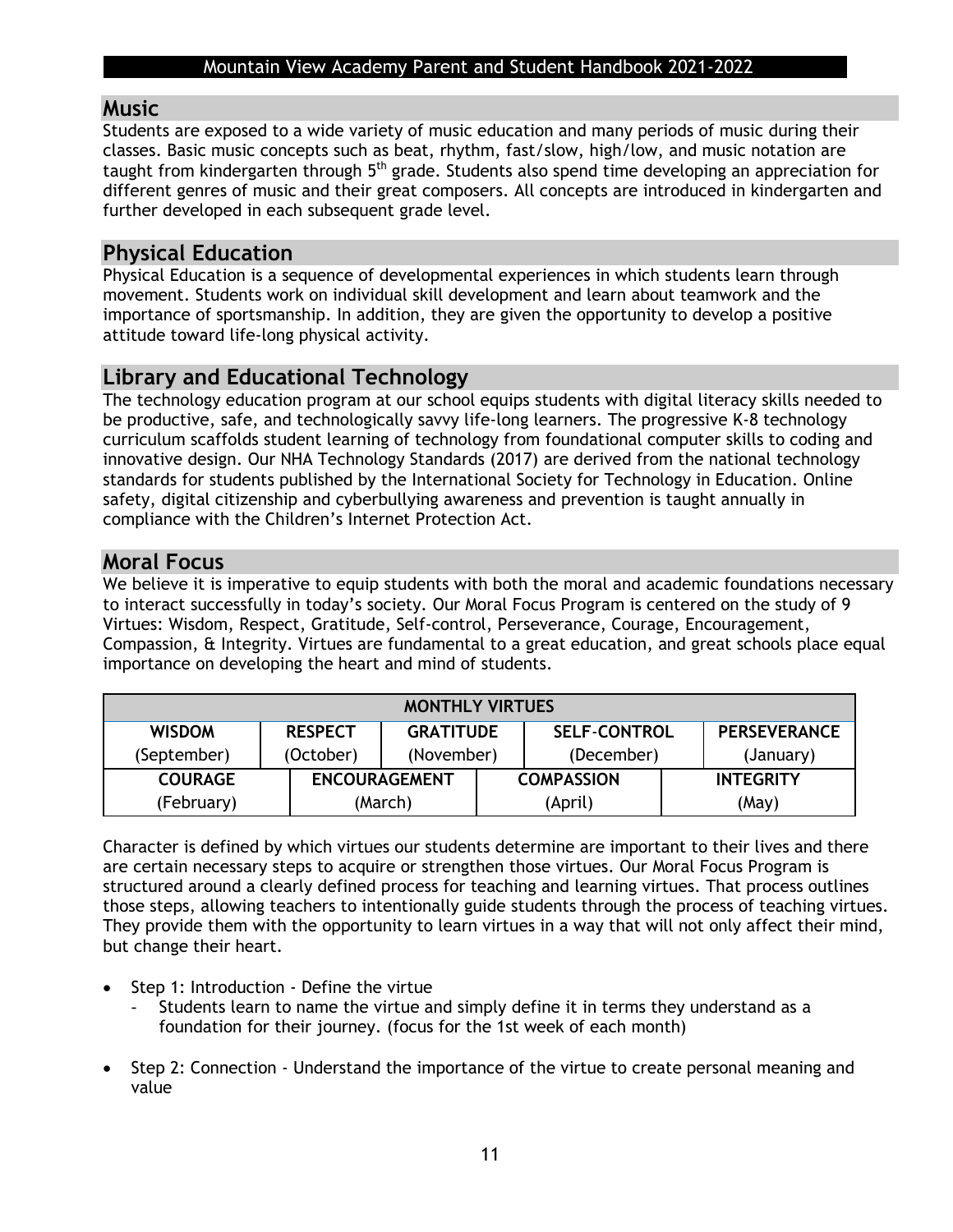- Students learn to describe the value & meaning of a virtue. A necessary step that motivates them to put forth the effort to put virtue into action. (focus for the 2nd week of each month)
- Step 3: Reflection Recognize the positive impact the virtue has and know exactly how to display it
	- Students learn what it looks like and sounds like through intentional modeling and careful study, allowing them to recognize it in others. (focus for the 3rd week of each month)
- Step 4: Application Find ways to display the virtue and be intentional about practicing it
	- Students are given regular opportunities to practice virtues. Practice is the key to virtues becoming a learned behavior or habit. (focus for the 4th week of each month)

To support the Moral Focus program, time is dedicated each day to the teaching of Moral Focus virtues. The 4 steps of the process described above form the core of Moral Focus instruction. Each month is broken down into 4 weeks of instruction that correspond to the 4 steps for teaching virtues. Each grade bases instruction on a definition of each virtue designed for their grade level. The definitions scaffold in complexity from grade to grade, allowing students to deepen their understanding and extend their ability to display each virtue.

This comprehensive approach provides students with a strong foundation for leading a moral life. Students will learn to internalize these virtues through the intentional and consistent focus on the application of Moral Focus concepts throughout all aspects of school life. This integration is essential for students to learn the importance of developing and maintaining a strong personal character and the qualities necessary for success as both a student and a citizen. Additionally, all students are given the opportunity to participate in service-learning projects.

### **Middle School Electives**

#### **Yearbook**

Students learn about collecting and editing material of interest for presentation through the school yearbook. Students learn to take pictures, design layouts, and use computer programs designed for yearbook production. They sell to the public in a professional manner and create camera-ready patron pages on the computer. Yearbook counts as a technology credit.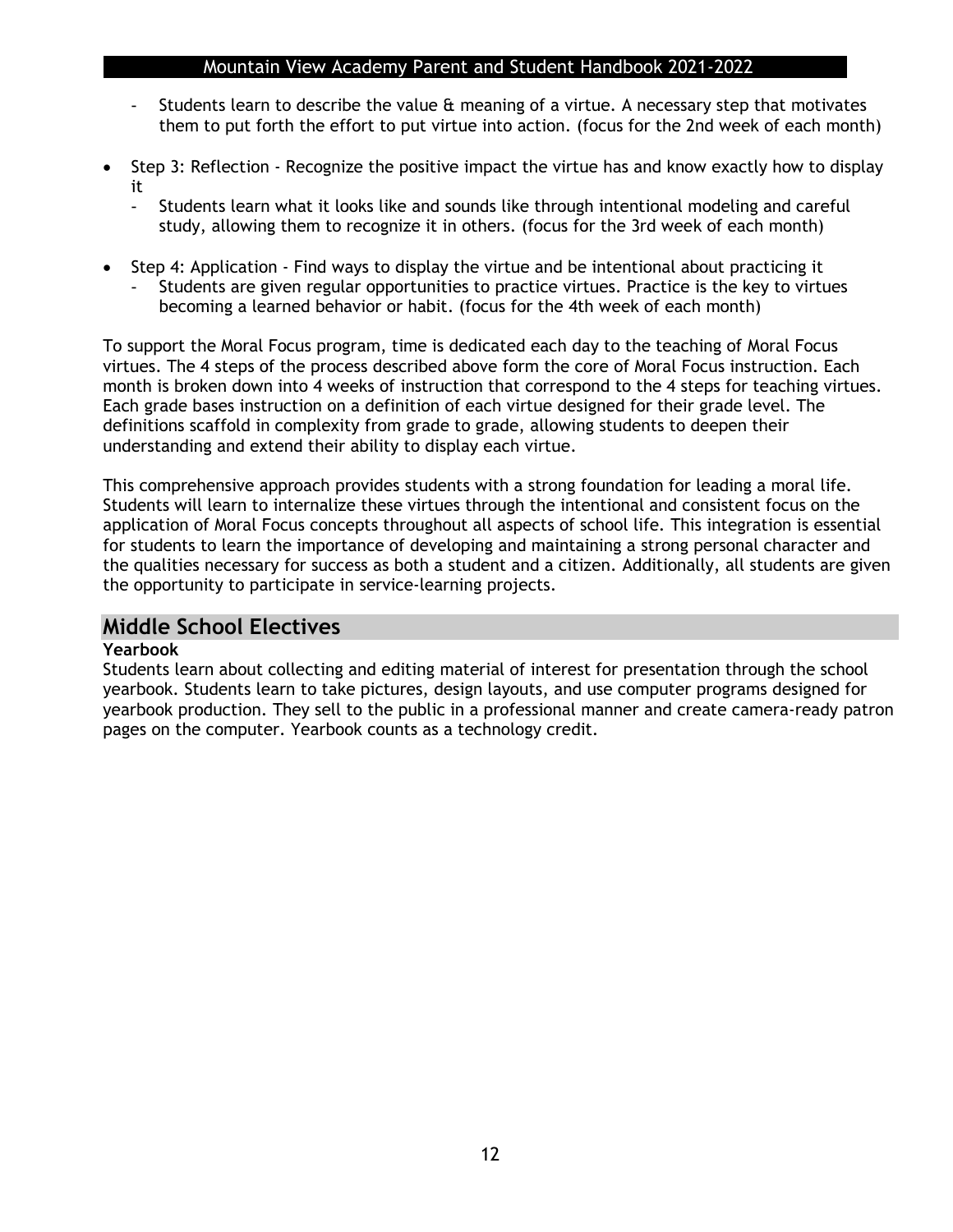## **Academic Excellence: Achievement**

Supporting our vision *to better educate more children*, the school has implemented grading practices that best match the needs of our students, parents, and teachers, with the ultimate goal of supporting high-quality learning for all students.

Teachers utilize the myNHA gradebook application to track students' academic performance on identified learning goals, with the ultimate goal of ensuring high levels of learning and proficiency on state accountability tests.

We encourage you to speak with your child's teacher or talk with a member of the school's leadership team if you have questions or would like more detailed information related to the school's grading practices.

## **Honors Ceremonies**

At the end of each quarter, special recognition is given to those students in grades K-5 who have achieved excellence in their academic progress as well as in the Moral Focus. An honors ceremony is held as an extension of the opening ceremony. Students are given awards based on their individual accomplishments during the previous quarter.

### **Student Grade Placement, Acceleration, Promotion, or Retention**

The principal is authorized to make initial grade placement of a student and to promote, accelerate or retain students after initial grade placement. After initial grade placement, a student is expected to progress through the grades one year in each grade receiving the benefits of academic, social and physical growth usually accompanied with a full year of development. On occasion, it may be in the best interest of the student to have a new grade placement, be accelerated more than one grade, or be retained in the current grade. In this event, supporting documentation with interventions already offered to the student will be provided by the school. If a student's parent or teacher believes one of these grade changes should be considered, a written request for consideration should be provided to the principal, including the reasons for such consideration. The final decision regarding placement, acceleration, promotion, or retention of a student rests solely with the principal.

The principal shall consider the following, when making such decisions:

- 1. The education record of the student, including but not limited to a student's grades, standardized test scores, reading, speaking and math skills, the curriculum of each grade, the available teacher(s) skill(s) delivering the instruction and available programs
- 2. Attendance
- 3. Discipline
- 4. The physical, social and emotional readiness of the student for the curriculum of each grade
- 5. The recommendation of the student's parents and teachers
- 6. The applicable laws governing these decisions, including, without limitation, the Colorado Read Act, C.R.S. § 22-7-1201 et seq.

The goal of placing, accelerating, promoting or retaining a student is to enhance the opportunity for the student to achieve learning goals, meet state and school performance expectations, and to be prepared for high school, college, and career plans.

### **Special Education Students**

The decision to retain a student with a disability is approached with great caution. The Principal, after consultation with the IEP Team, makes the final decision regarding the promotion and retention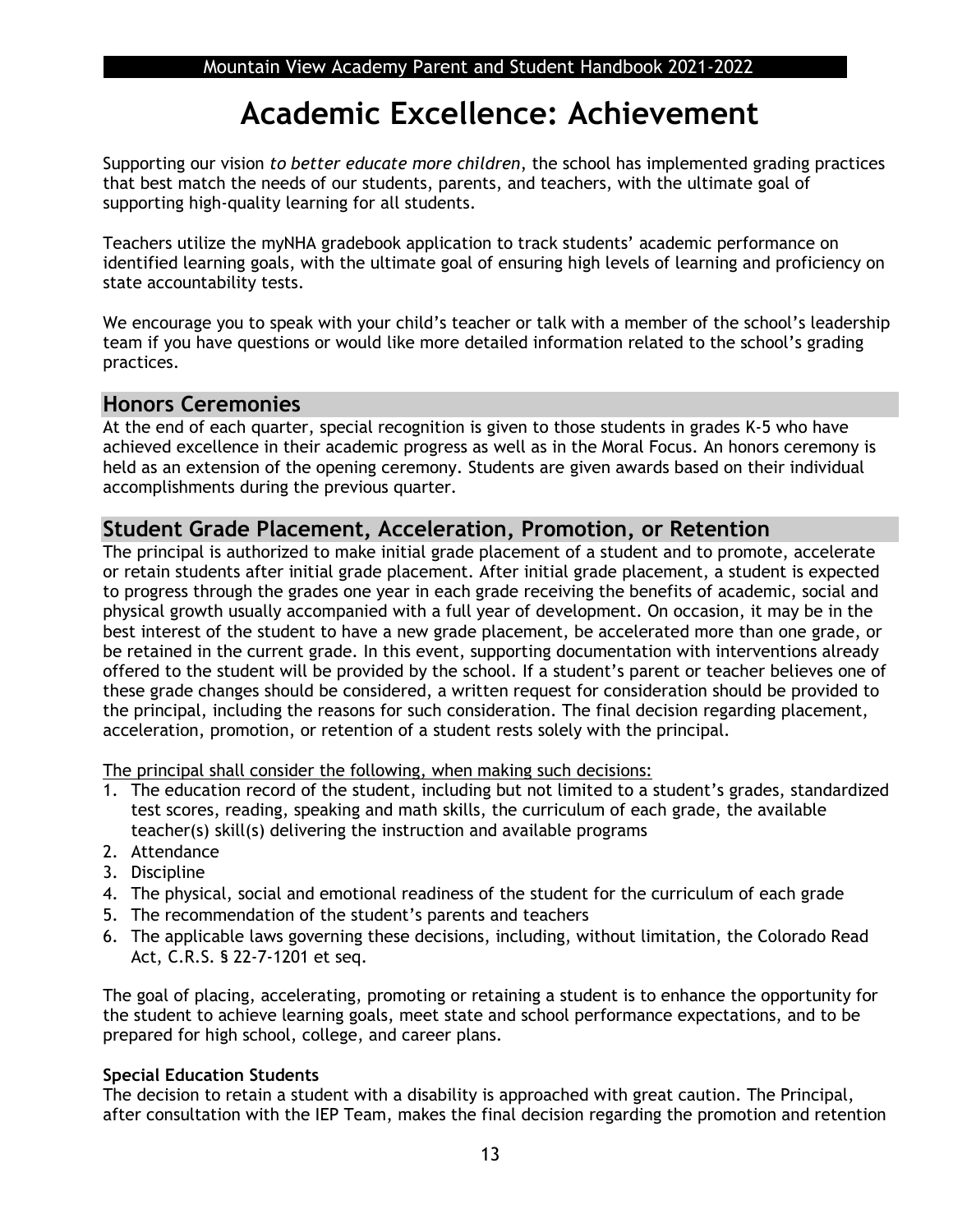of students with disabilities. A student with a disability may not be retained based on their disability, but may be retained for other factors. The parent of a student with a disability may appeal the decision to the school board of directors or may choose to have the student leave the school. If a parent appeals the principal's decision to the school board of directors, the school's special education supervisor must be contacted for consultation and guidance.

### **English Learner Students**

The retention of an English Learner (EL) student is a decision that is carefully considered by the building principal. The principal, in collaboration with the EL Coordinator, EL teacher, and Special Populations Team, should consider evidence related to the student's performance in each subject area when making this determination. An English Learner student may not be retained solely based on a lack of language skills, but may be retained for other factors.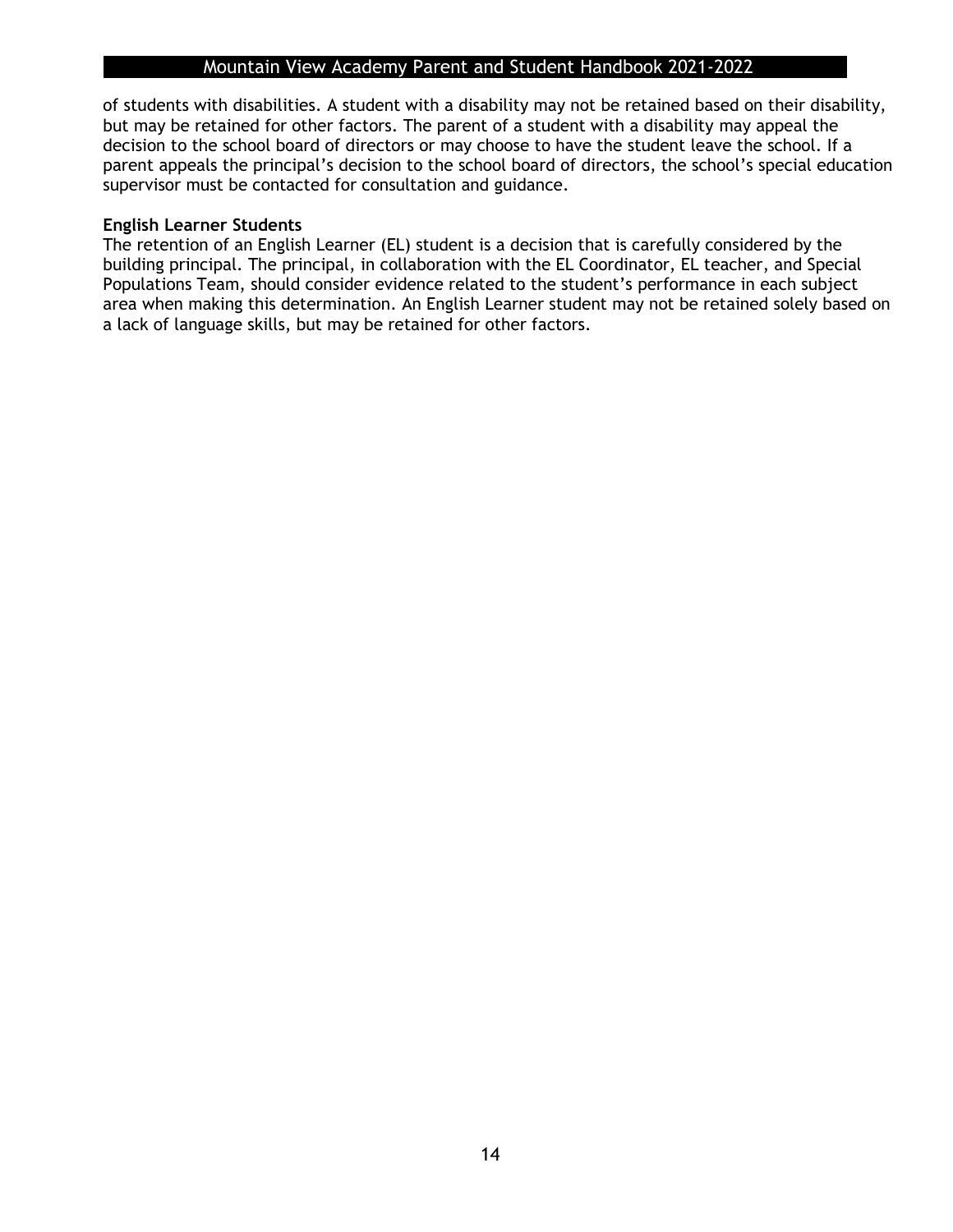## **Academic Excellence: Student Support Services and Special Education**

It is the goal of the school to provide appropriate educational opportunities for all students.

It is the school's obligation to provide appropriate educational opportunity to all students with suspected disabilities or disabilities, as defined under the Individual with Disabilities Education Act ("IDEA") and state special education rules and regulations. For additional specifics regarding a student's special education rights, parents are encouraged to review the *Procedural Safeguards* that are available from a school administrator or special education provider.

## **Child Find**

The IDEA includes a Child Find Mandate. Child Find requires all school districts to locate, identify and evaluate all children with disabilities regardless of the severity of their disability. This obligation encompasses all children who are suspected of having a disability, including children receiving passing grades and "advancing from grade to grade…" A parent who suspects that their child may have a disability and is in need of special education and related services may initiate a free evaluation of their child by contacting the school principal and providing a written request for an evaluation under IDEA and/or Section 504. The school must take the parents request into consideration and provide a response consistent with State and Federal special education requirements. If the school does not suspect a disability, it may refuse to conduct an evaluation. If the school refuses, it must give the parent written notice explaining the reason(s) why it is declining to initiate an evaluation, what data the decision was based upon, and other factors considered. The parents then have the right, if they choose, to request a due process hearing to seek a ruling to conduct an evaluation.

## **Rehabilitation Act of 1973 - Section 504 (General Education)**

Section 504 of the Rehabilitation Act of 1973, 29 USC 794, (sometimes referred to as "Section 504") prohibits discrimination against individuals with disabilities solely on the basis of their disability. If you have Section 504 questions please contact the school's principal who has been designated as the Section 504 Coordinator. The Section 504 Coordinator is responsible for investigating and resolving complaints. In addition, any individual who desires information related to the Rehabilitation Act of 1973, or the Americans with Disabilities Act, may contact the school's principal or the NHA Special Education Department at (616) 222-1700. The school does not discriminate against individuals seeking to access a program or service of the school based on disability. Where an individual desires to participate in a program or service and needs a reasonable accommodation in order to do so, they should contact the school's principal to request an accommodation. In addition, if you suspect that your child has a disability which may qualify him/her for support under Section 504, you should contact the school's principal to begin the referral process. Upon initiation of the Section 504 referral process, parents will be provided with a copy of the Section 504 Procedural Safeguards and Parent/Student Rights which contains complaint and due process procedures.

## **The Intervention Assistance Team**

The Intervention Assistance Team (IAT) is a committee of school personnel set up by the principal to ensure ongoing and effective support for students and classroom teachers. Parents are informed if their child is being considered for referral to the IAT for behavioral and/or academic support. The IAT is a general education intervention process and team membership will generally include: a building administrator, the student's general education teacher, and a staff member knowledgeable in accommodations and interventions. Parents may also be invited to participate in this meeting. The team provides a forum to discuss the student's academic and behavioral data and needs. In addition,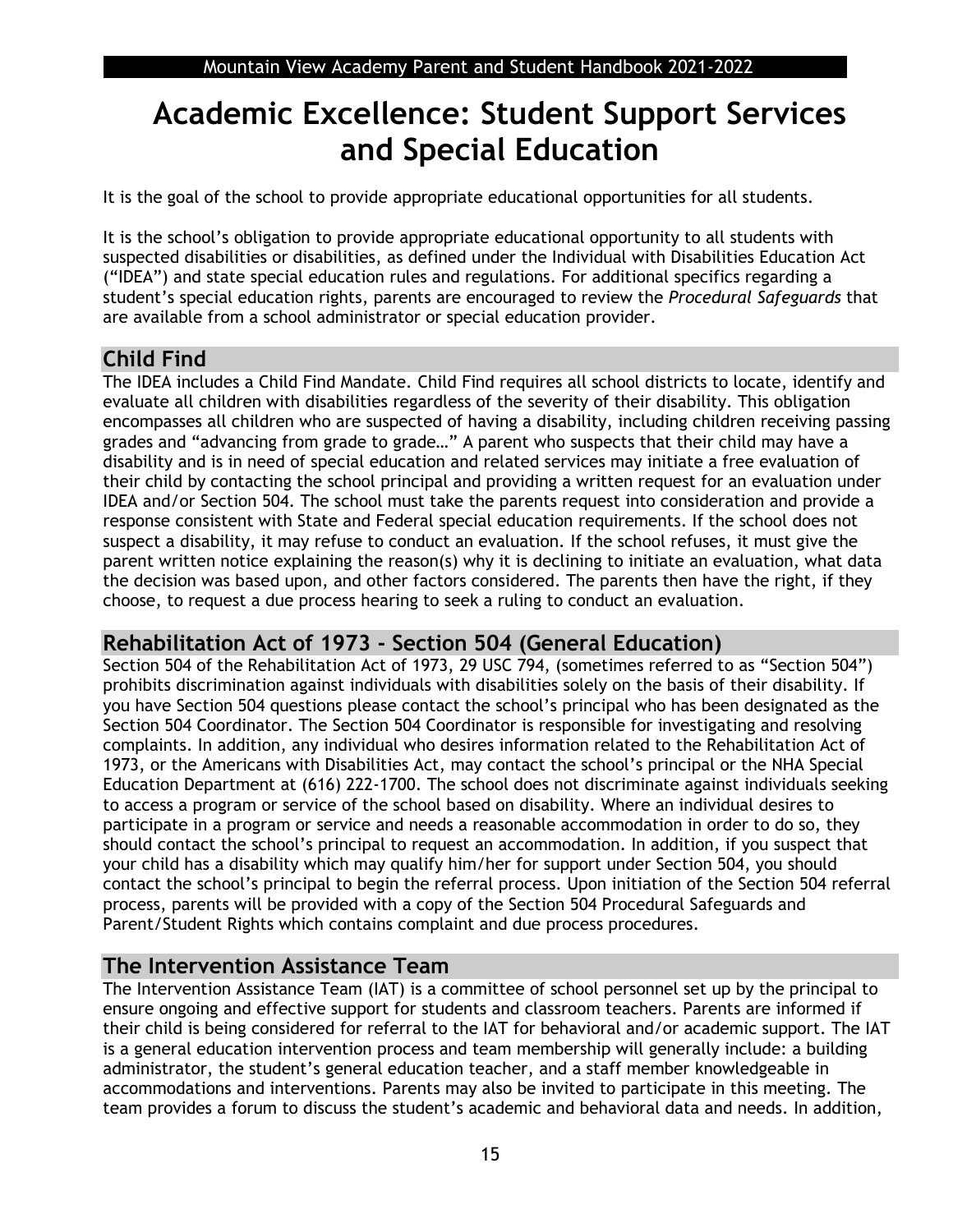the team generates, initiates, and monitors implementation of interventions designed to address the individual needs of the student. This includes use of the resources of the school, family, and the community. This process creates awareness and understanding of the issues affecting the student and their academic and behavioral performance. The IAT may serve as the pre-referral interventionplanning team for those "unidentified" students whose difficulties may suggest the presence of a disability. As appropriate, the IAT may refer a student to the Special Education team for formal assessment. Parents should be informed if the IAT is considering a referral of their student to the Special Education team. Prior to initiating a special education evaluation, written parental consent/permission must be obtained. Information gathered through implementation of interventions identified by the IAT will be taken into consideration as a part of the special education evaluation along with progress monitoring and other data sources provided by the parent, educational staff, and others as deemed appropriate. The IAT's review of documentation of intervention strategies, the student's response (progress monitoring data), in addition to a referral for special education testing for a suspected disability, fulfills the Child Find requirement under IDEA and State special education requirements.

## **The Individual Education Program**

The school will comply with the IDEA and state regulations and every student identified as having a disability will be provided an Individual Educational Program (IEP) designed to address their unique needs. All required components of the IEP will be addressed including but not limited to: a description of the student's present level of academic achievement and functional performance including disability related needs, goals and objectives, supplementary aides and services, program services, ancillary services, extended school year, etc. All students with disabilities are considered general education students first. Each IEP is designed to assure that eligible students receive a free appropriate public education (FAPE) and specialized instruction delivered by highly qualified special education staff within the least restrictive environment (LRE). Prior to the opening of school, registration forms are reviewed to identify students with current IEPs from previous schools attended. The parents are informed of their rights, procedures, and responsibilities under special education law. Decisions regarding an IEP are made by the IEP Team. This team has required participant's which minimally includes, general and special education providers, administrators, and the parent(s).

The IDEA includes specific rights for parents of children with disabilities. This information is contained in the document commonly referred to as the Procedural Safeguards. We encourage parents to review this document carefully so they are fully informed of their rights. Copies of this document are provided at a minimum of at least once per school year and can be obtained from your school office or by contacting the state's Department of Education.

## **Educational Placement of Students with Disabilities**

The school is committed to educating students with disabilities in the least restrictive environment (LRE) in order to meet their educational needs as determined by the student's IEP Team. This means that to the maximum extent appropriate, children who are disabled are educated with children who are nondisabled and special classes, separate schooling or other removal of children with disabilities from the regular educational environment occurs only if the nature or severity of the disability is such that education in regular classes with the use of supplementary aids and services cannot be achieved satisfactorily.

In an effort to meet with the LRE requirements, the school must ensure that a continuum of placement options is available to students with disabilities, including: services provided within the general education classroom; pull-out services; special classes; home instruction; instruction in hospitals and institutions; and in unique circumstances, access to programs and services located in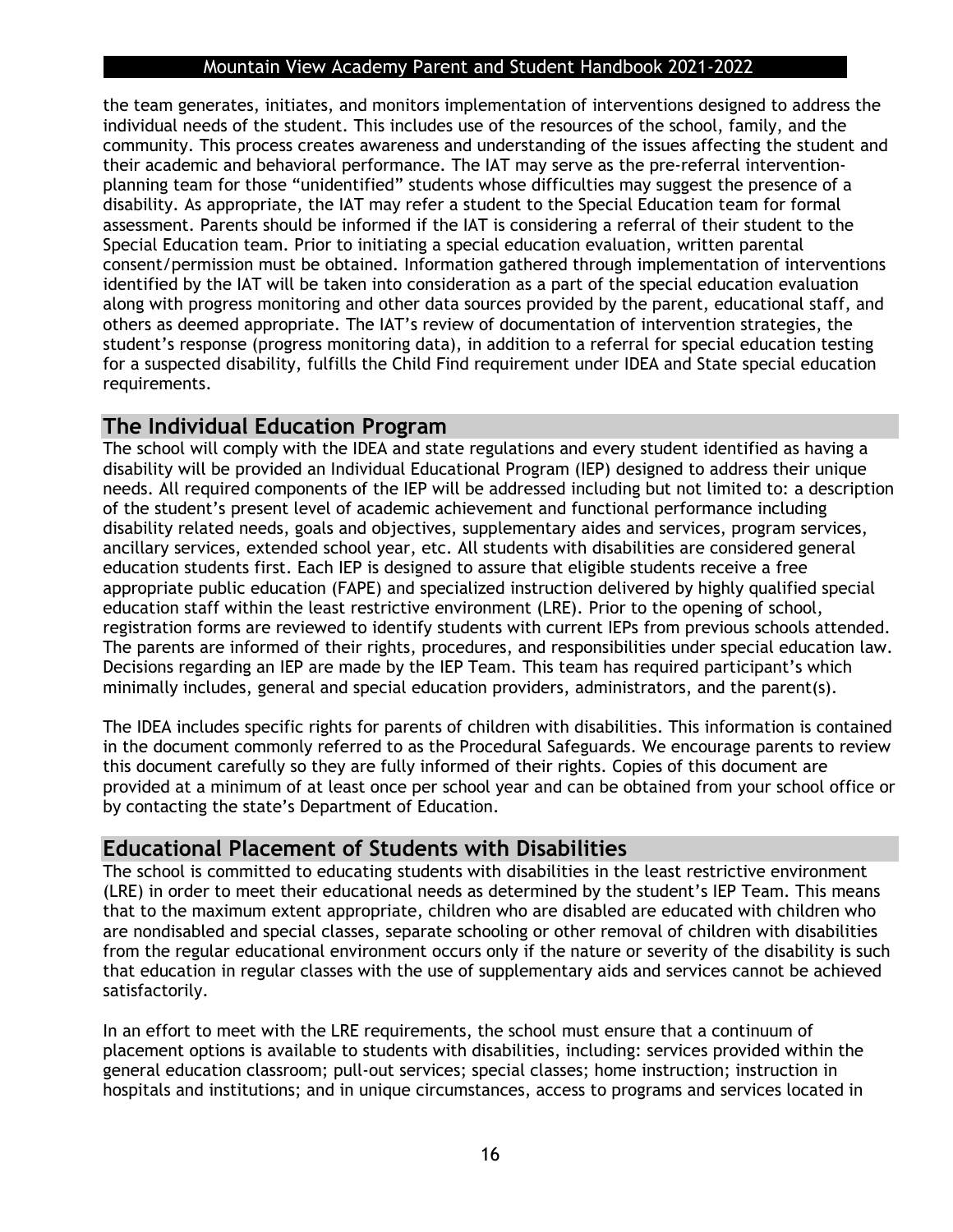settings outside the school. Placement decisions are the determination of the Individualized Education Program Team (IEPT).

### **Transfer Students:**

**In-State transfer:** If a child with a disability (who had an IEP in effect in a previous public agency) transfers to a new school in the same state and enrolls in the new school within the same academic year, the public agency (in consultation with the child's parents) shall provide the child with a free appropriate public education, including services comparable to those described in the prior IEP, until the public agency adopts the prior IEP or develops, adopts, and implements a new IEP that is consistent with federal and state laws.

**Out of State Transfer:** If a child with a disability (who had an IEP in effect in a previous public agency) transfers to a new school in a different state and enrolls in the new school within the same academic year, the public agency (in consultation with the child's parents) shall provide such a child with a free appropriate public education, including services comparable to those described in the prior IEP's until the public agency conducts an evaluation, if determined to be necessary by the agency, and develops a new IEP, if appropriate, that is consistent with federal and state laws. The evaluation conducted is considered an initial evaluation as special education eligibility within the new state must be determined.

In order to comply with these transfer requirements, under certain circumstances the school may need to contract with another school/entity for the provision of educational services.

### **Parent Participation**

Parents are an important member of the school community and have the right to participate in all meetings involving the evaluation, identification, and educational placement of their student. Parents will be invited to participate and share information about their student prior to and during the IEPT meeting. Parents are encouraged to review the *Procedural Safeguards* so that they are fully informed of their rights.

### **Crisis Management: De-escalation, Isolation and Restraint of Student**

The school is committed to maintaining a safe learning environment for all students, staff, and visitors. It is the policy of our school to only utilize approved physical restraint in response to emergency or crisis situations. Use of restraint procedures should: (a) not be viewed as a behavior change or intervention strategy, (b) be implemented only under extreme situations and as a matter of last resort, (c) be implemented only by trained personnel, and (d) be accompanied by school wide pro-active positive behavior supports to prevent the need for their use. When such activities are utilized, documentation procedures are required in addition to timely communication with parents and other key members of the educational system. This documentation must remain on file at the school and is considered part of the student's educational record.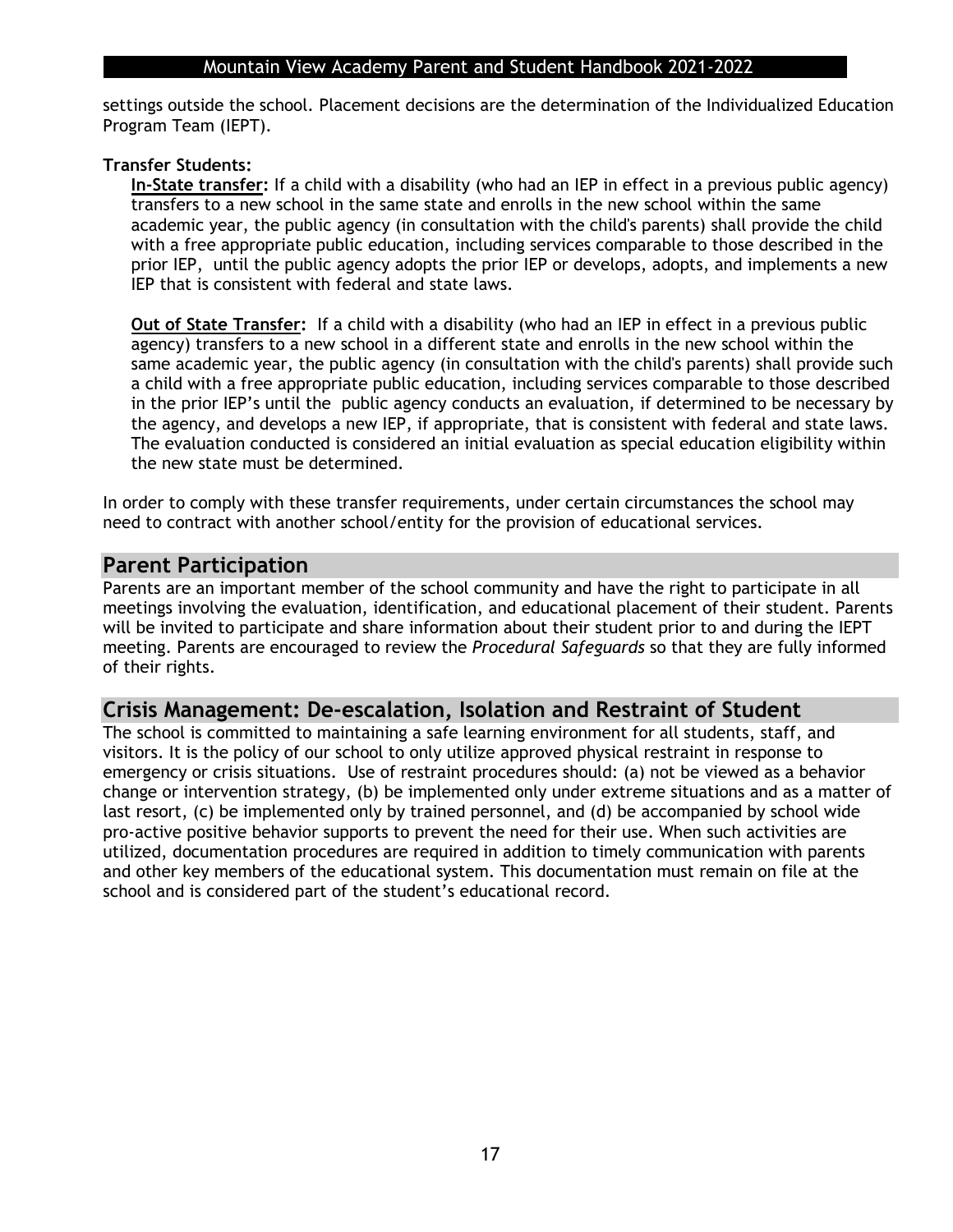## **Moral Focus**

### **Philosophy**

At NHA, we believe it is our job to ensure our students leave us not only with a quality education, but with strong moral character to guide them. They will inevitably be faced with challenges throughout their lives that we cannot anticipate, but must prepare them for. One of our primary academic goals is college readiness for all students, and we cannot achieve that goal by focusing on our rigorous academic program alone.

Through an intentional focus on the development of character, our students will acquire all of the skills they will need to prepare them for college and the challenges they will face in life. Moral Focus provides students with a moral foundation to stand on and the strength to withstand whatever comes their way. Parents are the first and most important influence on the development of a child's character, but it is our job to partner with you by reinforcing those positive values in the classroom. Guiding the growth and development of character can often be more impactful in the lives of our students than anything else we teach them. It is during this critical period of their lives that they will learn how to be the adults they will one day become.

It is an essential component of the education of our students that simply cannot be left out. The role teachers play in shaping the character of their students is one of profound importance. It is a responsibility that NHA takes very seriously through our work to maintain an intentional and consistent focus on the character development of our students and the character being modeled for them.

### **Moral Focus Expectations**

Our Moral Focus program greatly impacts the development of a positive school culture. Each classroom works diligently to uphold the following expectations related to the implementation of Moral Focus.

- Moral Focus monthly virtues are posted in all classrooms and around the school. o Students will be able to identify the Moral Focus virtue of the month.
- Monthly virtues are explicitly taught through lessons, activities, or assemblies.
- o Students will be able to define each Moral Focus virtue.
- Moral Focus virtues are incorporated throughout day-to-day interactions.
	- o Students will be able to provide examples of behavior that exemplify each Moral Focus virtue.
	- o Teachers will be able to capitalize on teachable moments using the Moral Focus virtues.
	- o Teachers will redirect student behavior referencing the Moral Focus virtues.

| <b>MONTHLY VIRTUES</b>       |                             |                                 |  |                                   |                                  |
|------------------------------|-----------------------------|---------------------------------|--|-----------------------------------|----------------------------------|
| <b>WISDOM</b><br>(September) | <b>RESPECT</b><br>(October) | <b>GRATITUDE</b><br>(November)  |  | <b>SELF-CONTROL</b><br>(December) | <b>PERSEVERANCE</b><br>(January) |
| <b>COURAGE</b><br>(February) |                             | <b>ENCOURAGEMENT</b><br>(March) |  | <b>COMPASSION</b><br>(April)      | <b>INTEGRITY</b><br>(May)        |

By intentionally teaching the Moral Focus virtues and weaving them into the fabric of the classroom, teachers are better able to support their efforts in creating systems that support students in taking responsibility for what they need to do and how they need to do it with a sense of urgency that increases the time spent learning. Teachers intentionally guide students as they acquire or strengthen virtues in their lives. Through this process, they provide students with the opportunity to learn virtues in a way that will not only affect their mind, but change their heart. To support teachers as they work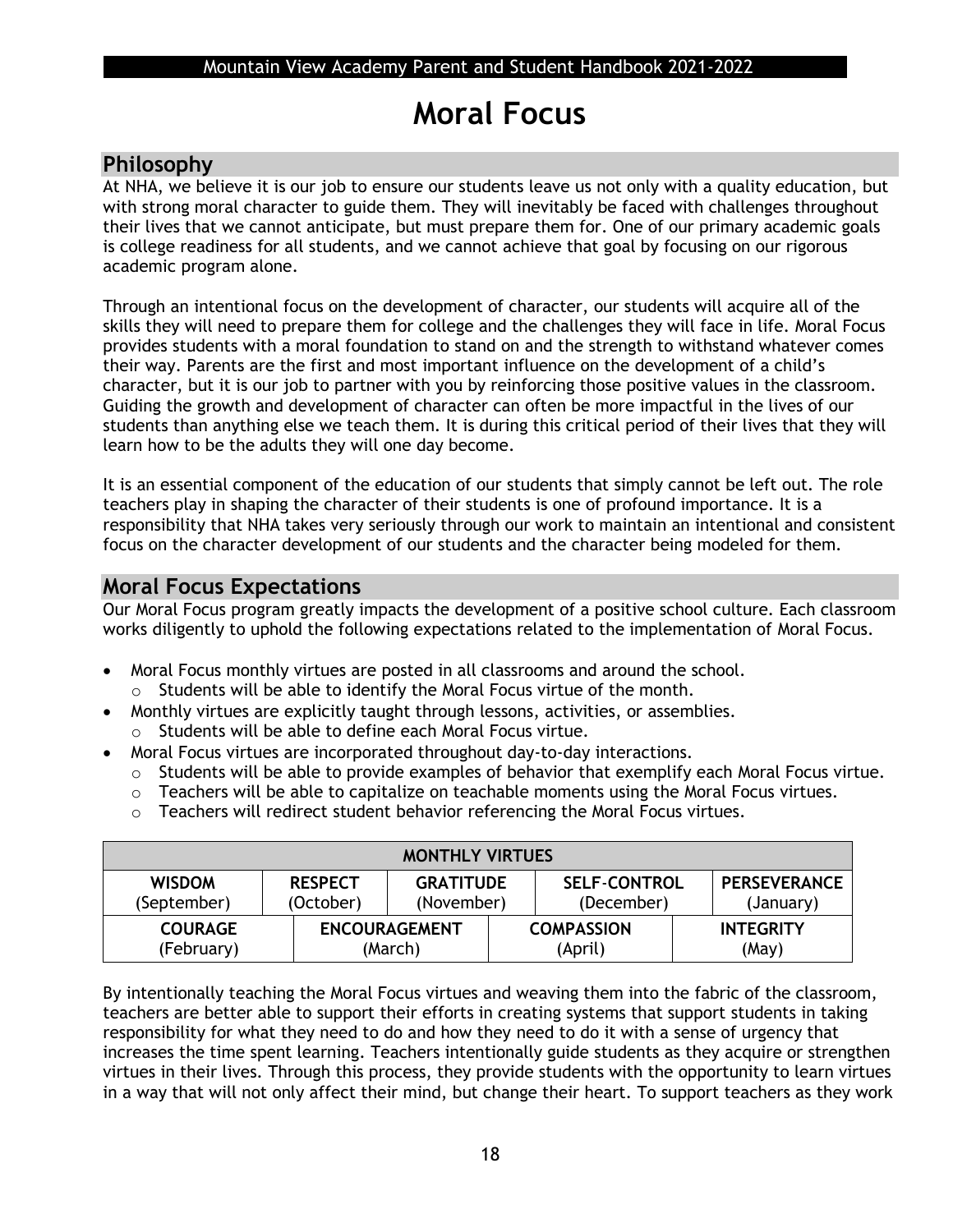to develop the character of the students they serve, time is dedicated each week to the teaching of Moral Focus virtues.

### **Moral Focus Assemblies**

To support the Moral Focus program and philosophy, regular Moral Focus assemblies are held. During assemblies, students recite the Pledge of Allegiance and the Student Creed. The staff and/or students lead a brief discussion of the month's virtue and perform a skit or lead another activity to exemplify the virtue. At times, students are recognized for outstanding citizenship and academic achievement. Parents and friends are encouraged to attend the assemblies.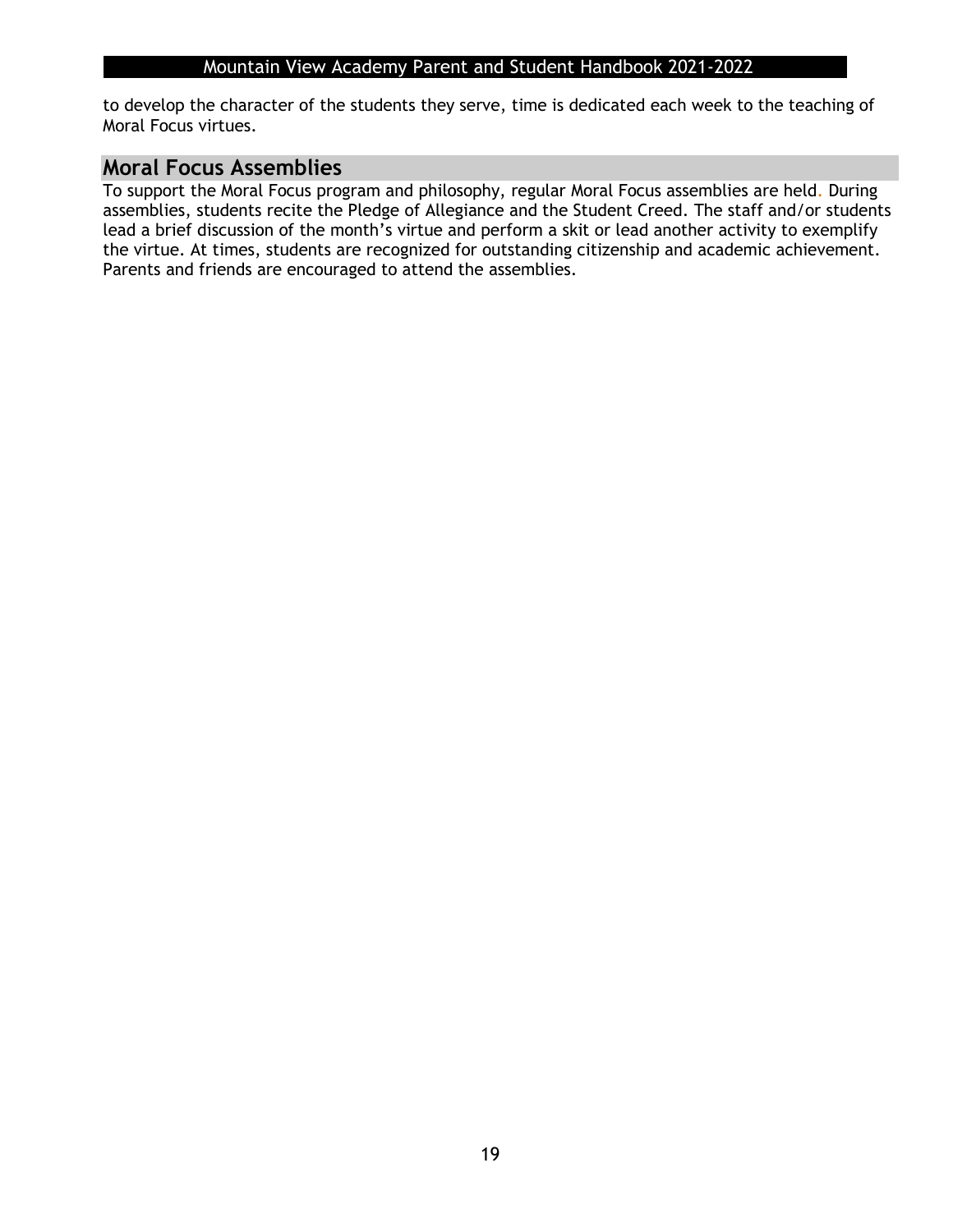## **Student Responsibility: Homework**

### **Philosophy**

The school staff believes that homework is an important component of the educational process. It is expected that the following objectives will be accomplished through regular and well-planned homework:

- Students will develop more self-direction and individual responsibility.
- Students will develop independent study skills.
- Students will become organized.
- Students will learn to budget their time.
- The learning process will be expanded through extensions not accomplished in the school setting.

### **Guidelines**

- 1. Parents and students should expect homework each weekday evening. Students may also be assigned homework to complete during the weekend.
- 2. Assigned homework that requires completion is part of each student's evaluation. Any homework assignment that is not turned in on time will receive no or only partial credit depending on the student's grade level.
- 3. Homework will be planned and assigned for specific instructional purposes related to classroom objectives.
- 4. The quantity of homework will be within reason. As the school year progresses, the amount of homework and the number of days homework is assigned may increase depending on the maturity and ability of the students.

### **Make-Up Work**

Students have an obligation to complete assignments missed during illness, suspension, or unexpected absence from school. In keeping with our belief that students should develop a sense of responsibility, we expect them, with their parents' help, to contact their teachers to secure missed assignments. Students are guaranteed one school day for each day absent from school to make up their work. Additional time may be given at the teachers' discretion.

In cases of prolonged absence due to illness, the student's teachers should be called, so necessary arrangements can be made to have assignments picked up.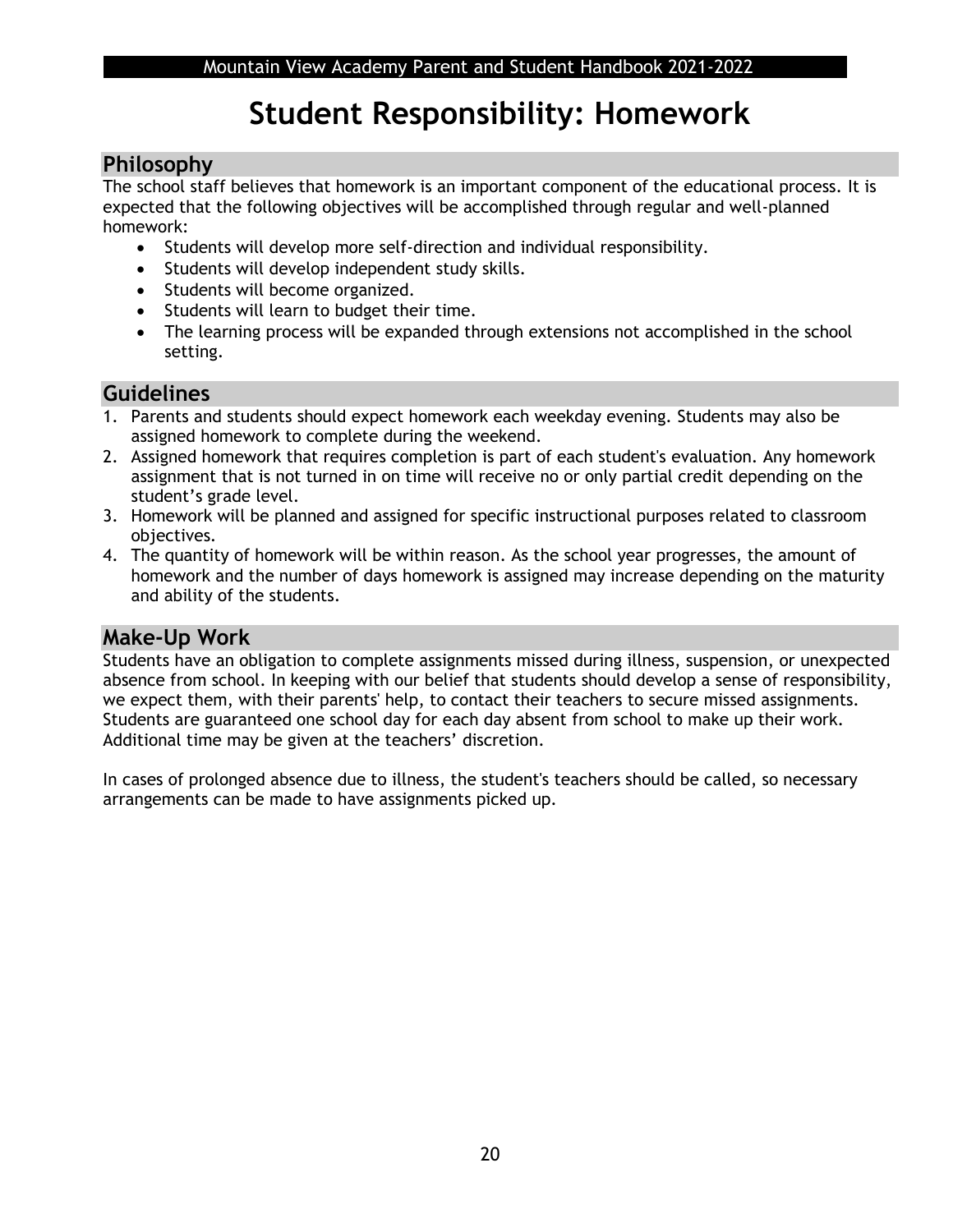## **Student Responsibility: Technology Use and Internet Safety Practices and Procedures**

Students are offered access to the National Heritage Academies (NHA) computer network for creativity, communication, research, and other tasks related to the NHA academic program. All use of computers, furnished or created data, software, and other technology resources as granted by NHA are the property of NHA and are intended for school business and educational use. Students are to use the computer network responsibly. The use of the network is a privilege, not a right, and may be revoked if abused. The user is personally responsible for his/her actions in accessing and using the NHA computer network and the school's technological resources.

The school educates students about appropriate online behavior, including interacting with other individuals on social networking websites and in chat rooms and cyber bullying awareness and response.

### **General Rules**

- 1. **Privacy:** The school and NHA reserve the right to monitor Internet traffic and to retrieve and review any data composed, sent, received, or stored using the NHA network or Internet connections, including e-mail. Users do not enjoy any expectation of privacy when using any NHA technology or transmissions originating within or around school property.
- 2. **Bullying:** The school prohibits cyber-bullying, an act involving the use of information and communication technologies, including but not limited to e-mail, text messages, blogs, instant messages, personal Web sites, on-line social directories and communities, video-posting sites, and online personal polling Web sites, to support deliberate or repeated hostile behavior, by an individual or group, that is intended to defame, harm, threaten, intimidate, or harass students, staff members, or the school during or outside school hours and on or off school premises.
- 3. **Materials and Language:** Use of or accessing profane, abusive, pornographic, obscene, and/or impolite materials or language is not permitted. Accidental access should be reported to the instructor immediately. Intentional circumvention of web-filtering is prohibited.
- 4. **Installing/Copying:** Students are not to install or download any hardware, software, shareware, or freeware onto any media or network drives. Software installed by anyone other than the network administrator will be removed. Downloading of non-work-related files is permitted only with an instructor's permission. Students may not copy other people's work or intrude into other people's files. All copyright laws must be respected. Use of any other organization's network or technology resources via the NHA network requires the instructor's permission and must comply with the rules appropriate for that network.
- 5. **Access:** Users may not access the computer network without proper authorization. Users are to use their own username and password when using a computer. Users must log off the computer when they are finished with their work and are not to log on to a computer for someone else or tell others their password. Students are to notify the instructor if someone else is thought to know his/her password.
- 6. **Data Protection:** Users must not attempt to damage or destroy equipment or files. Though efforts are made by NHA to ensure the safety and integrity of data, NHA makes no warranties of any kind, either expressed or implied, for the service it provides. NHA will not be responsible for any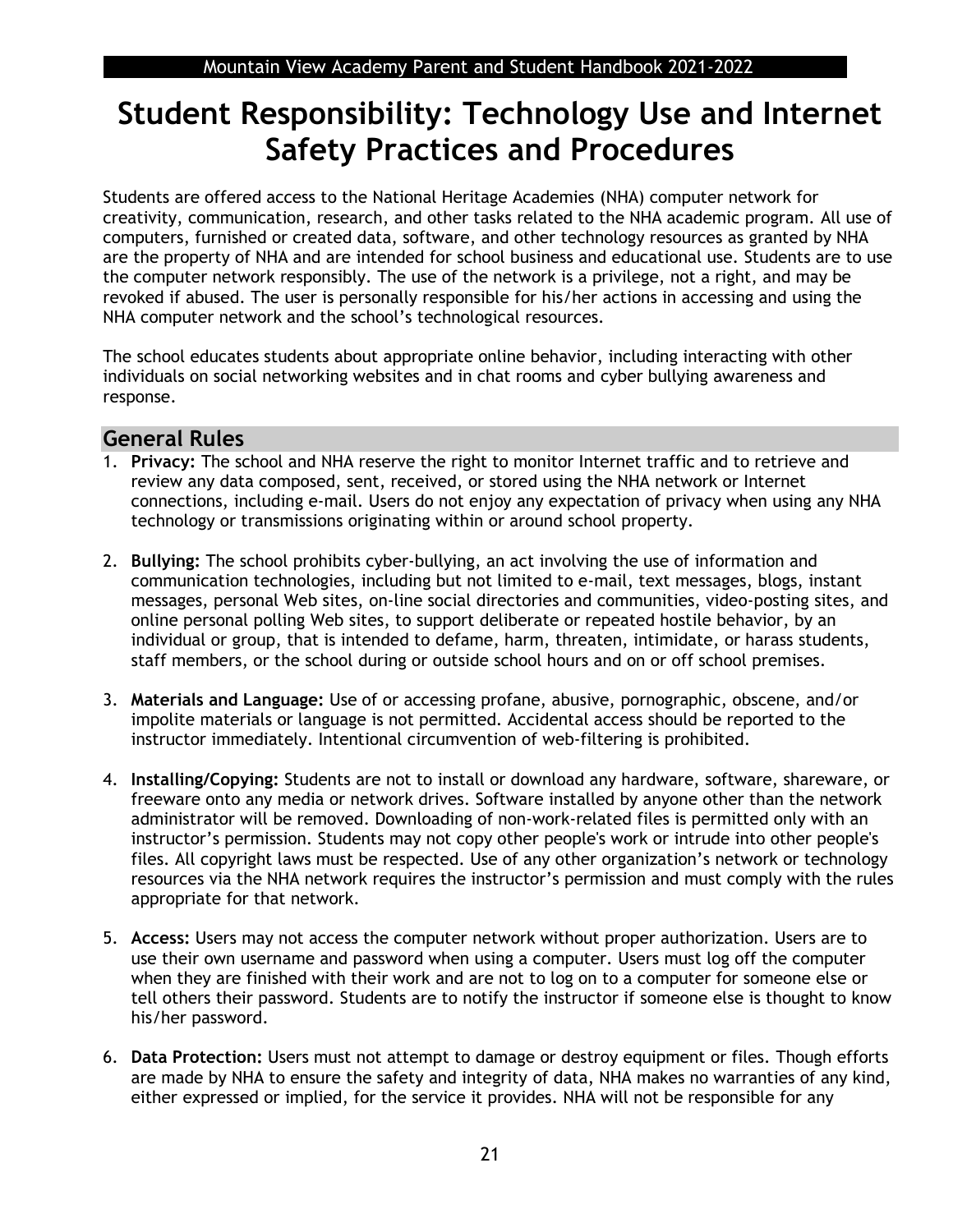damage to data.

- 7. **Storage:** Users are to delete their files and materials they no longer need.
- 8. **Printing Resources:** Paper and toner are costly, and excessive use is wasteful. Documents must be proofread before printing. Users are to print only the needed part(s) of documents. Students must obtain permission from an instructor before printing documents.

### **Internet Use**

The World Wide Web is a vast collection of resources readily available to any user on any computer connected to the Internet. NHA integrates the use of these resources into student instruction. Student Internet usage is permitted only in the presence and supervision of a teacher, the child's parent, or other designated adult school personnel. NHA is not responsible for the accuracy or quality of information obtained through the Internet or the NHA computer network.

Some material accessible via the Internet contains illegal, defamatory, inaccurate, or potentially offensive language or images. While the school uses Internet resources to achieve educational goals, there is always a risk of students accessing other materials. However, we believe that the benefits of using technology outweigh the disadvantages. Teachers are trained in the appropriate use of technology with students, but parents of students are responsible for setting and conveying the expectations regarding the use of media and information sources at home and at school.

The Children's Internet Protection Act (CIPA) is a federal law enacted by Congress to address concerns about access to the Internet and other information. Under CIPA, schools must certify that they have certain Internet safety measures in place. These include measures to block or filter pictures that (a) are obscene, (b) contain child pornography, or (c) when computers with Internet access are used by minors, are harmful to minors. Schools subject to CIPA must adopt a policy such as this to monitor online activities of minors and to address (a) access by minors to inappropriate matter on the Internet and World Wide Web, (b) the safety and security of minors when using electronic mail, chat rooms, and other forms of direct electronic communications, (c) unauthorized access, including so-called "hacking," and other unlawful activities by minors online, (d) unauthorized disclosure, use, and dissemination of personal information regarding minors, and (e) restricting minors' access to harmful materials.

NHA complies with CIPA by deploying a Web content filtering product which categorizes Internet sites and sends updates to NHA and cloud site-based hardware. A process is in place for changing the categorization of Web sites. The following categorizations are currently in place:

- Obscenity and Pornography Filtering: The website and content filter allows schools and libraries to manage Internet access to over 90 URL categories pertinent to CIPA.
- Accurate Web Filtering: The website and content filter offers the best in class filtering database.
- Filtering of Search Engine Images: The website and content filters inappropriate images that can be found in search engine query results.
- Monitoring: The website and content filter contains reporting tools Explorer, Reporter and a Real-Time Analyzer and offers many ways to monitor and report online activities of minors.
- Policy Management: The website and content filter allows customization of Internet policies, based on a user or group, with the ability to set appropriate policies based on age or need.

This policy additionally satisfies the Colorado Children's Internet Protection Act, C.R.S. § 22-87-101 *et seq*.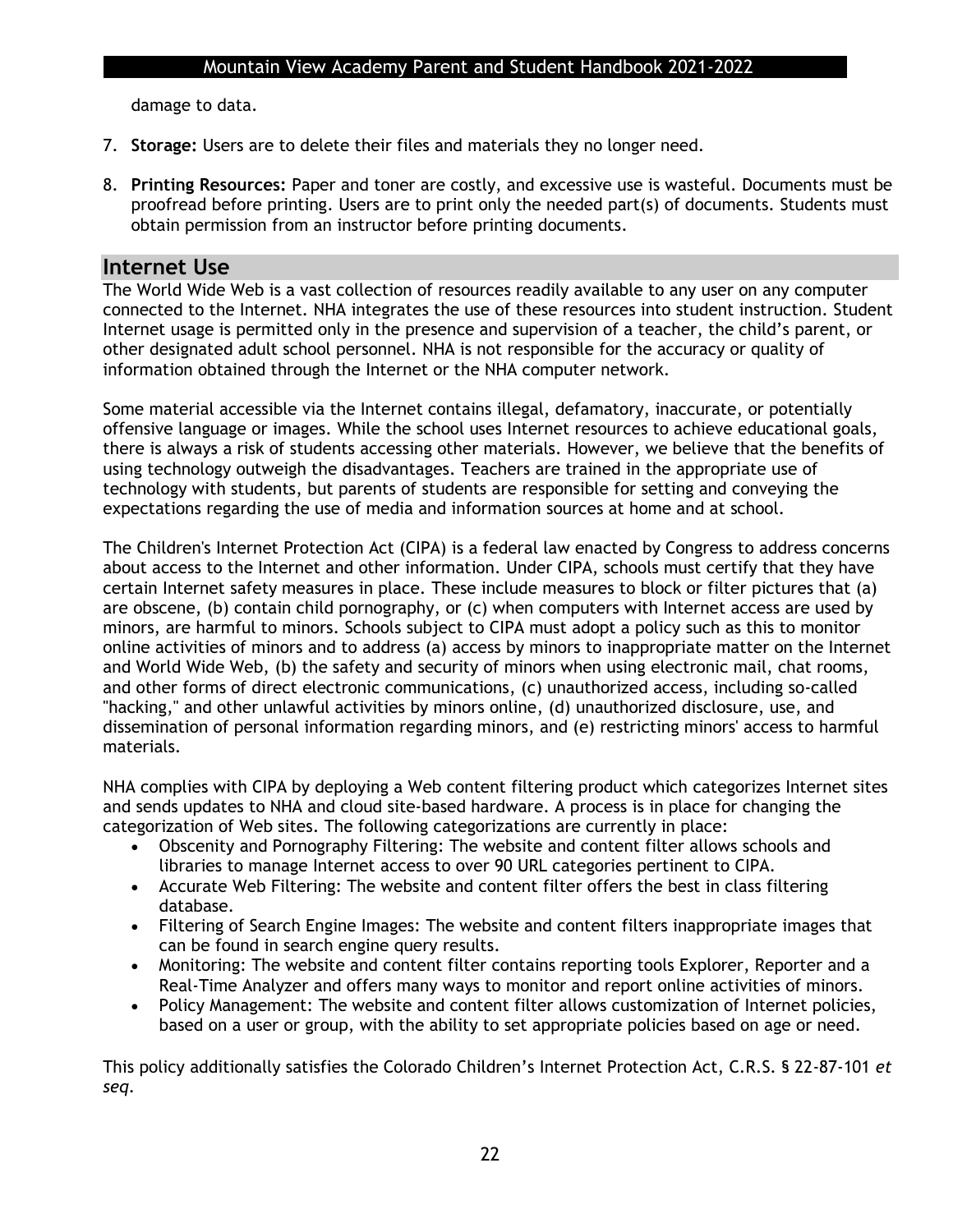## **Student Responsibility: Search and Seizure Practices and Procedures**

## **Lockers are School Property**

All lockers assigned to students are the property of the school. At no time does the school relinquish its exclusive control of its lockers. The school principal or his/her designee shall have custody of all combinations to all lockers or locks. Students are prohibited from placing locks on any locker without the advanced approval of the school principal or his/her designee.

## **Legitimate Use of School Lockers**

The school assigns lockers to its students for their convenience and temporary use. Students are to use lockers exclusively to store school-related materials and authorized personal items such as footwear, grooming aids, lunches, or outer garments. Students shall not use lockers for any other purpose, unless specifically authorized by school board policy, the school principal, or his/her designee prior to students bringing the items to school. Students solely are responsible for the contents of their lockers.

## **Search of Locker Contents**

Searches of school lockers and their contents deter violations of school rules and regulations, ensure proper maintenance of school property, and provide greater safety and security for students and personnel. Accordingly, the Board of Directors authorizes the principal or his/her designee, upon reasonable suspicion under the circumstances, to search lockers and locker contents at any time, without notice, and without parental or student consent.

The principal or his/her designee shall not be obligated, but may request the assistance of a law enforcement officer in conducting a locker search. The principal or his/her designee shall supervise the search. In the course of a locker search, the school principal or his/her designee shall respect the privacy rights of the student regarding any items discovered that are not illegal or in violation of school policies and rules.

## **Seizure**

When conducting locker searches, the principal or his/her designee may seize any illegal or unauthorized items, items in violation of board policy and/or school policies or rules, or any other items reasonably determined by the principal or his/her designee to be a potential threat to the safety or security of others and report the finding of such items to law enforcement officials to the extent required by law. Such items include but are not limited to the following: contraband, controlled substance analogues or other intoxicants, dangerous weapons, explosives, firearms, flammable materials, illegal controlled substances, poisons, and stolen property. Any items seized by the school principal or his/her designee shall be removed from the locker and held by school officials for evidence in disciplinary proceedings and/or turned over to law enforcement officials. The parent of a student shall be notified by the principal or his/her designee of items removed from the locker.

## **Search and Seizure of Electronic Devices**

Cell phones, PDAs, iPods, MP3 players, video equipment, cameras, gaming devices, and any other electronic devices are not permitted on school grounds or at school-related events, unless approved by the principal. If approved, an electronic device shall not be used in a manner that disrupts the educational process or purpose, including but not limited to posing a threat to academic integrity, violating confidentiality or privacy rights of another individual, or violating the Student Code of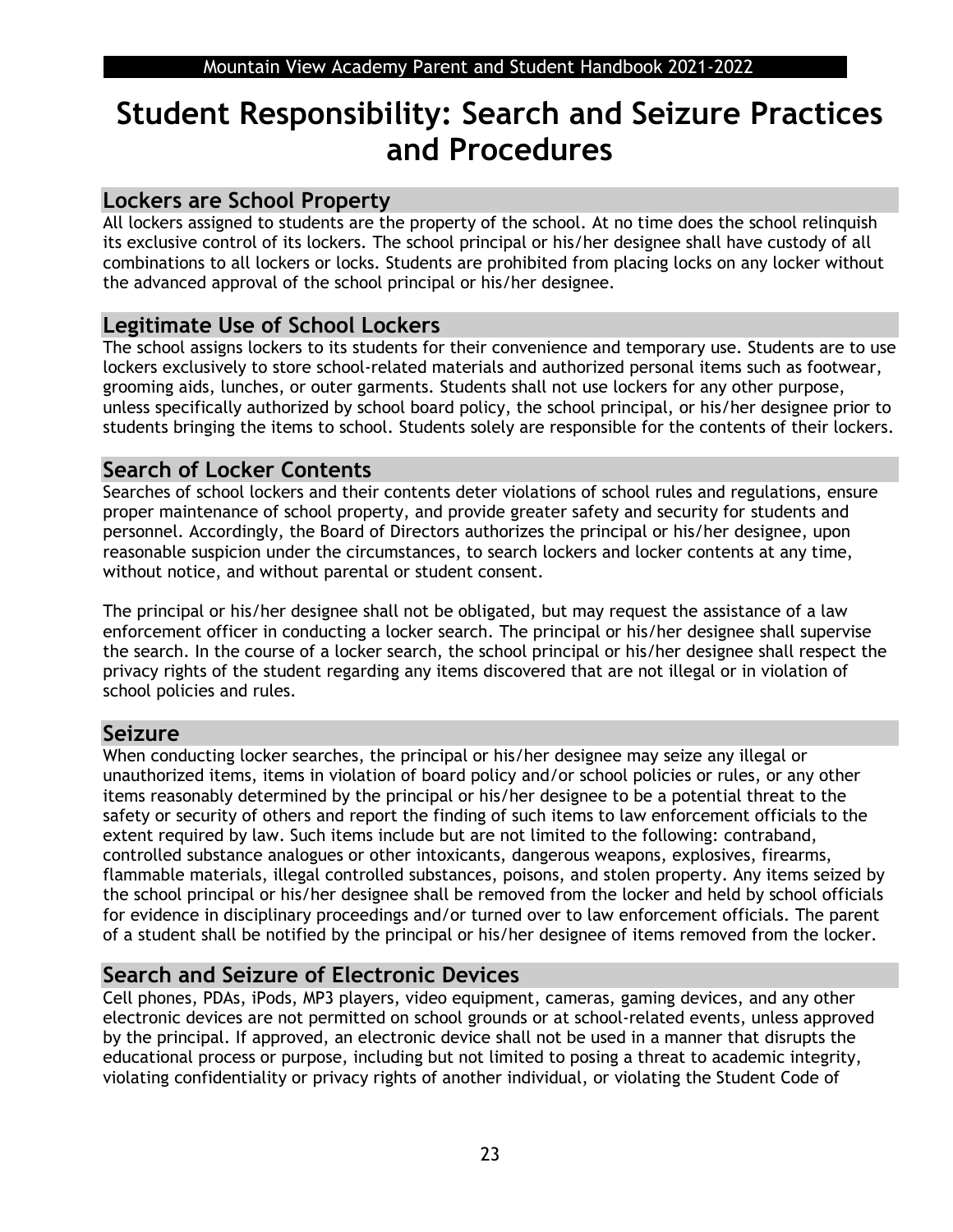Conduct. If the principal or his/her designee has a reasonable suspicion that a violation has occurred, he/she shall have the right to search for and confiscate the electronic device.

### **Search and Seizure of Person and/or Personal Property**

The school will conduct a search if the principal (or principal designee) has a reasonable suspicion that a violation of the Student Code of Conduct has occurred. When determining the nature and scope of the search, the principal (or the principal designee) will consider the age and sex of the student as well as the nature of the act of misconduct. The search may include the student's person, backpack, purse, pockets, shoes, and/or other personal property. A physical search of a student's person will only be conducted when there is a reasonable suspicion that the student has an illegal weapon, drug and/or alcohol on his/her person. A physical search may only be conducted by a staff member of the same sex as the pupil. School personnel shall not conduct strip searches or body cavity searches of any pupils under any circumstances.

## **Appeals**

Within 10 school days after a search, the student may appeal the search decision to the school's Board of Directors or to the designee. The Board or designee will investigate the reason(s) and circumstances of the search. The school's Board of Directors or designee will issue written findings within five school days after receiving the appeal. The decision will constitute the final determination.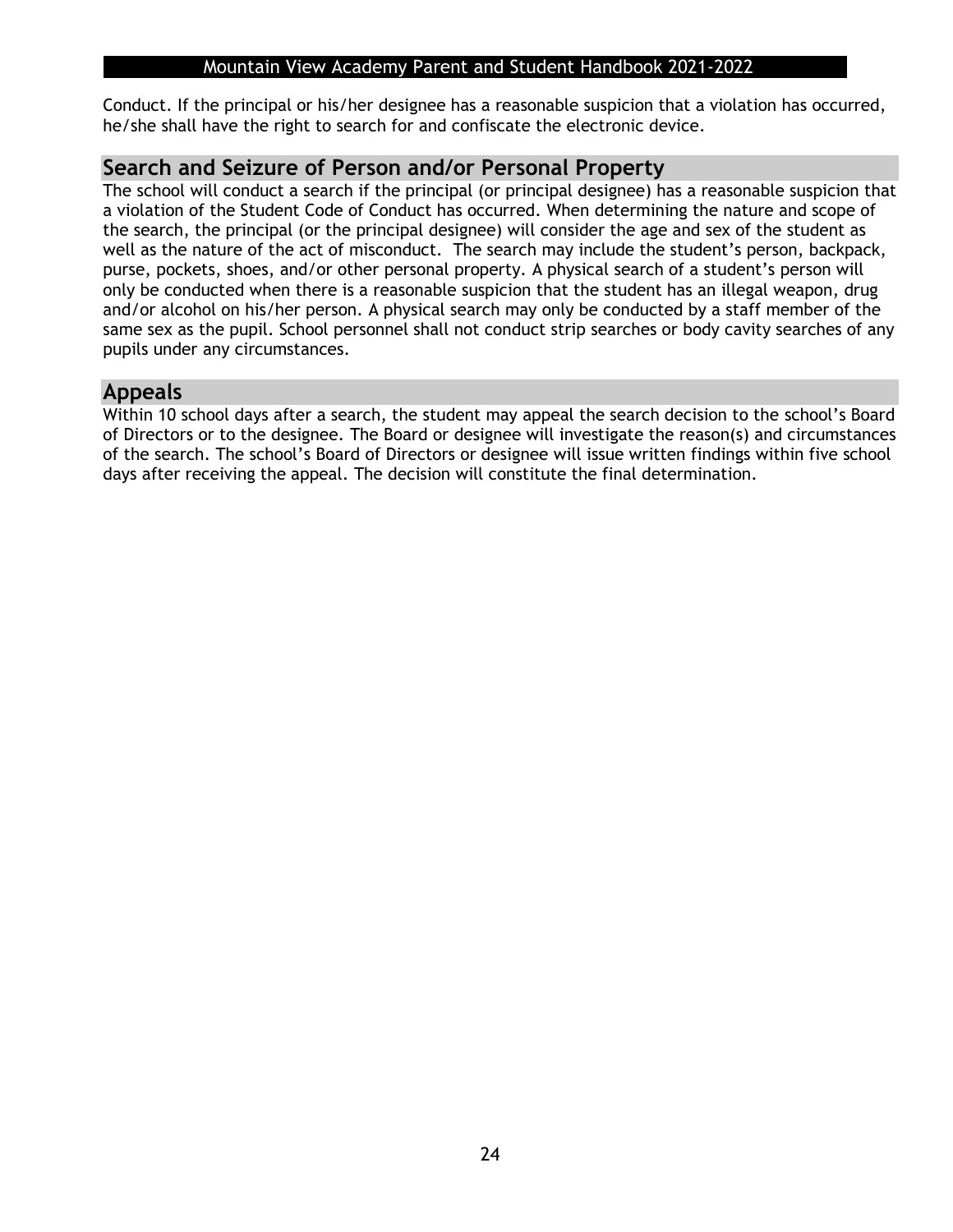## **Student Responsibility: Student Code of Conduct**

Our goal is to offer a quality education program. To fulfill this goal, students need a positive, safe, and orderly school environment in which learning can take place without disruption. Students who do not observe the rules of good conduct in the classroom or on the playground decrease both the learning and safety of others and their own opportunities to learn. Therefore, our staff takes a very proactive role in enforcing the Student Code of Conduct outlined below.

Students are expected to demonstrate respect and courtesy by obeying staff members, being kind to others, and being considerate of others' and the school's property.

### **Acts of Misconduct**

The acts of misconduct listed in this Student Code of Conduct are not to be construed as an allinclusive list or as a limitation upon the authority of school officials to deal appropriately with other types of conduct which interfere with the good order of the school, the proper functioning of the educational process, or the health and safety of students.

A student violating any of the acts of misconduct listed in this Student Code of Conduct may be deemed to be guilty of misconduct and subject to discipline. Additionally, a student who engages in an act of misconduct that violates the law may be referred to law enforcement. A student who engages in an act of misconduct when the student was enrolled in another school for which the disciplinary action has not been fully served may be required to serve out the length of the suspension or expulsion.

Students are expected to follow the Code of Conduct when

- on school property;
- in a motor vehicle being used for a school related purpose;
- at a school-related activity, function or event;
- en route to or from school;
- at any time or place when the student's behavior has a direct and immediate effect on maintaining order, safety, health and discipline in the school

Acts of misconduct include, but are not limited to, the following:

- Failure to cooperate or comply with directions of school personnel and volunteers
- False allegations against staff, volunteers, or students
- Falsification of records or scholastic dishonesty (including cheating and plagiarism)
- Misuse of copyrighted materials
- Improper or disrespectful communications to staff, volunteers, or students
- Use of profane and/or inappropriate language
- Disruption of school
- Bullying and harassment
- Cyber-bullying as defined by the Technology Use and Internet Safety Practices and Procedures
- Criminal Sexual Conduct as defined by state law
- Improper dress in violation of the Dress Code
- Indecency (either with clothing/exposure, pictures or public display of affection)
- Any public display of affection having sexual connotations
- Violations of building rules and regulations
- Violations of rules or policies as set forth in the Parent and Student Handbook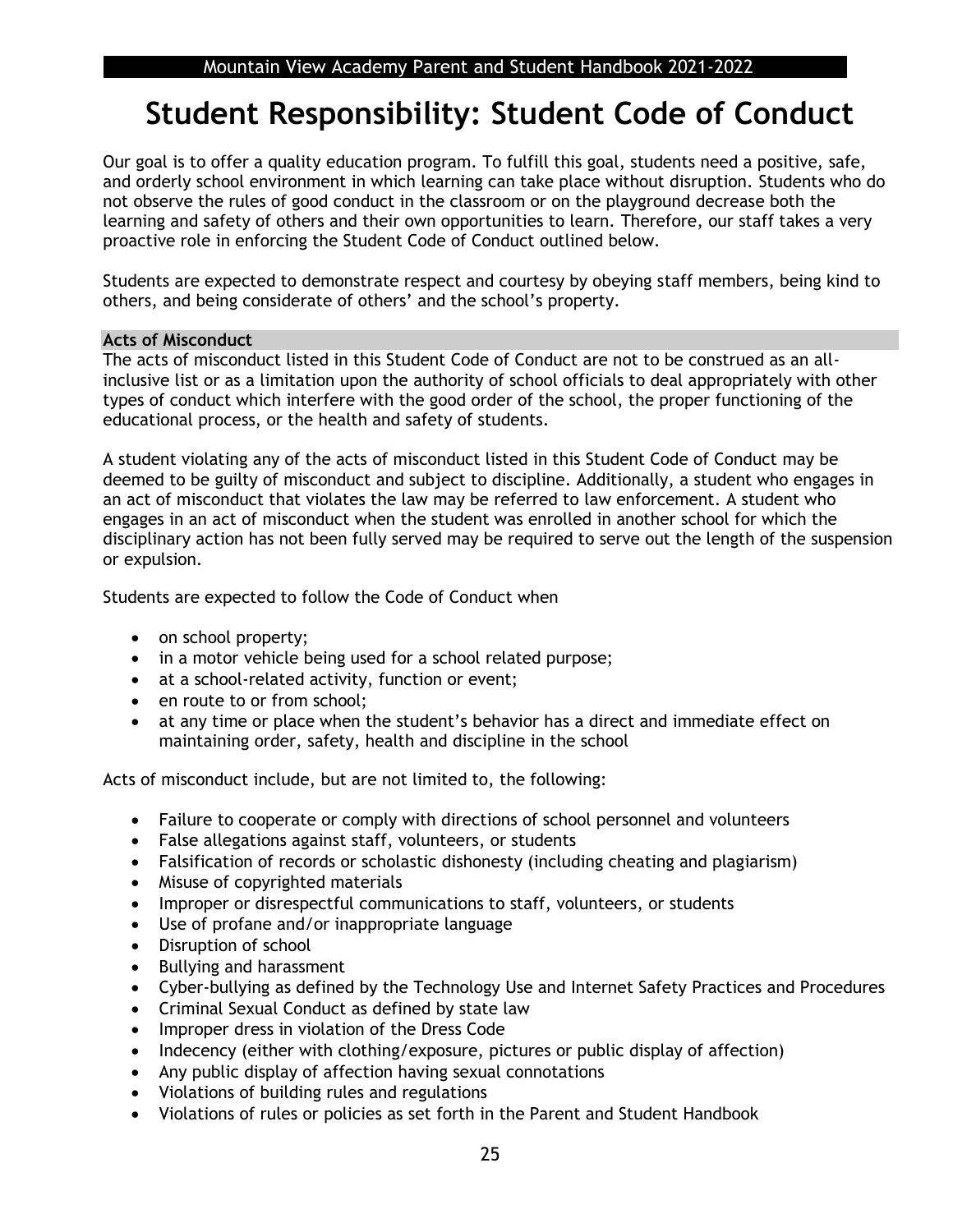- Any and all forms of smoking, tobacco possession or use including e-cigarettes/vaporizers and paraphernalia
- Trespassing, loitering
- Suspended or expelled student on school property or attending school activities
- False alarms
- Possession of electronic device(s) defined by school policy
- Defacement/Damage of property or theft/possession of stolen property
- Coercion, extortion or blackmail
- Arson
- Possession of firework(s), explosive(s) and/or chemical substance(s)
- Possession and/or sale of alcohol and/or drugs (narcotic drugs, look-a-like substances and illegal chemical substances)
- Possession of look-a-like weapons
- Possession of dangerous weapons as defined by state law and dangerous weapons or instruments not otherwise enumerated herein
- Possession of personal protection devices (such as tasers, mace, pepper-spray, etc.)
- Fighting, physical assault and/or battery on another person
- Gangs and gang related activity
- Violation of Technology Use and Internet Safety Practices and Procedures
- Misconduct prior to enrollment
- Habitually disruptive
- Verbal assault
- Malicious or willful types of behavior that endanger the safety of others
- Extreme acts of defiance and/or threats toward teachers/other adults/fellow students
- Criminal acts other than as enumerated herein
- Excessive tardiness or absences as defined in the Attendance Policy
- Title IX Sexual Harassment

Parents or students who are unsure of what conduct is prohibited by each act should consult with the principal.

### **Disciplinary Procedures**

A student may be disciplined at any level depending upon the frequency and/or severity of the act of misconduct. A Behavior Referral will be completed for each violation of the Code of Conduct and copies are made for the parent and kept in the student's file. Discipline records will be included in any student file properly requested by the parent to be transferred to a subsequent school. Corporal punishment is prohibited as a means of discipline.

Level 1 EARLY INTERVENTION: The behavior may be a violation of the code of conduct or a disruption of the orderly operation of a classroom or a school activity. The inappropriate behavior is addressed directly with the student.

Level 2 PARENT NOTIFICATION: The parent is notified by mail or a note home of the misbehavior.

Level 3 PARENT CONTACT: A conference with the parent is held in order to discuss the incident and appropriate disciplinary action.

Level 4 BEHAVIOR SUPPORT PLAN (BSP): When Level 2 and 3 behaviors become chronic or a student accumulates more than ten (10) suspension days in a semester, the dean and/or principal shall schedule a meeting with the parents in order to implement a Behavior Support Plan or BSP. A BSP will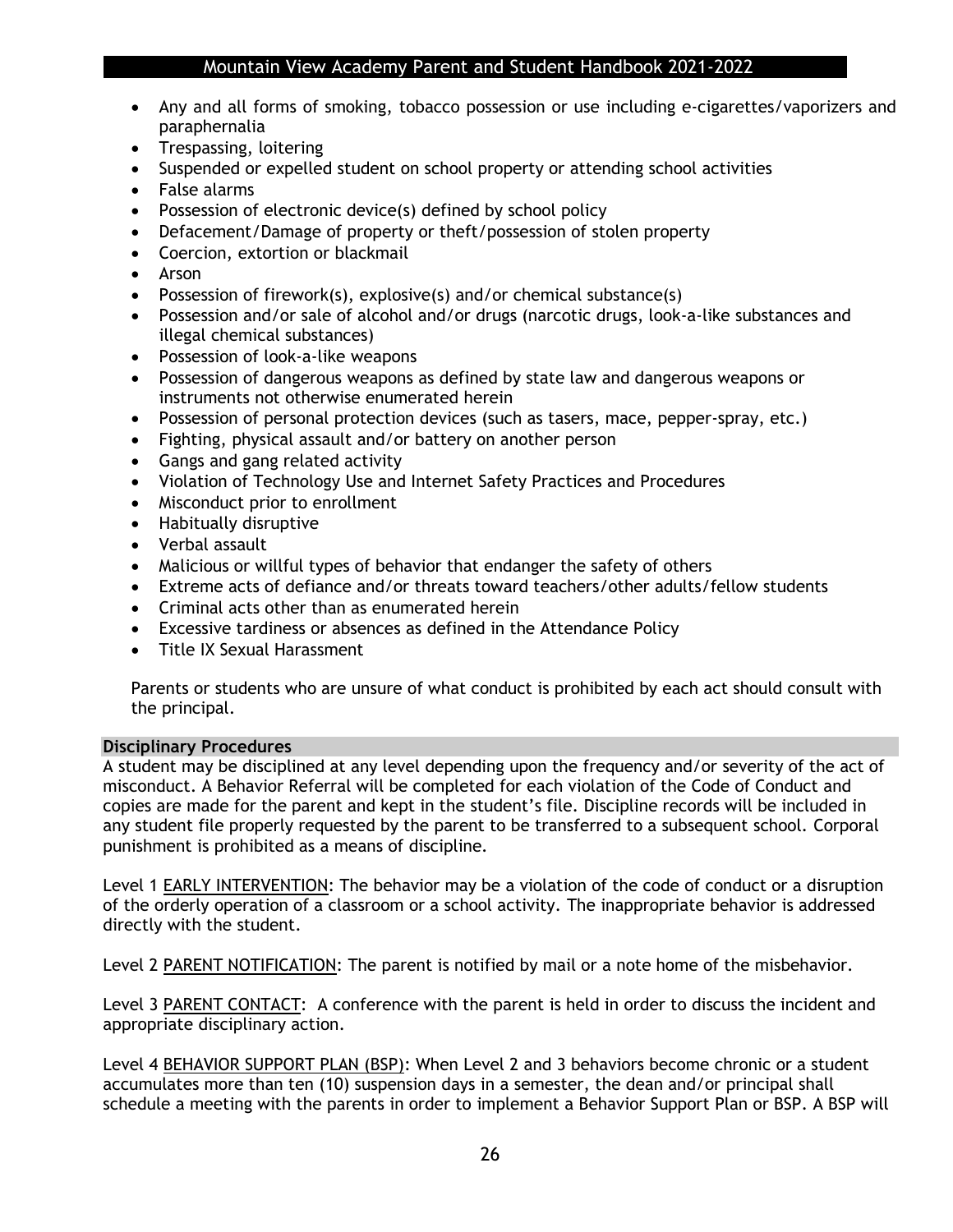take into consideration the motivation for the inappropriate behavior, positive interventions that might be utilized to diminish the inappropriate behavior and disciplinary consequences that will take place if the behavior continues. The BSP is an intervention tool and does not require parent consent to implement. Copies are made for the parent and kept in the student's file. Violation(s) of the BSP will result in disciplinary action and a revised BSP. In the event of multiple (3-5) violations and revisions of the BSP, the School Principal, or the Principal's designee in the Principal's absence, has the discretion to impose additional disciplinary measures or recommend the student to the Board for additional disciplinary measures up to and including expulsion.

Level 5 SUSPENSION OF 10 SCHOOL DAYS OR LESS OR OTHER DISCIPLINARY INTERVENTIONS: When the act of misconduct disrupts the school environment, the resulting consequence issued by the school administration may include suspension of up to 10 school days, or other disciplinary interventions such as restitution, counseling and exclusion from school activities. The school administration may convene a meeting with the student, parents and others to develop or update an existing Behavior Contract that outlines the expected behavior and disciplinary action. The Behavior Contract will be signed by school administration and offered to the student and parent(s) for signature. Copies are made for the parent and kept in the student's file. The student will be granted a right to due process as described in the Due Process Procedures of this Code of Conduct.

Level 6 EXPULSION: When the act of misconduct is considered a crime under state law, constitutes extreme non-compliance with school rules, or is so extreme that it threatens the safety of others, the student may serve an expulsion from the school. The student will be granted a right to a due process hearing.

Students who are served under IDEA (Special Education) or under Section 504 of the Rehabilitation Act of 1973 are entitled to certain additional rights in the area of discipline based upon their qualification for services under these federal laws.

#### **Bullying and Harassment**

The school prohibits any and all acts of harassment, bullying and intimidation (including cyber-bullying and sexual harassment). Bullying, harassment or intimidation includes a gesture or written, verbal, graphic or physical act (including electronically transmitted acts – i.e. internet, cell phone, or wireless hand-held device) that is reasonably perceived, under the circumstances, to have the effect of harming a student or damaging a student's property, placing a student in reasonable fear of harm to the student's person or damage to the student's property, or that has the effect of insulting or demeaning a student or group of students in such a way as to materially disrupt or interfere with the school's educational mission or the education of any student. Acts of harassment, bullying and intimidation apply to behavior in school during school hours, before and after school, while on school property, at all school-sponsored events and on other than school property when such behavior negatively affects the educational process.

### Procedures:

- 1. Any school employee who has witnessed or has reliable information that a student has been subject to any act of bullying or harassing behavior shall report the incident to the principal. A student, volunteer, or visitor who has witnessed or has reliable information that a student has been subject to any act of bullying or harassing behavior should, and are strongly encouraged to, report the incident to a teacher, other staff member or the principal.
- 2. A report of bullying or harassing behavior should be done in written form, providing as much information as possible. The report may be done anonymously.
- 3. Any staff member who receives a report of bullying or harassing behavior shall immediately forward the report to the principal who will ensure that a prompt investigation is completed.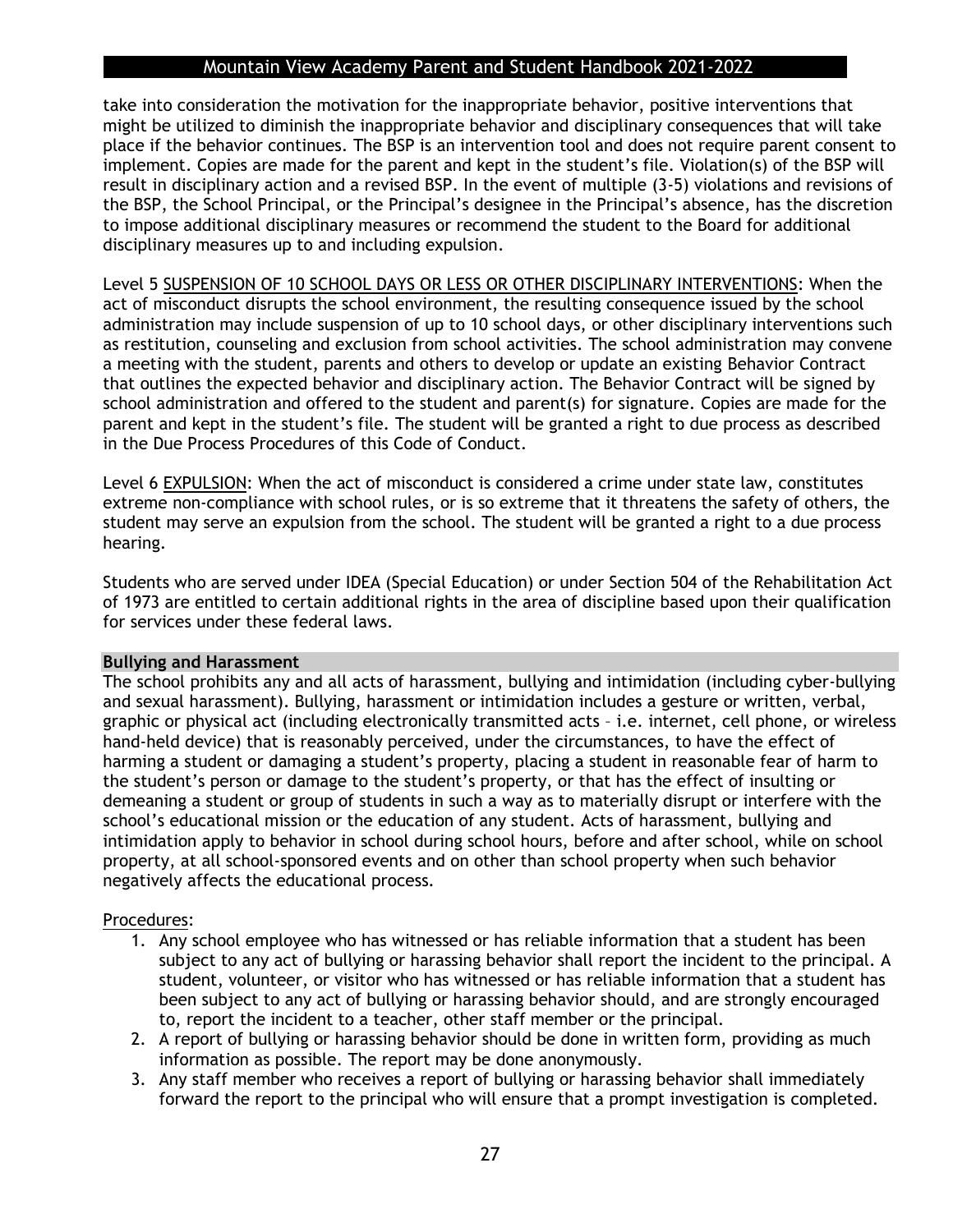The investigation is to be complete within three (3) school days after a report or complaint is made.

- 4. Within two (2) school days of receiving a report of a prohibited act of bullying, the principal or his/her designee shall notify the parent of the alleged victim of bullying and the parent of the alleged perpetrator of bullying. Upon completion of the investigation report, the principal or his/her designee shall notify the parent of both the victim and perpetrator of the result of the investigation.
- 5. There will be no reprisal or retaliation against any person who reports an act of bullying or harassment. Such reprisal or retaliation by a student is a violation of the Student Code of Conduct and will result in disciplinary action pursuant to the Student Code of Conduct.
- 6. Any student who is found to have falsely accused another of bullying or harassment is subject to remedial action in accordance with the Student Code of Conduct. Bullying or harassing behavior is a violation of the Student Code of Conduct and will result in disciplinary action pursuant to the Student Code of Conduct.

These procedures are not applicable to Title IX Sexual Harassment (refer to the Notifications subsection Title IX).

### **Formal Disciplinary Removals from Classrooms**

The school supports its teachers in their efforts to maintain orderly classrooms. Following the first formal, short-term removal of a student from a classroom, a Behavior Referral shall be developed or a current Behavior Referral shall be revised. After the teacher has removed the student from the class on a formal, short-term basis for a third time during the same quarter, the teacher may have the student removed until the end of the quarter. No short-term removal will count towards a student's long-term removal from a teacher's classroom unless and until the principal has approved the removal. If a student's third short-term removal occurs late in a quarter, the principal may extend the long-term removal into the next quarter by a reasonable amount of time as dictated by the circumstances.

#### **Due Process Procedures**

If a student charged with violation of this Student Code of Conduct has been returned to the regular school program pending a decision, then such action of reinstatement shall not limit or prejudice the school's right to suspend the student following that decision.

### **A. Suspension of Ten (10) School Days or Less**

As a general rule, prior to any suspension of the student, the school administration shall provide the student with the following due process:

- 1. The student will be informed of the charges against him/her, and, if the student denies the charges, the school administration shall provide the student with an explanation of the evidence.
- 2. The student shall be given an opportunity to explain his/her position regarding a disruption in the classroom or an incident constituting grounds for discipline.

If a student's presence in school poses an immediate danger to persons or property or an ongoing threat of disruption to the educational process, the school administration may immediately suspend the student, and as soon thereafter as reasonable, provide the student with his/her due process rights as set forth in this section.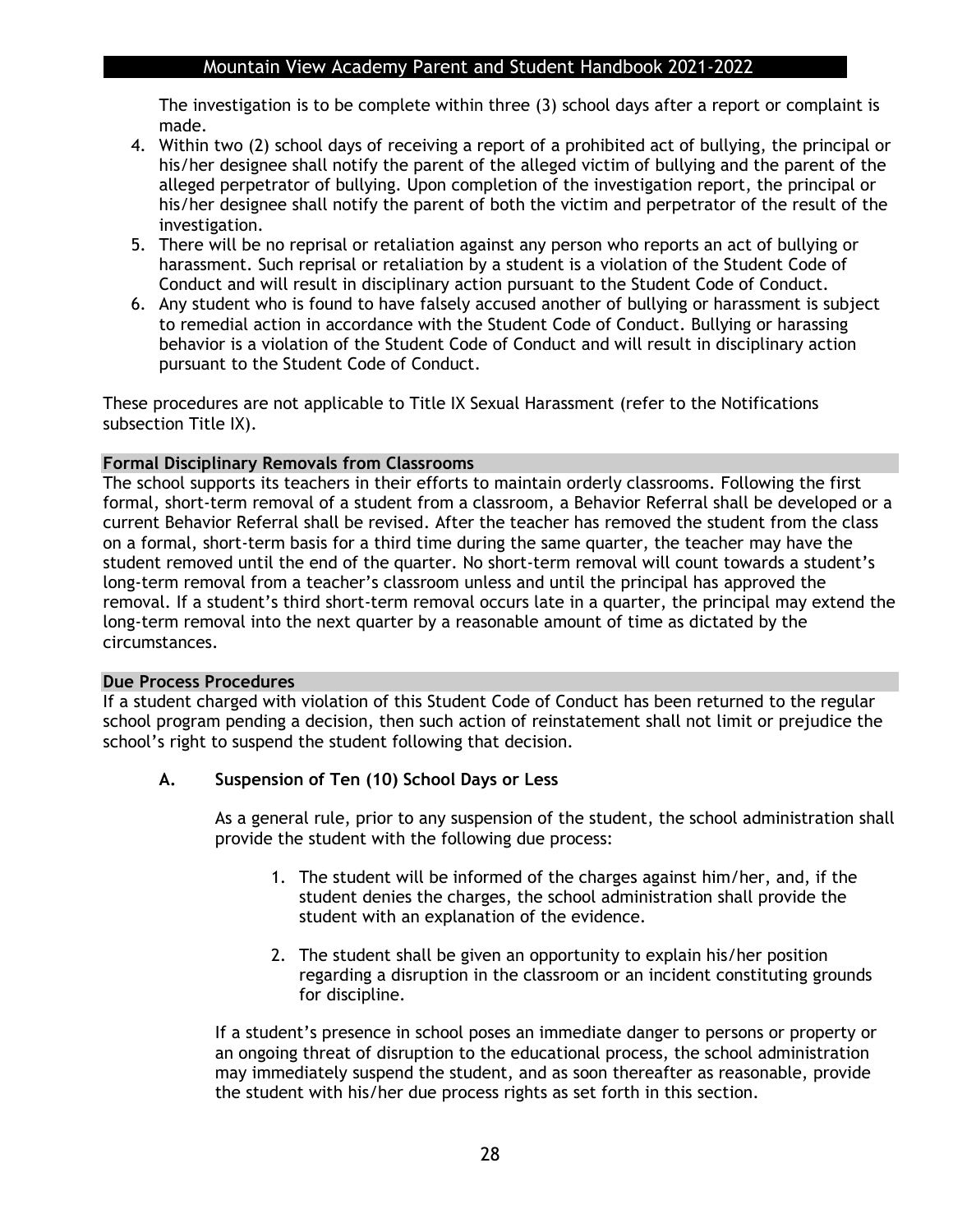If, after providing the student with his/her due process rights, the school administration determines that the student has engaged in a prohibited act under this Student Code of Conduct, then he/she may impose a disciplinary penalty of a suspension not to exceed ten (10) school days. The student's parent shall be informed (in person or by phone) of the suspension and of the reasons and conditions of the suspension. In addition, the notice shall also contain the following:

- A time and place for the student's parent to meet with the school administration to review the suspension
- Whether the suspension will be counted toward declaring the student as habitually disruptive

A decision to suspend a student for ten (10) or fewer school days is final and not subject to further review or appeal.

If the school administration refers a student to the Board of Directors for further disciplinary action (including expulsion) following a suspension, the Board of Directors may suspend the student for no more than an additional ten (10) school days; except the Board of Directors may further extend a suspension ten (10) school days in addition to the ten (10) school days provided above if deemed necessary by the Board of Directors, although the total period of suspension per incident shall not exceed twenty-five (25) school days.

### **B. Expulsion**

The principal shall serve as hearing officer for all expulsions. A decision made by the principal may be appealed to the Board of Directors. All discipline decisions made by the Board of Directors are final and not subject to appeal.

Acts of misconduct warranting expulsion require that the student be immediately placed on suspension for up to ten (10) school days pending the hearing.

1. Hearing for Expulsion

If a student is charged with a violation of the Student Code of Conduct carrying a consequence of expulsion, the student and the parent(s) shall be notified of such in writing by registered mail, as well as the student's rights of due process as set forth herein.

The written notice of violation shall state that the hearing officer will conduct a hearing, the nature of the violation, the proposed consequence, and the student's and parent's right to a due process hearing at a specified date, time, and place to determine (i) whether a violation occurred and (ii) whether the consequence of such violation merits the imposition of an expulsion.

The notice shall also set forth the right of the student and the parent(s) and an advocate of their choice and at their expense to participate in the hearing, the right of the student to hear and/or see the evidence offered against him or her during the hearing, the right of the student to present oral or written evidence or testimony on the student's behalf, and the right to a written record of the result of the hearing.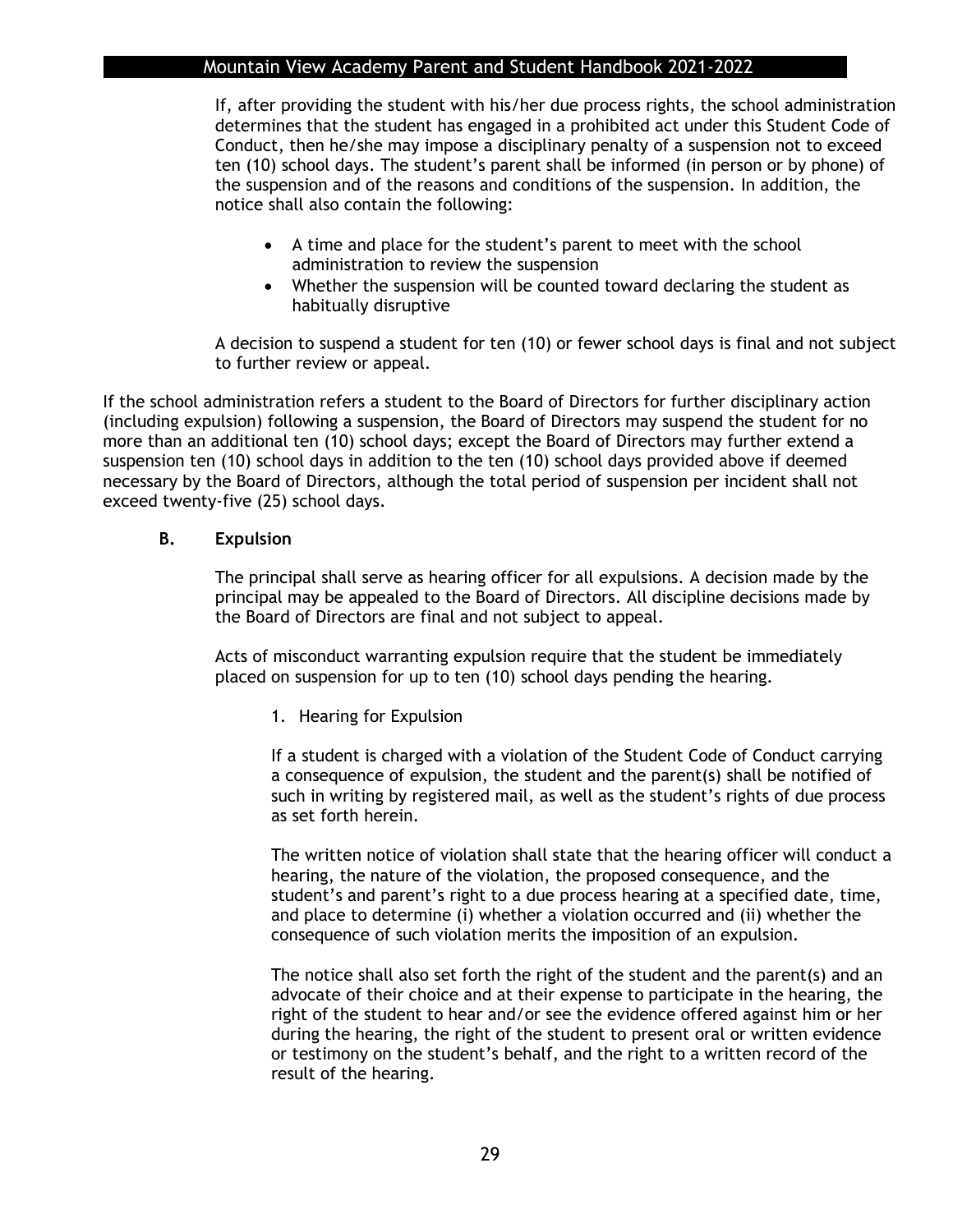The notice shall provide a statement that (a) if the student fails to appear personally but is represented by the parent(s) or advocate, the student waives further rights to participate personally in the matter; (b) if the student appears, but their parent(s) or advocate fails to appear personally, the parent(s) or advocate waives further rights to participate personally in the matter; and (c) the student's failure to appear either personally or through the parent(s) or advocate at a scheduled hearing shall constitute a waiver of further rights of the student and the parent(s) and advocate to a hearing in the matter; and a statement that regardless of who may or may not appear on the student's behalf at a scheduled hearing, the hearing officer may conduct a hearing and take action based on all information that is made available to the hearing officer, which action may include expulsion of the student or other disciplinary action in accordance with the code of conduct.

At the hearing, the student and parent(s) shall be advised of the alleged violation and the facts leading toward the allegation. Minutes shall be kept of the hearing. Within a reasonable time following the hearing, the parent(s) will receive a written record of the decision. This document will inform the parent(s) if there is any right to an appeal to the Board of Directors.

Within five (5) school days of expelling a student, the school administration shall provide information to the student's parent concerning the educational alternatives available to the student during the period of expulsion.

2. Appeal of an Expulsion

An appeal of the principal's decision must be requested in writing within five (5) school days of the receipt of the written decision. The appeal request must contain the reasons that the decision should be reviewed or reconsidered, and must be signed by the parent(s) and delivered to the Board of Directors by way of certified first class mail. The Board of Directors shall review the written decision based upon the grounds presented in the appeal request.

The appeal request shall be presented at the next regular meeting of the Board of Directors following receipt of the notice of appeal. The appeal may be considered in open or closed session, at the student or parent's request, and shall be conducted in accordance with the rights of confidentiality adhering to Education Records as that term is defined in 20 USC 1232g. In reviewing the appeal request, the Board of Directors may, during the review, ask the school administration, student, and/or parent for additional information. The Board of Directors shall notify the student and the parent(s) of the result in writing within five (5) school days of the board meeting at which the appeal was heard.

### **Expulsion**

The Board of Director's designee shall be responsible for meeting in executive session or in private, as appropriate, to make an appropriate determination whenever a petition is filed in juvenile court or charges are filed in District court alleging that a child enrolled in the school has committed an offense that would constitute unlawful sexual behavior or a crime of violence, if committed by an adult. Upon receiving notice of such charge(s), the Board of Director's designee shall determine whether the student should not be educated in the school by considering (1) whether the student has exhibited behavior that is detrimental to the safety, welfare, and morals of the other students or of school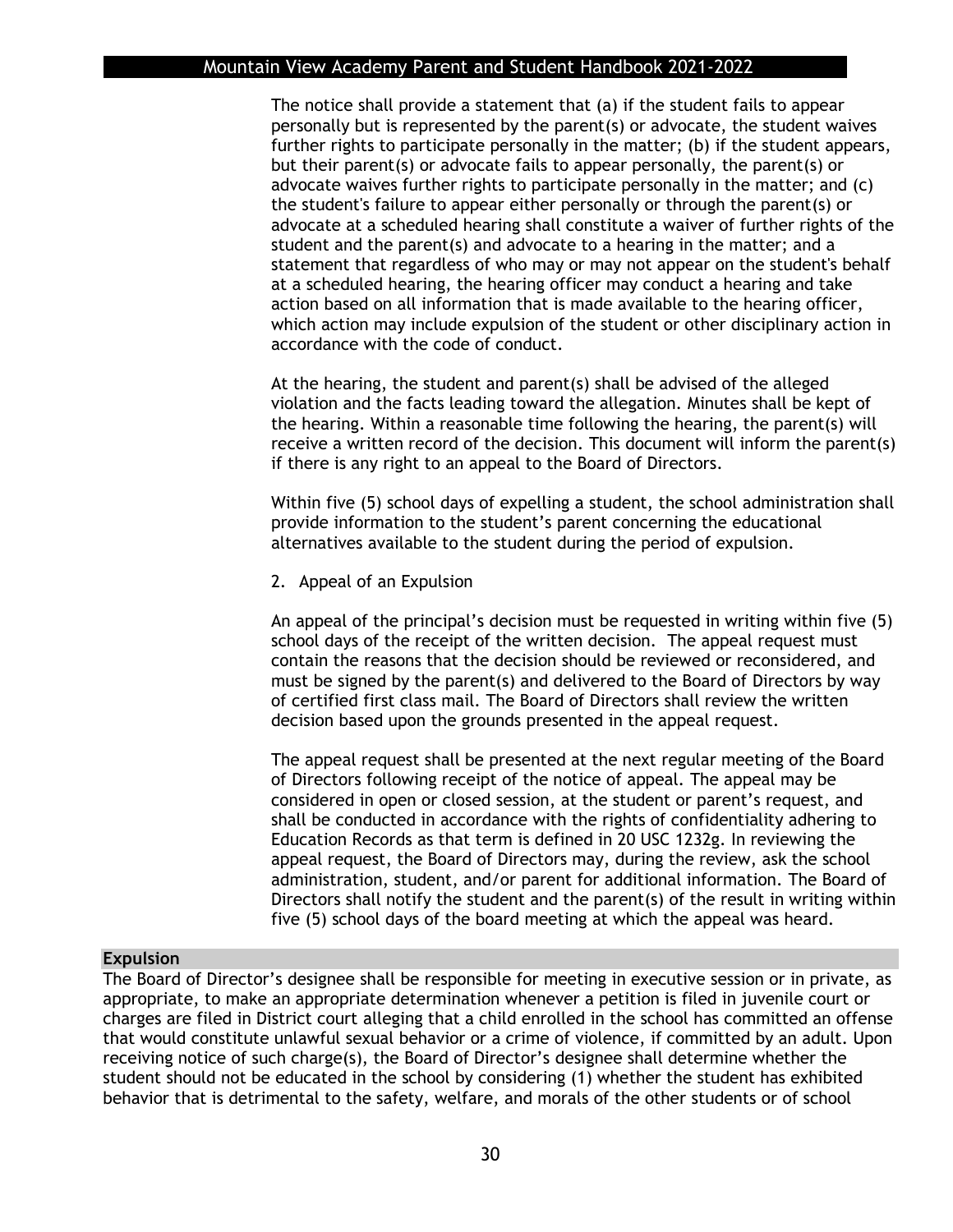personnel in the school and (2) whether educating the student in the school may disrupt the learning environment in the school, provide a negative example for other students, or create a dangerous and unsafe environment for students, teachers, and other school personnel. If the Board of Director's designee determines that the student should not be educated in the school, the Board of Director's designee shall refer the student for expulsion procedures to the Board of Director's.

Within five (5) school days of expelling a student, the school administration shall provide information to the student's parent concerning the educational alternatives available to the student during the period of expulsion.

Mandatory Expulsion is required for certain acts as prescribed in the Definition of Terms within this Student Code of Conduct.

### **MISCELLANEOUS PROVISIONS**

### **A. Voluntary Agreements**

At any time, the principal or his/her designee may enter into a written contract with the student and his/her parent(s) setting forth the parties' agreement in settlement of disciplinary charges or restitution related to damage to or loss of school property. In such cases, the written agreement shall be final and binding and may not be later challenged by the principal or his/her designee or the student or his/her parent(s).

### **B. Suspended/Expelled Students on School Property or Attending School Activities**

A suspended or expelled student who enters onto school property or appears at a school activity, event or function without the permission of the principal shall be deemed to be trespassing.

### **C. Maintaining Class Progress**

When practical in the judgment of the principal, a student may be permitted to maintain progress during the disciplinary period.

### **Definition of Terms**

Behavior Referral is a specific written record of the student's act of misconduct. It documents the date, nature of the offense, and the disciplinary action taken by the teacher and/or school administration.

Attendance Corrective Action Plan (A-CAP) is a written document that identifies the causes for excessive tardies and/or absences and what steps will be taken to minimize the number of occurrences. It is signed by the parents, student, and staff member.

Behavior Support Plan (BSP) is a written document that works to identify the cause and/or motivation of repeated misconduct and what steps will be taken in order to help a student change the inappropriate behavior.

Behavior Contract is a written document that outlines specific behavior expectations for the student, strategies for teaching the appropriate behavior(s), and disciplinary action for a student.

In-School Suspension refers to a decision to temporarily remove a student from the mainstream classroom and to place the student in a segregated environment within the school building that allows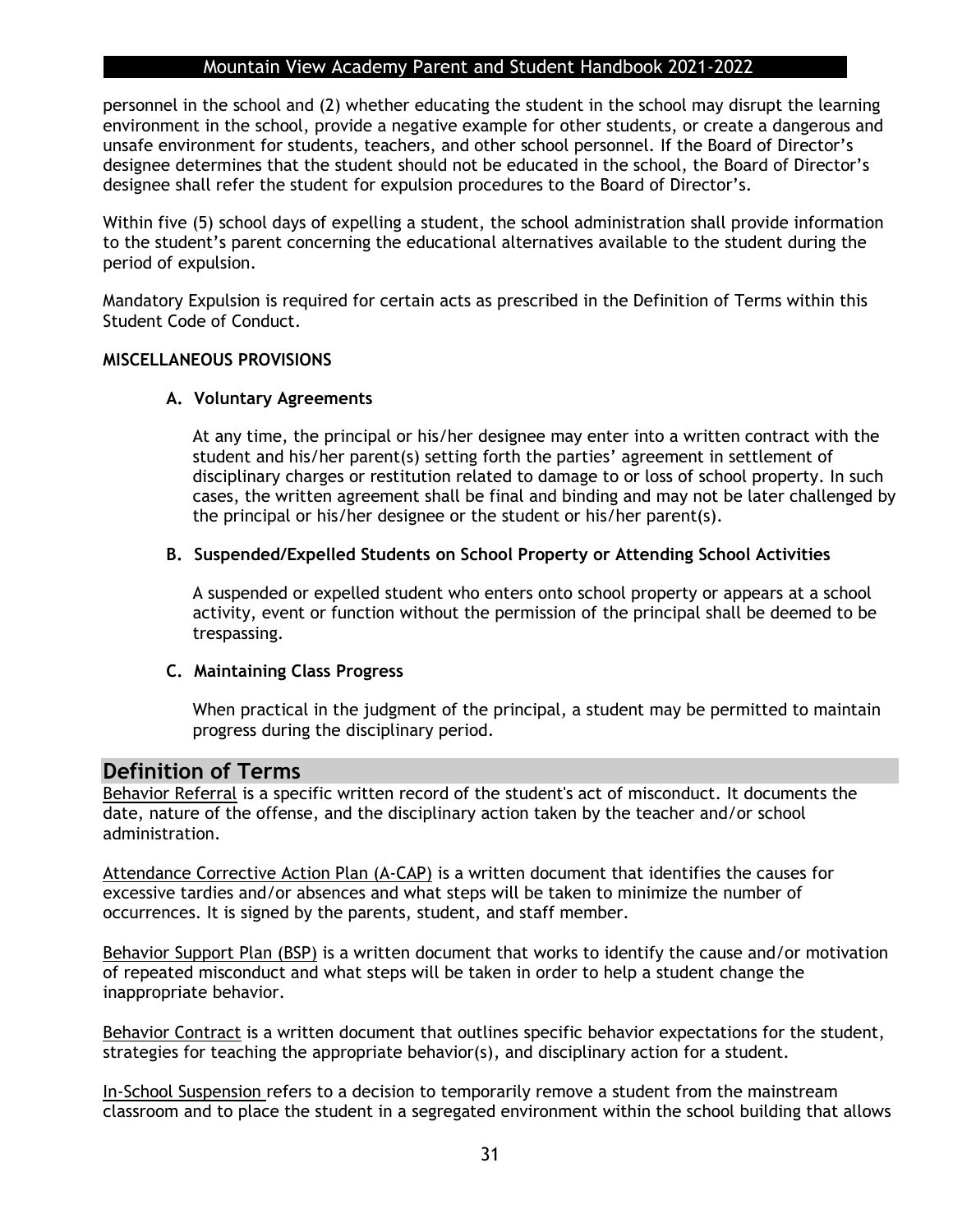the student to continue to progress in their coursework but denies them access to regular classroom instruction and social interaction with their peers. The In-House Suspension room must be supervised by an adult employee of the building at all times.

Out-Of-School Suspension refers to a decision to temporarily remove a student's right to attend school or any school-related activity not to exceed ten (10) school days. A meeting with the parents shall be convened to discuss the incident that led to the suspension and to develop a Behavior Contract for the future.

Habitually Disruptive Student is defined as a student who has been suspended three (3) times during the course of the school year for causing a material and substantial disruption.

Mandatory Suspension/Optional Expulsion is defined as the knowing, purposeful or reckless carrying, bringing, using, or possessing of a standard weapon, a standard weapon facsimile, or a dangerous weapon facsimile (other than a firearm facsimile) by any student. Suspension shall not be mandatory if, when the student discovers that he/she has carried, brought, or is in possession of a standard weapon, the student immediately notifies and delivers the dangerous weapon to the school administration.

Mandatory Expulsion is defined as the carrying, bringing, using, or possessing of a dangerous weapon by any student. Expulsion shall not be mandatory if, when the student discovers that he/she has carried, brought, or is in possession of a dangerous weapon, the student immediately notifies and delivers the dangerous weapon to the school administration. In addition, the sale of a drug or controlled substance, or the commission of an act which if committed by an adult would be robbery, or assault, other than the commission of an act that would be third degree assault, if committed by an adult.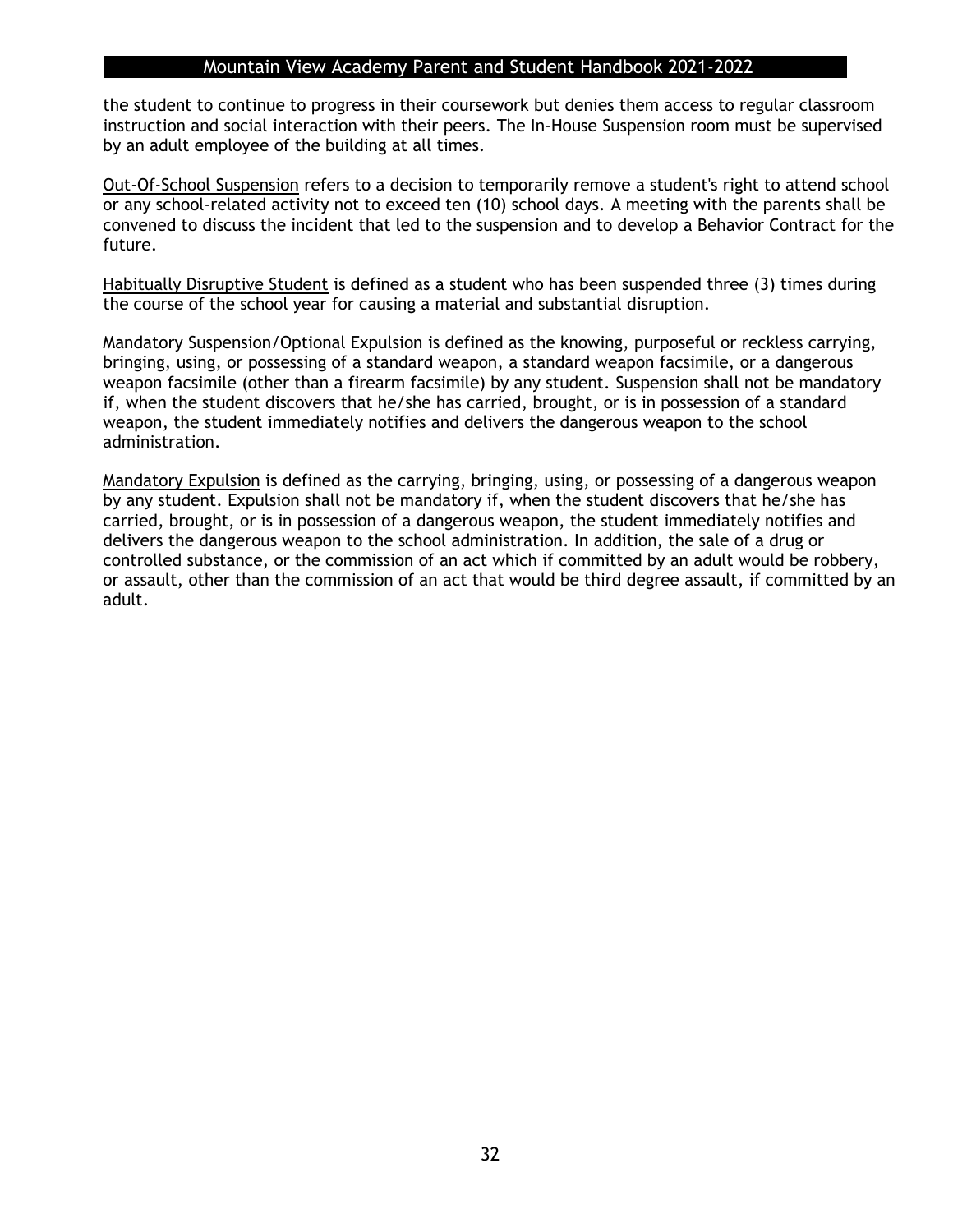## **Student Responsibility: Athletics**

### **NHA Statement on Sportsmanship**

NHA sports emphasize student-athlete participation and academics. They are conducted to benefit students, emphasizing all-around achievement. Sportsmanship is an extension of the Moral Focus values and must be exhibited by adults, students, players, and coaches. Practicing good sportsmanship sets an example and helps student-athletes achieve their potential.

### **Consequences for Poor Sportsmanship**

Booing, taunting, using profanity, and disrespecting others are not tolerated at NHA school events. Spectators or participants displaying unprofessional conduct will not be permitted to remain at the event. An incident report should be sent to the competing school and kept on file by the athletic director. A second occurrence will result in suspension from all future events.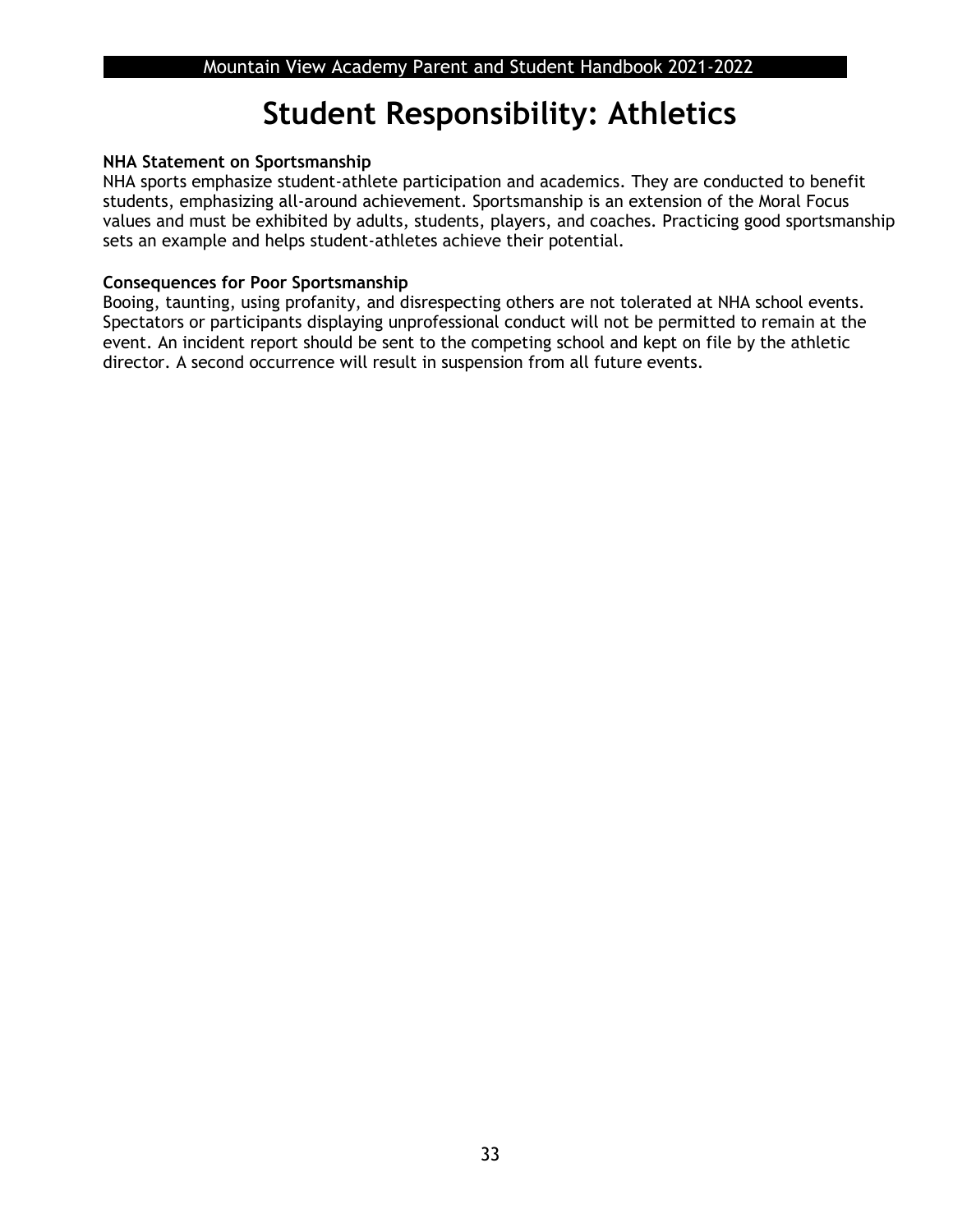## **Parental Partnership: Communication**

Effective communication between the school and home is vital to the successful academic, emotional, and social well-being of students. To keep parents informed of school events and student growth, the school communicates often with parents through email newsletters, telephone calls, and individual and group meetings.

## **Secure School Website**

National Heritage Academies is committed to student achievement and parental involvement. NHA maintains a secure website containing student information to link these two core values. This secure online tool can be accessed by visiting the school website and logging in through the Parent Portal link in the upper right corner of the homepage. Administrators and teachers daily update student records, analyze data, and communicate important information on this site.

NHA recognizes the value of informed and involved parents in the learning process. The website provides another way for parents to stay connected to the school. The online connection begins as soon as a student applies to attend an NHA school. The parent(s) of the applicant are sent a letter with detailed instructions for accessing their own *free* online account. After following these instructions, parents can log on to the system from any computer or mobile device with Internet access and review their child's admissions information, attendance, and grades. Using the website, parents can also email staff members, review important information, check calendars, and subscribe to automated email updates about their child. Questions related to the website should be directed to [info@nhaschools.com.](mailto:info@nhaschools.com)

### **Parent Satisfaction Survey**

Measuring and understanding parent satisfaction is an important part of our culture. In an effort to understand school-wide parent satisfaction, our students' parents are surveyed once per year. Parents are expected to complete one survey per household.

## **Parent-Teacher Conferences**

Parent-teacher conferences are conducted face-to-face twice each school year. In addition, parents are encouraged to inquire about their child's performance any time during the school year. We believe that by continually monitoring students' progress, the parent-teacher conferences will serve as a review with very few surprises.

During each conference, teachers review the student's progress and discuss his/her strengths and opportunities. Parents are encouraged to ask questions in order to learn as much as possible about their child's performance. We aim to make parent-teacher conferences a positive experience for everyone involved.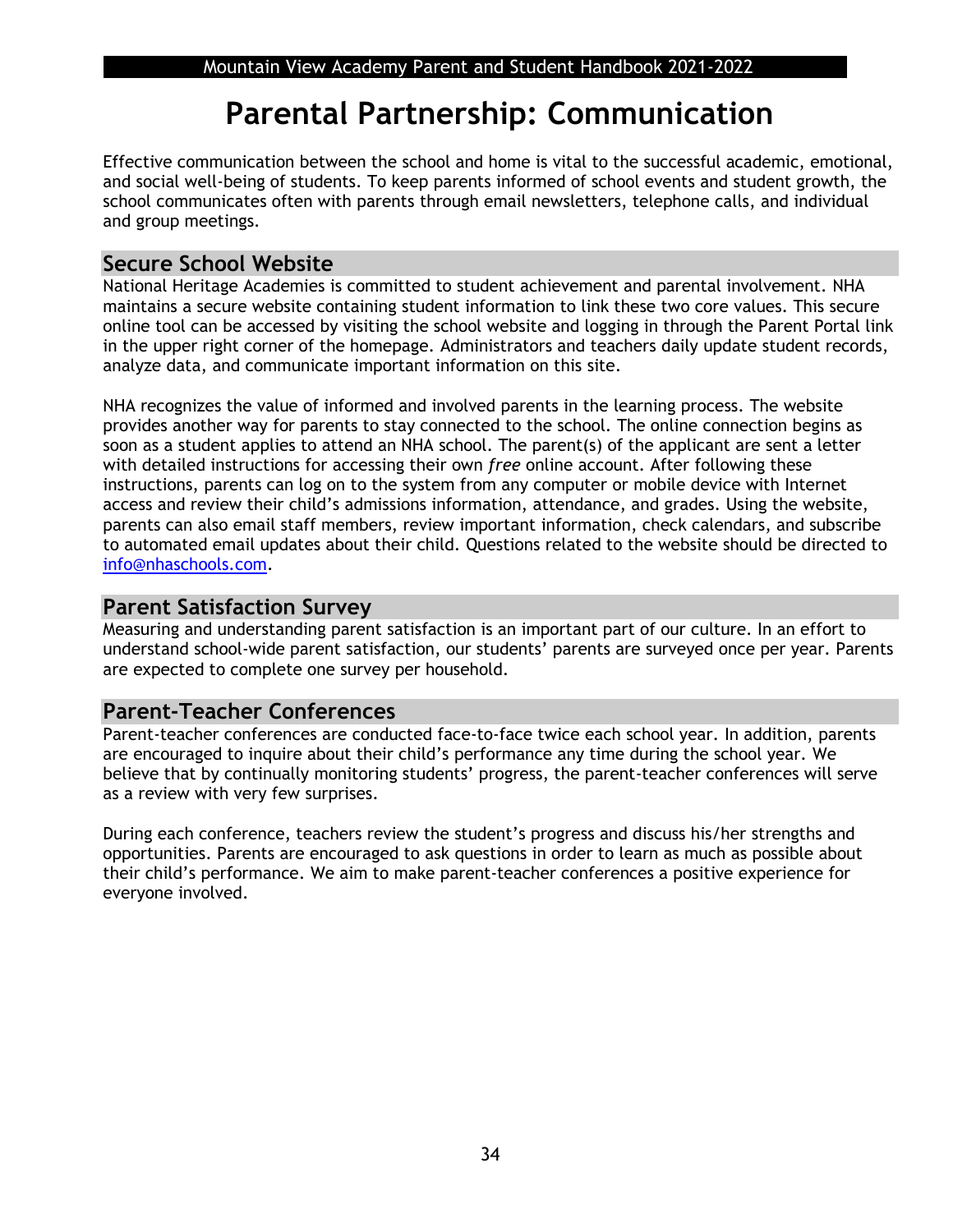## **Parental Partnership: Attendance**

Regular attendance establishes good work habits and self-discipline. Our school records attendance every morning, afternoon, and each middle school class period.

For inclement weather or unexpected school closures resulting in temporary remote instruction, attendance will be taken as if in the virtual environment.

### **Arrival**

Students should arrive at school between 7:45 a.m. and 8:00 a.m. After exiting their vehicle, students should proceed directly into the building. They may not run, shout, or otherwise act in a disorderly manner. All students wearing hats or boots should remove them upon entering the building. Prompt arrival is essential for an orderly opening assembly.

### **Dismissal**

School dismisses at 3:15 p.m. In the interest of students' safety and teachers' preparation time, parents are asked to pick up their children immediately after dismissal and no later than 3:30 p.m.

### **Tardiness and Early Dismissal**

Students are considered tardy if they arrive to their homerooms after the start of either class or morning ceremony, if held prior to class. Parents must walk tardy students into the school office and sign them in on the sign-in sheet. Early dismissals from school will be marked accordingly in the student's record. Parents who dismiss their child early from school, for any reason, must sign the child out.

If a tardy is due to a doctor or dental appointment, a note from a physician may be requested. Tardies are excused for only the following reasons:

- Personal illness or injury
- Funerals
- Doctor or dental appointments (which could not be arranged outside school hours)
- Religious observances
- Late arrivals due to weather conditions (which do not require a parent note)
- Authorized tardy (approved by the principal)

We consider abuse of tardies and/or early dismissals as lost instructional time, which may be addressed by the principal.

Please Note: When a student accumulates 10-20 tardies and/or early dismissals, a parent meeting may be held and an Attendance Corrective Action Plan may be initiated.

### **Absences**

All absences are to be verified by communication from the parent to the school office. This communication should be documented for record-keeping purposes. Voicemail is available before and after school hours.

If an absence is not verified by communication from the parent, the absence is considered unexcused. An absence may be excused if communication is provided by the parent within five days following the absence and meets the guidelines below for an excused absence. The communication should contain the following information: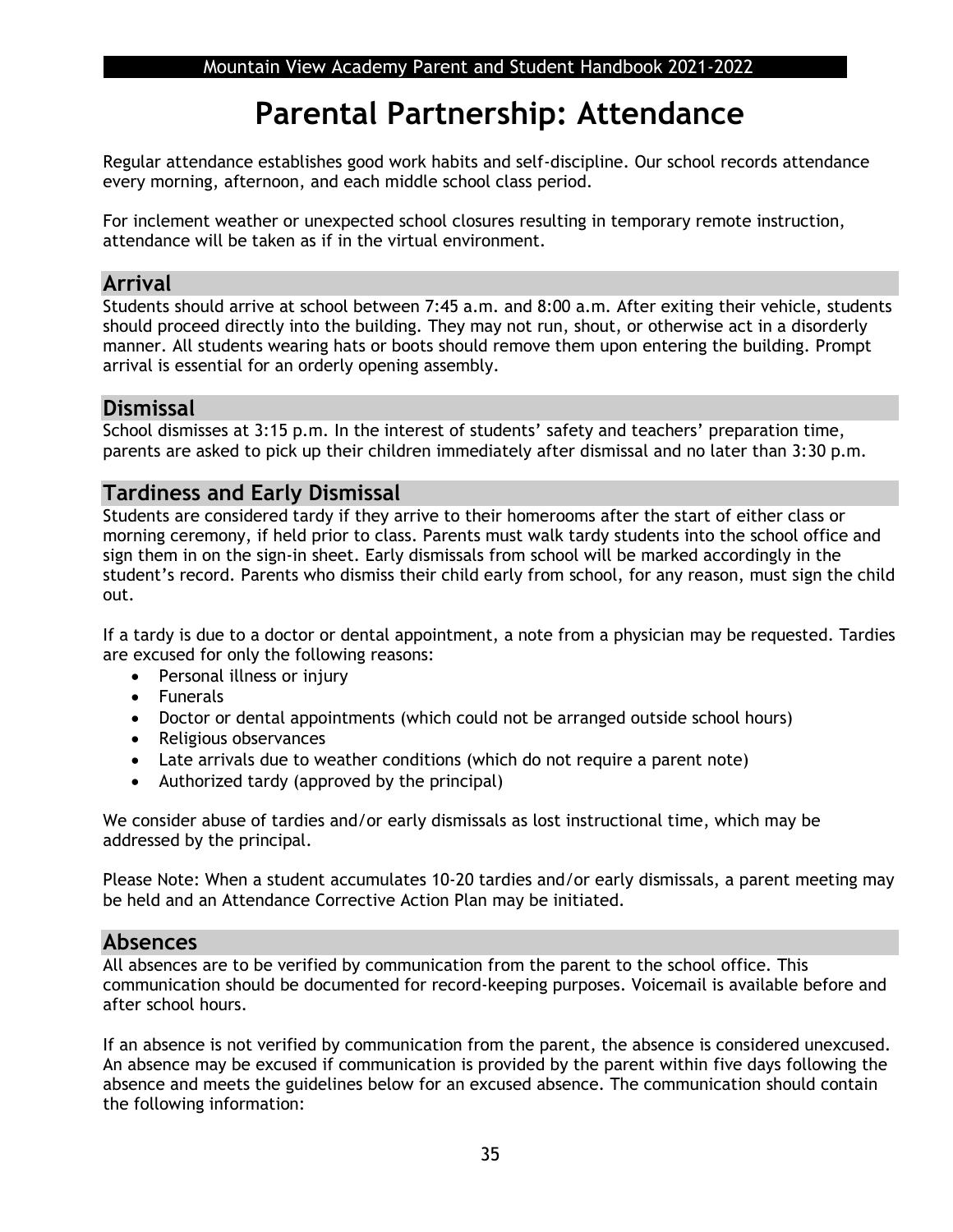- Student's name
- Teacher's name
- Date of absence
- Reason for absence
- Phone number
- Signature of parent

If an absence is due to illness and lasts five days or more, a note from a physician may be requested. Absences are excused only for the following reasons:

- Personal illness or injury
- Funerals
- Doctor or dental appointments (which could not be arranged outside school hours)
- Religious observances
- Authorized absence (approved by the principal)
- Take Your Child to Work Day (with written assignment that details experience)

Abuse of absences may be addressed by the principal and could result in a referral to the Truancy Diversion Program and/or Seventeenth District Court or other disciplinary action.

| <b>Absences</b><br>(Excused and<br>Unexcused) | <b>Procedures &amp; Notifications</b>                                         |
|-----------------------------------------------|-------------------------------------------------------------------------------|
| 0                                             | Notification of Attendance Expectations to all<br>parents/guardians           |
| 10% of total<br>school days                   | Parent Meeting and Completion of Attendance Corrective<br>Action Plan (ACAP)* |
| 18 days                                       | Appropriate Consequence*                                                      |

\*Potential referral to Truancy Diversion Program and/or Seventeenth District Court with certified return receipt to parent. Such referral shall be issued pursuant to the Truancy section of the Parent and Student Handbook. Factor considered in grade promotion.

A student who accumulates 4 unexcused absences in a month may be referred to the Truancy Diversion Program and/or Seventeenth District Court with certified return receipt to parent.

Note: Any student who accumulates 15 consecutive school days of unexcused absences will be subject to potential withdrawal from the school.

### **Truancy**

If a student is absent without a signed parental excuse or if the student leaves school or a class without permission from the teacher or administrator in charge, the student shall be considered truant. A "habitual truant" shall be defined as a student of compulsory attendance age (from seven years of age to less than seventeen years of age) who has four unexcused absences from school in any one month or 10 unexcused absences from school during any school year. For the purpose of this policy only, an absence shall be defined as more than one-half of the school day. Classification as a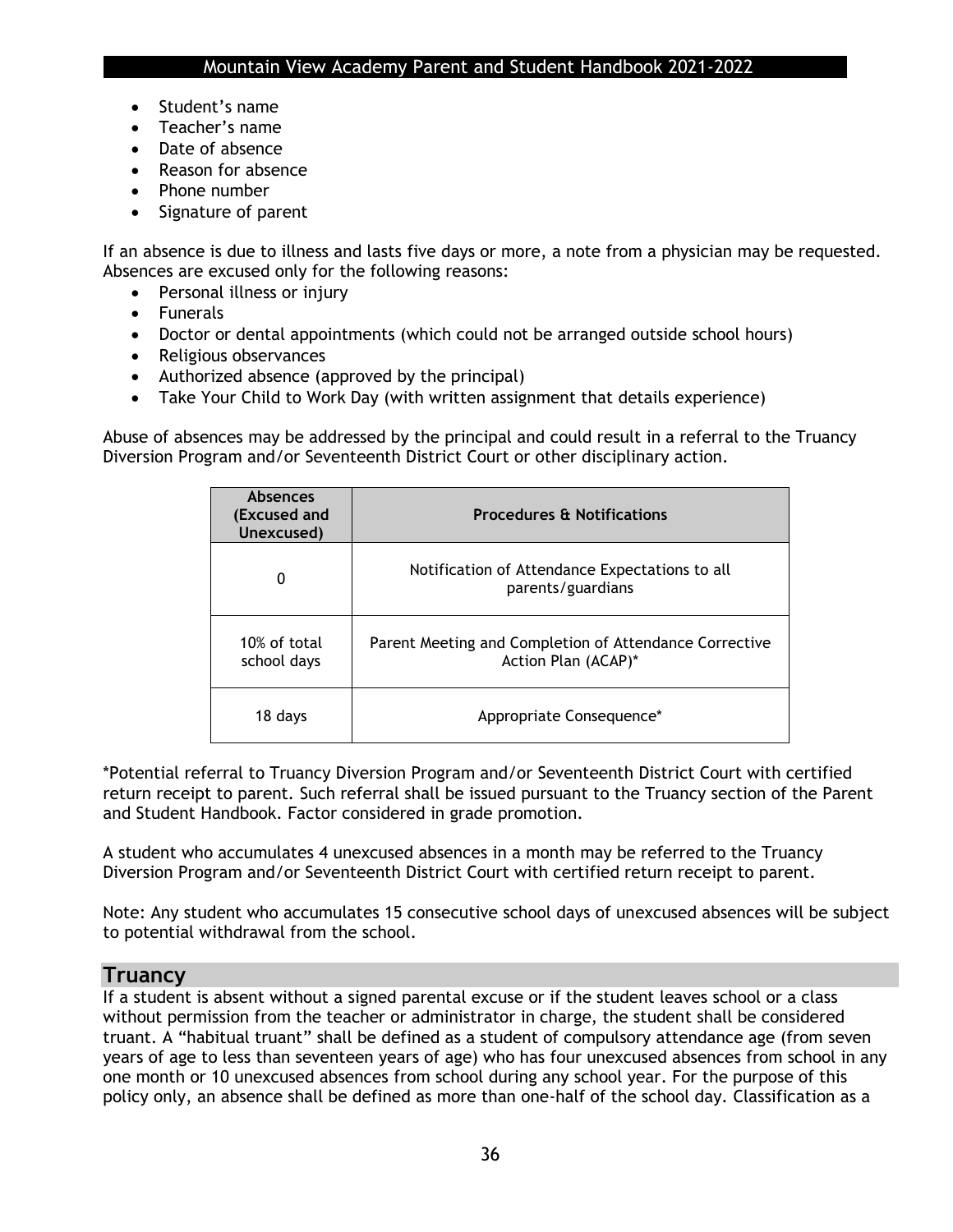habitual truant shall cause judicial proceedings to be initiated to enforce compulsory attendance. If truant, the student will be referred to the Truancy Division Program at the Colorado District Court. Absences due to suspension or expulsion shall not be counted toward a designation of habitually truant. The principal may act as the school's attendance officer or delegate that duty. The school's attendance officer shall investigate school attendance violations and take such other actions as may be necessary to enforce the compulsory education laws.

In order to reduce the incidents of truancy, parents of all students shall be notified in writing at the beginning of each school year and upon any enrollment during the school year of their obligation to ensure that all children of compulsory attendance age attend school as required by Colorado Statute, C.R.S. § 22-33-107 (3)(b)(II). Parents shall be requested to acknowledge in writing awareness of their obligations and shall be required to furnish the school with a telephone number or other means of contacting them during the school day.

The school shall establish a system of monitoring individual unexcused absences. When a student fails to report on a regularly scheduled school day and school personnel have received no indication that his/her parent is aware of the absence, school personnel or volunteers under the direction of school personnel shall make a reasonable effort to notify the parent by telephone.

When a student is declared habitually truant (or before this declaration where practicable), the school shall require a meeting between the student's parent and appropriate school personnel to review and evaluate the reasons for the student's truancy and to develop a plan for the student to remain in school. Where practicable, such a plan will be developed with the full participation of the student's parent. Failure of the student's parent to participate shall not alleviate the need for the development of a plan. Such a meeting should be held no later than 10 school days after the student's fourth unexcused absence in a month or tenth unexcused absence in a year.

### **Family Vacations**

Parents planning to take their child on a trip must notify the principal or secretary at least two weeks before departure. The student's absence will be an excused absence if approved by the principal. Lengthy trips are discouraged and may be cause for withdrawal. It becomes the student's responsibility, with the help of the parents, to make arrangements with each teacher for missed assignments and to complete assigned work upon his/her return to school. The student is to complete all assignments within the same number of days as the length of the vacation. Incomplete assignments will not receive credit. Students who miss an announced test during their absence will take the test when all missed work is completed and within the same number of days missed due to the vacation.

## **Family Death or Terminal Illness**

If there is a death, terminal illness, or similar traumatic situation in a student's family that may affect his/her attendance, emotional well-being, and/or level of concentration, the office staff members should be notified.

## **Illness during the School Day**

If a student becomes ill during the school day, appropriate arrangements will be made for the student's care while waiting for parent pick-up. Students with vomiting or fever must be symptom-free for 24 hours before returning to school.

### **Voluntary Withdrawal**

To withdraw a student, a parent must complete a Student Withdrawal form available in the office.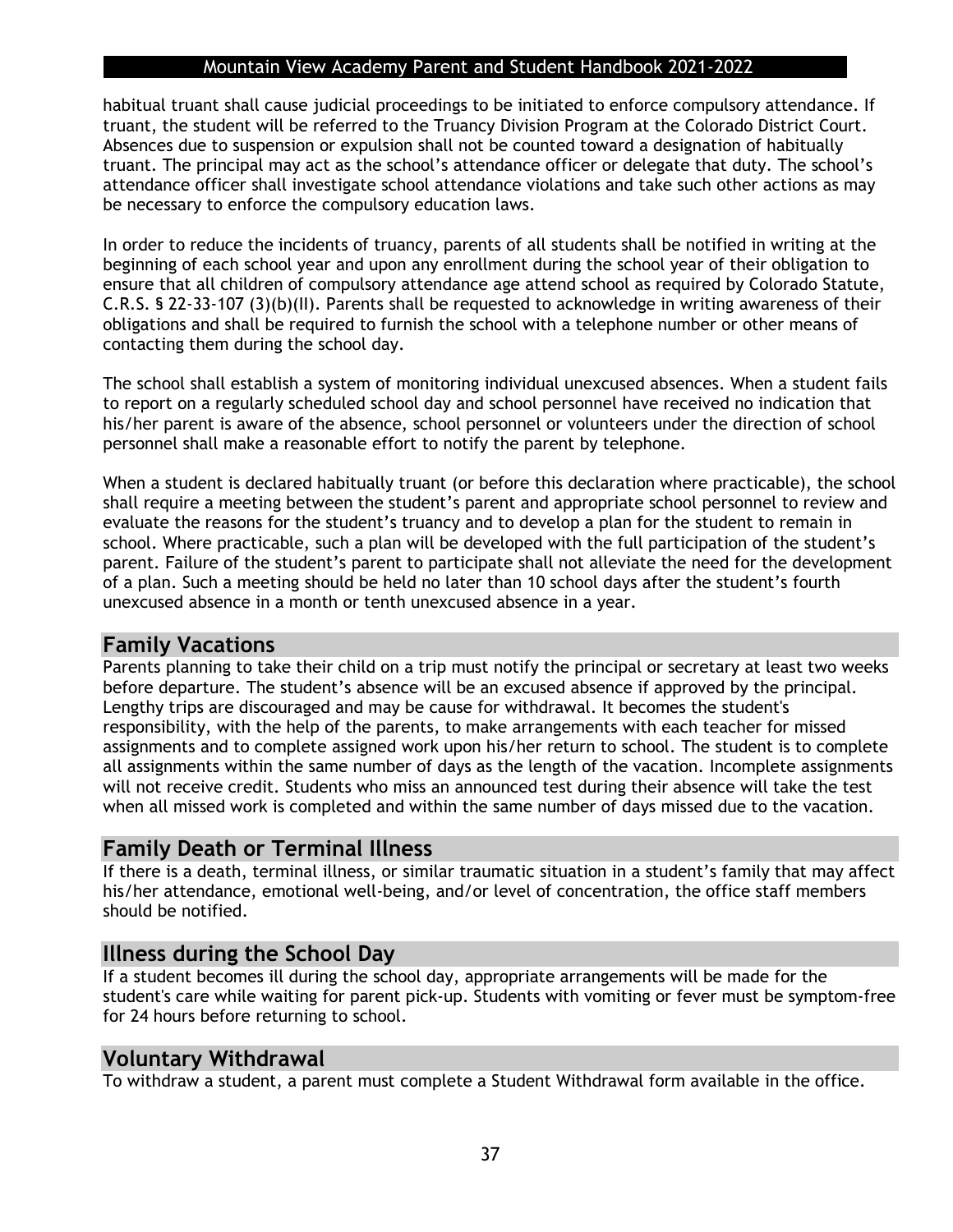## **Parental Partnership: Dress Code**

To enable students to reach high academic standards, the school has put in place a dress code designed to reduce distractions. Implementing a dress code promotes student learning and increased academic instruction time. Interpretation of the Dress Code is at the principal and staff's discretion and their decision is final.

Dress code guidelines prohibit student dress or grooming practices which present a health or safety risk to the student or others, disrupt the educational program, or limit a student from achieving educational goals because of blocked vision or restricted movement.

## **Uniform Preferred Vendor Information**

The School's preferred uniform vendor is Image Builders. To purchase shirts and ties, you may contact Image Builders' toll-free customer service hotline at (855) 654-6243. For additional information, please visit the School's web site.

## **Uniform Requirements**

**Uniform Tops**

- All shirts must be a solid short- or long-sleeve bright green, light blue, or white polo.
- Middle school students may also wear a long- or short-sleeve white dress shirt with a navy/bright green tie.
- Students may also wear solid navy blue sweaters and vests.
- Undershirts (t-shirts worn under uniform shirts) must be white and must fit appropriately under the uniform shirts. Undershirts must not have longer sleeves than uniform shirts.
- Shirts must be tucked neatly into bottoms.

### **Uniform Bottoms**

- Dress bottoms must be solid navy blue.
- Athletic, spandex and denim materials, yoga-style pants, carpenter loops, and decorative embroidery are not permitted.

### **Uniform Shoes**

- Shoe may be any color or style.
- Sandals may only be worn if close-toed and with a back strap.

### **Uniform Headwear & Accessories**

- Belts, if worn, must be plain solid black, navy blue, or brown.
- Socks must be worn.
- Tights and leggings worn underneath uniform bottoms must be solid black, white or navy.

## **General Expectations**

**Tops**

- Shirts and tops must cover the back, shoulders, chest, and midriff. Undergarments must not be visible.
- Spaghetti strap shirts, halter tops, tank tops, undershirts, muscle shirts, sheer, or any other clothing items that show bare midriff are not permitted.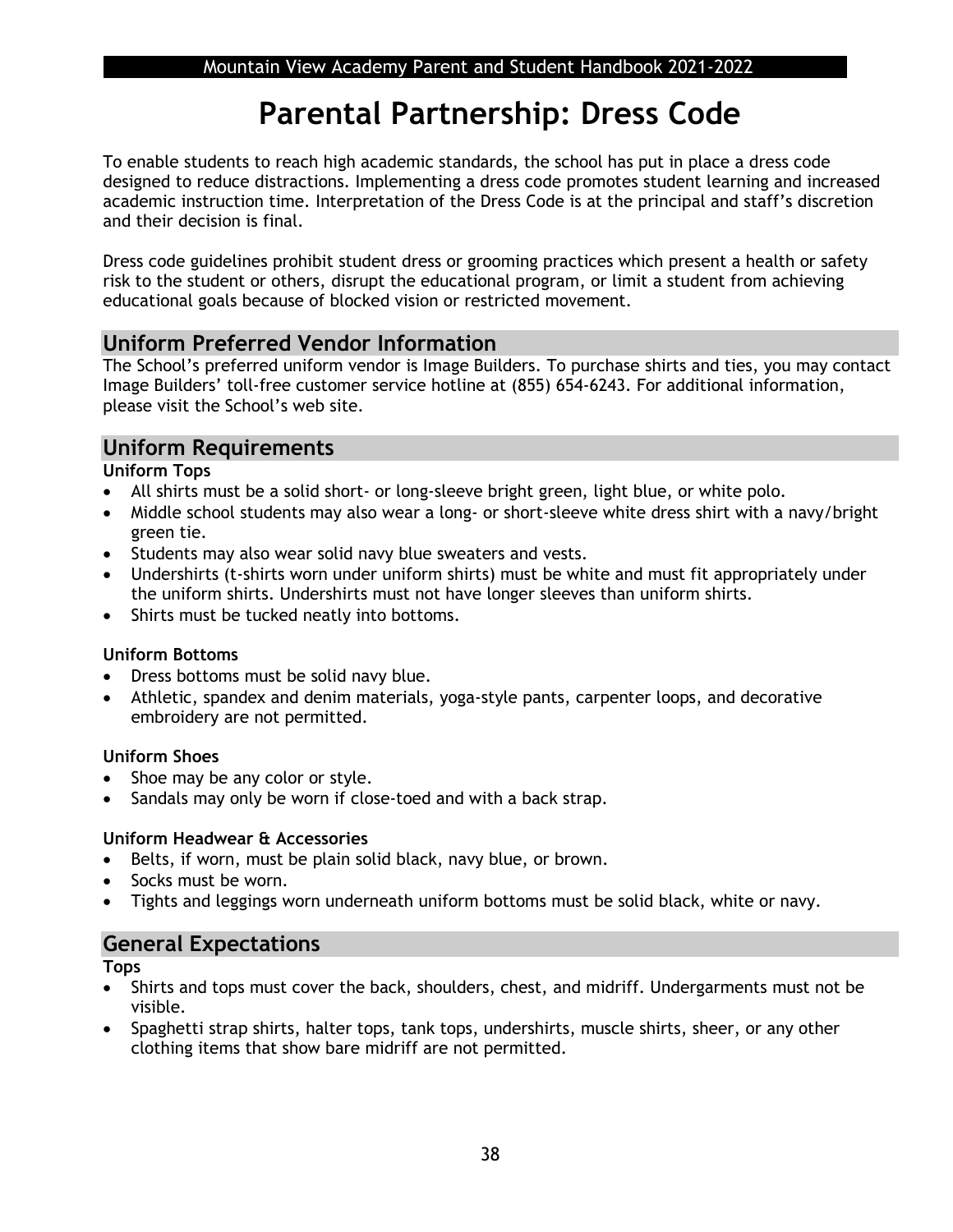### **Bottoms**

- Pants, capris, and shorts must be fitted or belted at the waist to prevent sagging and undergarments must not be visible.
- Shorts must extend past the mid-thigh (mid-thigh is determined as halfway between inseam and knee).
- Skirts, skorts, dresses, and jumpers must be no more than two (2) inches above the knee in length.
- Pajama pants are not permitted without administrative permission.

### **Shoes**

- For safety reasons, students are required to wear shoes appropriate for indoor and outdoor activity.
- Shoes that are unsafe (for example flip-flops or shoes with wheels) are not permitted.
- Slippers are not permitted without administrative permission.
- Athletic shoes with non-marking soles are to be worn for P.E. class.

### **Headwear & Accessories**

- Hats and hoods, except for religious or medical purposes, must not be worn inside the school building.
- Any jewelry, chain, or other apparel posing a safety risk is not permitted.
- Ear piercings are permitted.
- Hair must not obstruct vision or distract from the learning environment.
- Sunglasses are not permitted inside unless for medical purposes.

### **Miscellaneous**

- Revealing clothing is prohibited. All clothing must fit appropriately and must not be excessively tight or loose. Such clothing includes all sheer, low-cut, or otherwise revealing garments.
- Areas typically covered by undergarments must not be visible.
- Clothing, accessories, or grooming may not depict or advertise weapons, alcohol, tobacco, drugs, drug paraphernalia, sexual or obscene language or images, threats, or racial or ethnic slurs/symbols, or promote conduct expressly prohibited by the Student Code of Conduct.
- Wearing, carrying, and displaying gang paraphernalia, names, signs, or symbols is prohibited.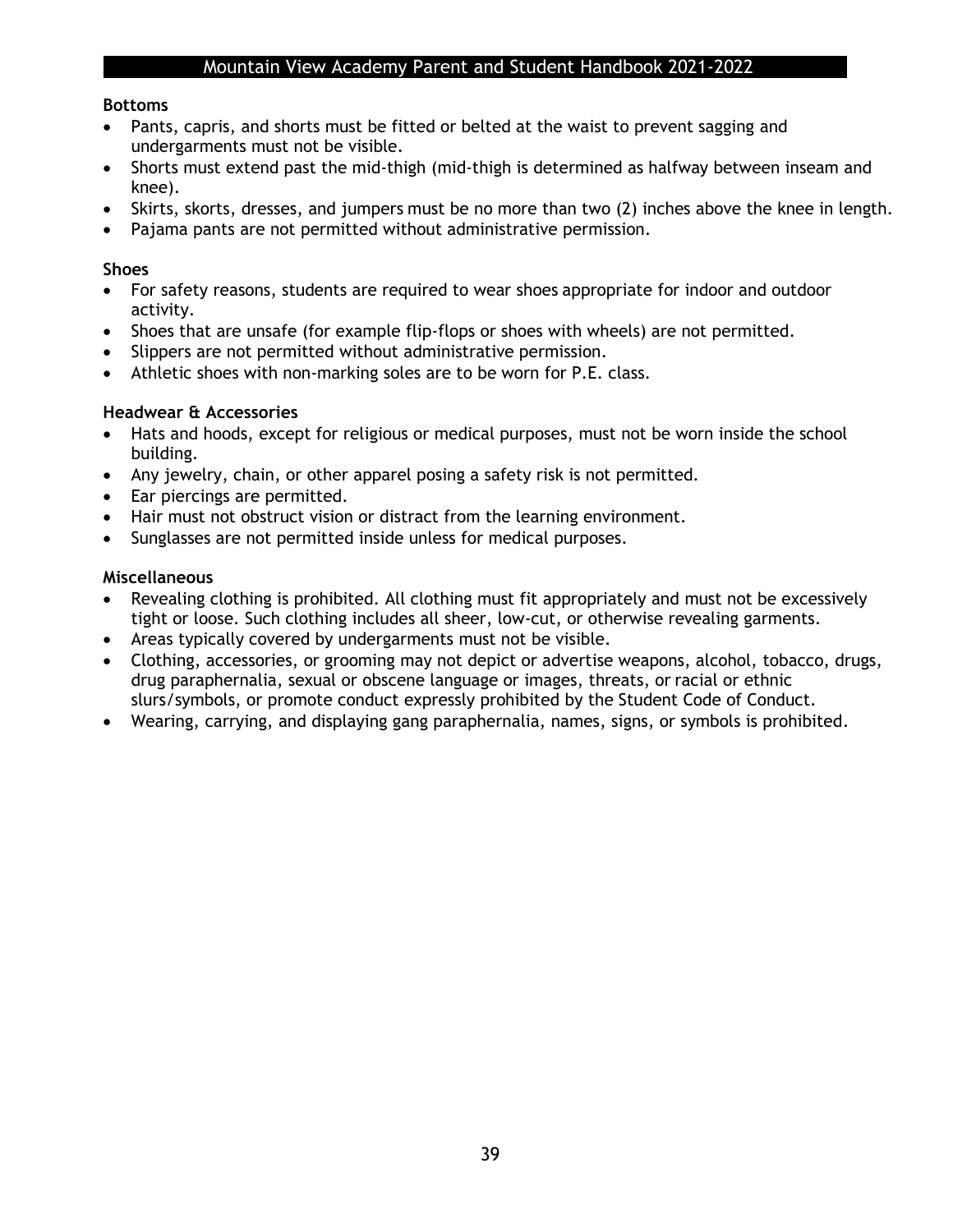## **Parental Partnership: Title I Parent and Family Participation Policy**

The school has adopted a policy addressing the importance of parent and family engagement. The school and the board of education recognizes the rights of parents or guardians to be fully informed of all information relevant to their children who participate in programs and projects funded by Title I (Elementary and Secondary Education Act) [1116(a)(1)]. The Title I Parent and Family Engagement Policy was jointly developed with and agreed on, by parents and family members of Title I participating children [1116(a)(2)(A)]. The Parent and Family Engagement Policy is provided to parents, families, and community partners in an understandable format and is updated to meet the needs of the included stakeholders [1116(b)(1)]. In addition to existing policies and guidelines, the school also recognizes the need for a policy that meets the requirements under Section 1116 of the Elementary and Secondary Education Act (ESEA), as reauthorized by the Every Student Succeeds Act (ESSA) of 2015 (P.L. 114-95). The school will ensure parental involvement and family engagement in these programs and projects by:

### **Building a Capacity for Parent and Family Engagement**

Parents and family members of students are vital contributors in the education of their children. The school will ensure that all parents/guardians are involved in our school in a meaningful manner in order to improve student academic achievement. Two-way communication between the school and home, both verbal and written, provides a sound base for a good partnership to provide an effective educational program for all students. Full realization of the partnership will be achieved through ongoing commitment and active participation by both home and school. The policy describes how federal and applicable state requirements for parental and family engagement will be met and sets the school's expectations and objectives for meaningful parent and family involvement and engagement. Specifically, we will do the following in order to build a capacity for parent/guardian involvement and engagement:

- a. Provide high-quality curriculum and instruction in a supportive and effective learning environment that enables students to meet the challenging state academic achievement, including involving parents in decisions relating to the education of their children and the use of extracurricular time [1116(d)(1)];
- b. Provide assistance (materials and education) to parent/guardians of children served in understanding such topics as the school's curriculum, assessments, and proficiency level expectations, and how to work with educators to improve the achievement of their children [1116(e)(2)]. Efforts are are made to assist parents in understanding challenging State academic content standards and the academic achievement levels established for students, the school curriculum, and school expectations and assessment results $[1116(e)(1)]$ ;
- c. Educate all school staff in the value and utility of contribution of parents/guardians; and in how to reach out to, communicate with, and work with parents/guardians as equal partners; implement and coordinator parent/guardian programs, and build ties between parents/guardians and the school [1116(e)(3)];
- d. Coordinate and integrate, to the extent feasible and appropriate, parent/guardian involvement programs and activities that encourage and support parents/guardians in more fully participating in the education of their children [1116(e)(4)];
- e. Ensure that information related to school and parent/guardian programs, meetings, and other activities is sent to the parents/guardians of participating children in a format and, to the extent practicable, in a language the parents/guardians can understand [1116(e)(5)];
- f. Provide other reasonable support for parental involvement and involvement activities to ensure a sucessful partnership amongst the school, parents, and the community to improve student achievement [1116(e)(14)].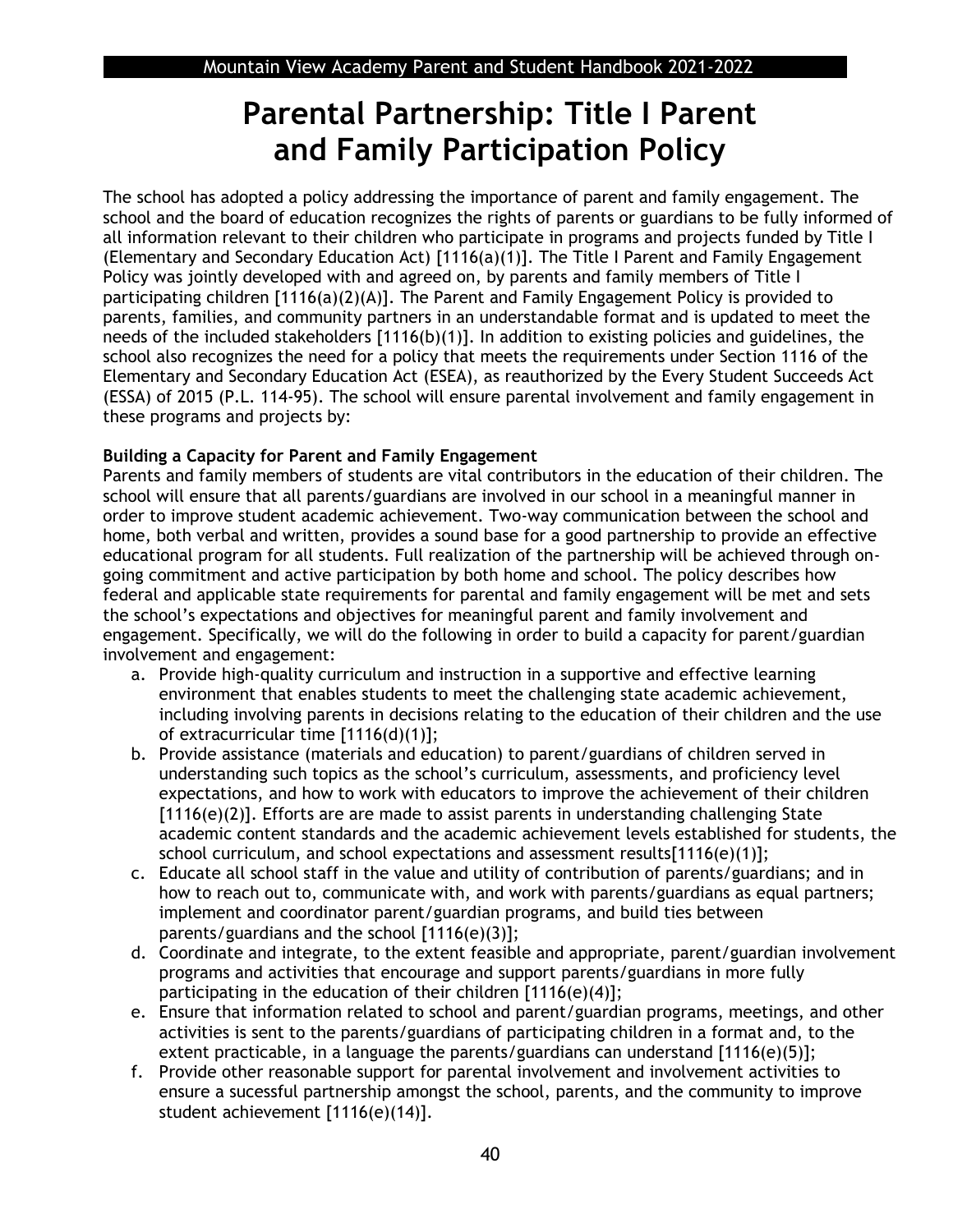**Providing the coordination, technical assistance, and support necessary to assist the school in planning and implementing effective parent/guardian involvement and engagement activities to improve the student academic achievement and school performance [1116(a)(2)(B)].** 

To the extent feasible and appropriate, parent and family engagement strategies will be coordinated and integrated with other relevant Federal, State, and local laws and programs [1116(a)(2)(C)]**.** 

The following initiatives have been implemented at the school:

- a. Annual Title I Parent Meeting inform parents/guardians of Title I requirements, their rights to be involved and provide input in school policies and planning, and how progress is measured and how they receive feedback about their child's progress  $[1116(c)(1)].$
- b. Parent and family meetings are scheduled throughout the year to provide parents of Title I children with a description and explanation about the school's curriculum, assessments, and proficiency level expectations. Efforts are made to assist parents of Title I children in understanding challenging State academic standards and the achievement levels established for students, the school curriculum, and school expectations and assessment results  $[1116(c)(4)(B)].$
- c. Parents/guardians have the opportunity to make arrangements to speak to their child's teacher regarding their child's progress throughout the school year.
- d. Parent-Teacher Conferences are scheduled during the school year to give parents/guardians the opportunity to discuss and to get information pertaining to their child's academic progress.
- e. Progress reports and report cards are sent home to notify parents of their child's performance and progress.
- f. The principal will be available upon request to help parents/guardians better understand the state assessments.
- g. Parent learning events and materials to help parents and families develop and use at-home skills that support their child's academic and social development.
- h. Meetings are scheduled for parents to provide suggestions and direction relating to the education of their children and for the school to respond to any parent suggestions as soon as practicably possible  $[1116(c)(4)(C)].$

Other activities that promote parent/guardian involvement and engagement (but not limited to):

- a. Schools assemblies/ceremonies (parents invited)
- b. Volunteer opportunities
- c. Classroom observations (as requested)
- d. Special event and reminder notices
- e. Parent Room with community resources listed and computer access
- f. Voice of Parent survey
- g. Athletic and extra-curricular events (as they occur)

In order to develop a partnership between the home and the school, and to build meaningful, consistent, and effective communication, the information regarding school programs is provided to parents/guardians in a timely manner according to the following ways  $[1116(c)(4)(A)]$ :

- a. Annual Title I Parent Meeting
- b. Annual Parent and Family School Improvement Meeting
- c. The Parent and Student Handbook
- d. Regular school and classroom newsletters
- e. The annual school calendar
- f. Report Cards
- g. Parent-Teacher conferences
- h. Parent and Family Engagement events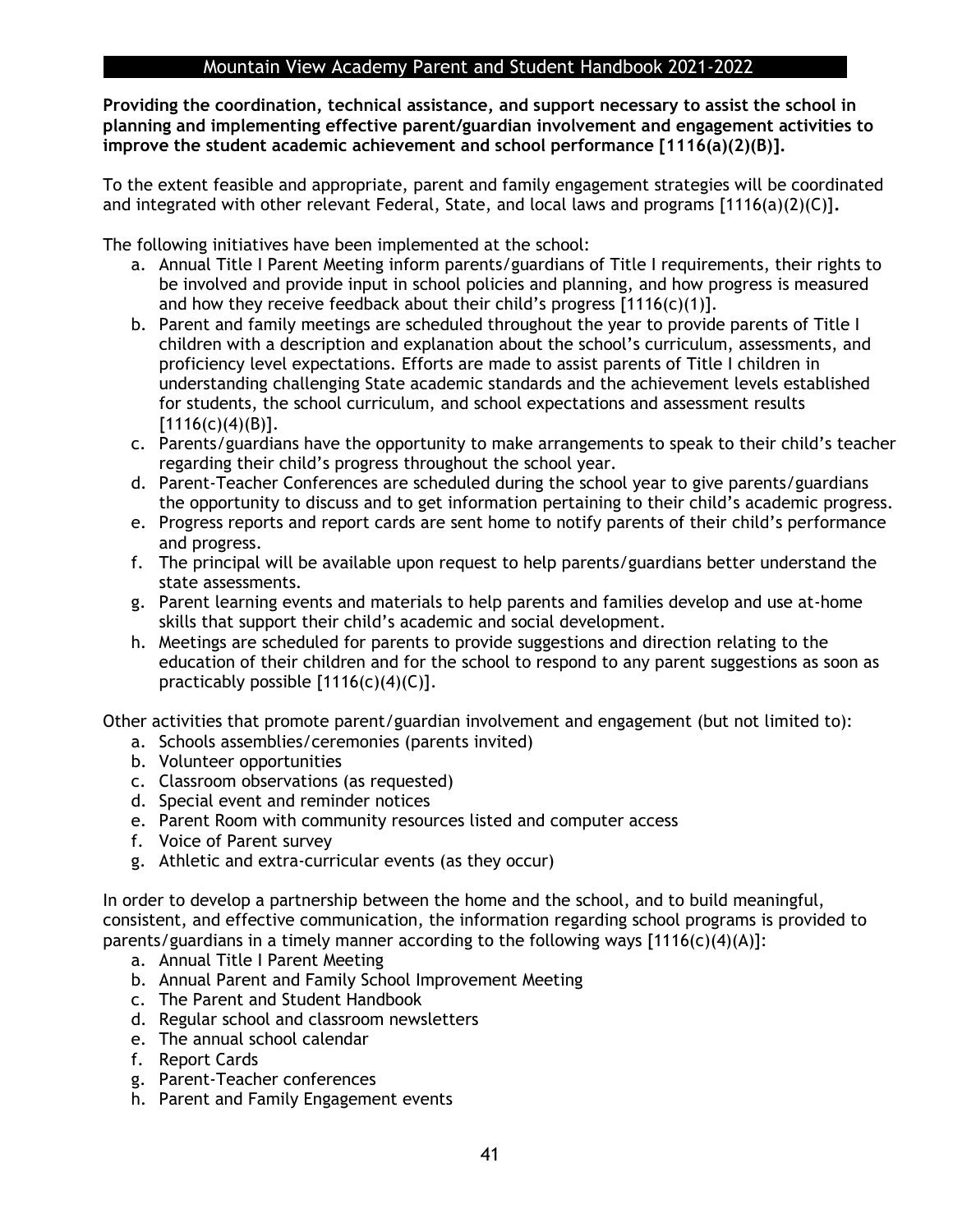- i. The School-Parent Compact/Commitment to Excellence Contract
- j. Bilingual staff or translators are available for interpretation and translation of important documents for limited English proficient parents/guardians and families of migratory children
- k. School administration will meet with families who have limited English proficiency, families with members who have disabilities, families experiencing homelessness, and migratory families to provide information regarding support available to them [1116(f)]

### **Involving Parents/Guardians in the development of the Parent and Family Engagement Policy, the Title I Plan, and School Improvement Planning**

Parents/guardians will be involved in the planning, review, and improvement of the school's parent and family engagement policy, and the joint development of the school improvement plan, the Title I Program, and the Parent and Family Engagement Plan [1116(a)(2)(F)], [1116(a)(3)(B)], [1116(c)(3)]. At least annually, the school, parents/guardians, and family members will be invited to evaluate the content and effectiveness of the school improvement plan, Parent and Family Engagement Plan, and the Title I Program [1116(a)(2)(D)]. The school will offer a flexible number of meetings at different times to ensure as many parents/guardians as possible will have the opportunity to participate in the joint development and evaluation of the before-mentioned policies  $[1116(c)(2)].$ 

The school, to the extent practicable, will provide full opportunities for the participation of parents/guardians with limited English proficiency, parents/guardians with disabilities, and parents/guardians of migratory children, including providing information and school reports required in a format, and to the extent practicable, in a language the parents/guardians understand.

### **Conducting, with the involvement of parents, and evaluation of the content and effectiveness of the parental and family engagement policy in improving the academic quality of the school, including identify barriers to greater participation by parents in activities authorized by Title I.**

Parents/guardians, family, and school staff members will be asked to evaluate the effectiveness of parent and family engagement policy initiatives and the level of responsiveness to parent and family concerns. The findings of such an evaluation will be published and made available for review by parents/guardians and will be used to design strategies for more effective parent/guardian involvement. The evaluation of the content and effectiveness of the parent and family engagement policy will identify  $[1116(a)(2)(D)]$ :

- a. Barriers to participation by parents, including parents who may be economically disadvantaged, disabled, limited English proficient, limited literacy, or any racial or ethnic minority backgrounds;
- b. The needs of parents and family members in assisting with the learning of the children;
- c. Strategies to support successful school and family interactions.

All stakeholders will be given an opportunity to review, plan, and help improve the Title I programs, including parent and family engagement activities and strategies that are implemented with Title funds. Strategies and activities may include, but are not limited to [1116(a)(3)(D)]:

- a. Providing professional development for school staff on parent and family engagement strategies;
- b. Supporting parent, family, and community outreach programs;
- c. Best practices for increasing parent and family engagement;
- d. Collaborating with community partners or other vendors with expertise in increasing parent and family engagement.

Parents/guardians of participating children are responsible for submitting any comments and feedback on the plan if the Parent and Family Engagement Policy or if schoolwide plan is not satisfactory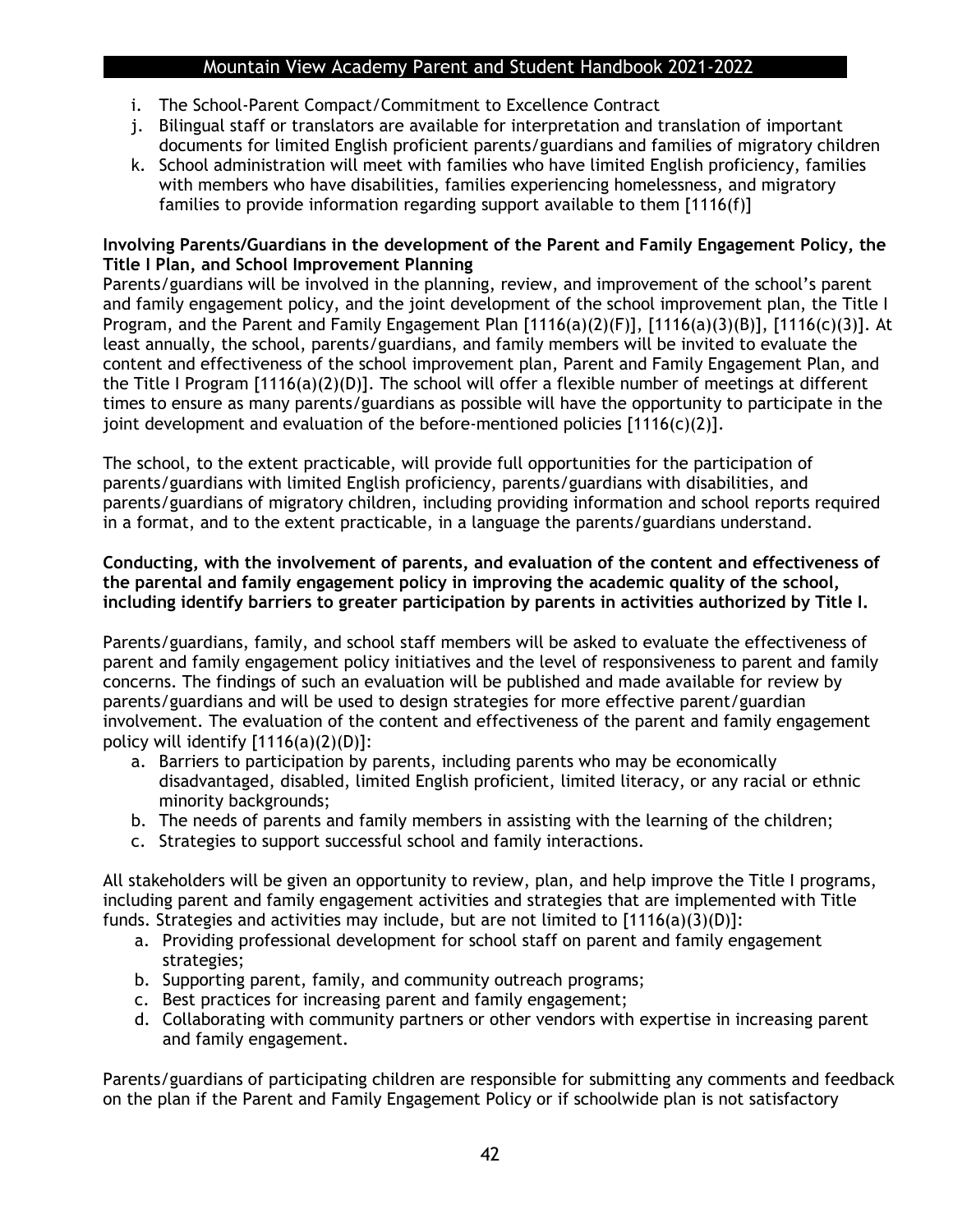[1116(b)(4)], [1116(c)(5)]. Comments can be included in the formal survey given during planning and evaluation meetings, through open discussion, or through private means (mail, email, telephone) including anonymously. The feedback provided will be used by the school to design strategies for more effective parent and family engagement and to revise, if necessary, this Parent and Family Engagement Policy  $[1116(a)(2)(E)].$ 

### **Jointly developing, with involvement of parents and the school, the school-parent compact and outlining shared responsibilities and means for improving student academic achievement.**

The school-parent compact will address the importance of communication on an ongoing basis by the following means:

- a. Describing the school's responsibility to provide high-quality curriculum and instruction in a supportive learning environment that enables students to succeed academically by meeting state standards [1116(d)(1)];
- b. Describing the parents' responsibility to support their children's learning by participating in decisions relating to their children's education [1116(d)(1)];
- c. Sharing, at least annually, the compact during parent-teacher conferences as it relates to student achievement [1116(d)(2)(A)];
- d. Providing parents frequent reports to parents on their children's progress [1116(d)(2)(B)];
- e. Providing parents reasonable access to communicate with school staff on an individual or community wide basis [1116(d)(2)(C)];
- f. Providing parents opportunities to volunteer and participate in their child's class, including observation of classroom activities [1116(d)(2)(C)];
- g. Ensuring two way and meaningful communication, to the extent practicable, in a language family members can understand [1116(d)(2)(D)].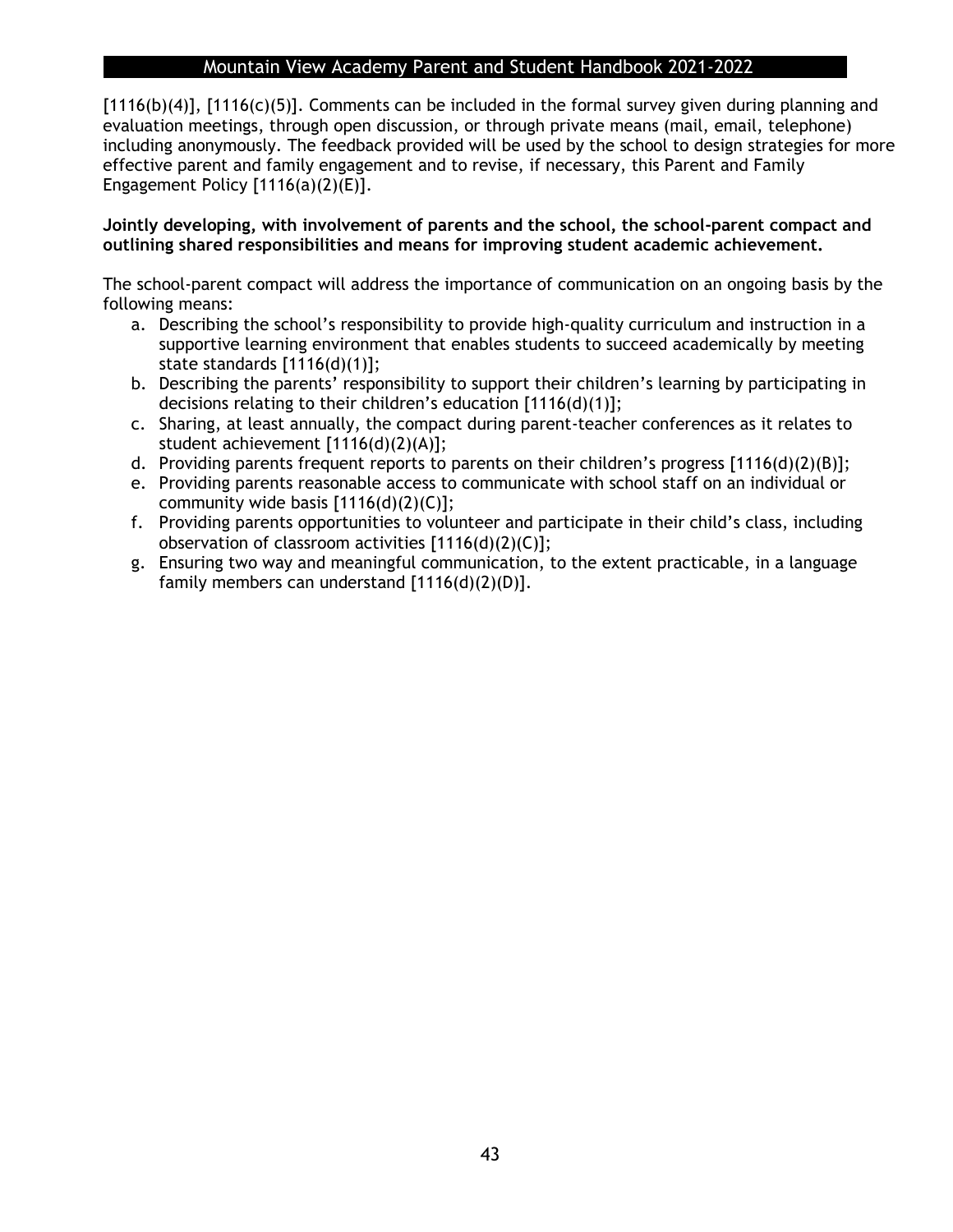## **Parental Partnership: Visitor and Volunteer Guidelines**

Visitors and volunteers are expected to review and honor the following guidelines while visiting or volunteering for the school. Violation of these guidelines endangers the safety of students and their right to an education. Those not abiding by these guidelines may be barred from the building and/or prevented from participating in future volunteer opportunities. Please contact the school's office for information on becoming a volunteer.

## **General**

- 1. Potential volunteers must complete the appropriate level of background check before a volunteer assignment begins. Parents and guardians may complete the online Volunteer Authorization and Release form on the parents' form site to begin the background check process. Individuals who do not have access to the parents' form site must obtain a Volunteer Authorization and Release form in the school office.
- 2. All visitors and volunteers must be processed through the electronic visitor management system, using their driver's license and must wear a form of identification provided by the school. They may also be required to submit to a criminal background check.
- 3. All visitors and volunteers must sign both in and out in the school office. They may not walk directly to any classroom unless given permission by the office staff.
- 4. All visitors and volunteers must reinforce and demonstrate the school's Moral Focus Philosophy.
- 5. The distribution of literature, without prior approval from a dean or the principal, is prohibited.
- 6. Visitors and volunteers must abide by staff instructions, asking for clarification if necessary.
- 7. Corporal punishment is prohibited.
- 8. The school is a public school with a Board policy of neutrality regarding religion. Visitors and volunteers may neither show preference for any one religion over any other religion nor share their personal religious views with students.
- 9. Appropriate dress is required.
- 10. The use of any of the following is strictly prohibited: tobacco, marijuana, e-cigarettes/vaporizers and paraphernalia, and alcohol.

## **Classrooms**

- 1. The teacher is ultimately responsible for the students and activities in his/her classroom.
- 2. Volunteers should enter classrooms quietly and wait for a break in the activity before communicating with the teacher and students.
- 3. Student infractions must be addressed by the classroom teacher.
- 4. Classroom issues regarding students are confidential. Visitors and volunteers may not talk with others about the learning or disciplinary needs of any child other than their own.
- 5. Classroom visitors are allowed for a limited time and must have the principal's permission.

## **Field Trips**

- 1. Volunteer drivers must provide a valid driver's license, proof of insurance, and a sufficient number of seat belts to transport their assigned students. Volunteer drivers, overnight chaperones, and anyone in attendance of a field trip may be required to submit to a criminal background check.
- 2. Volunteers must follow all instructions provided by the teacher or school.
- 3. Smoking is prohibited in the presence of students.
- 4. Volunteer drivers must drive directly to the event and return directly to school (or pre-approved location) immediately after the event. "Side trips" are prohibited.
- 5. Volunteer drivers should leave radios off and avoid playing music.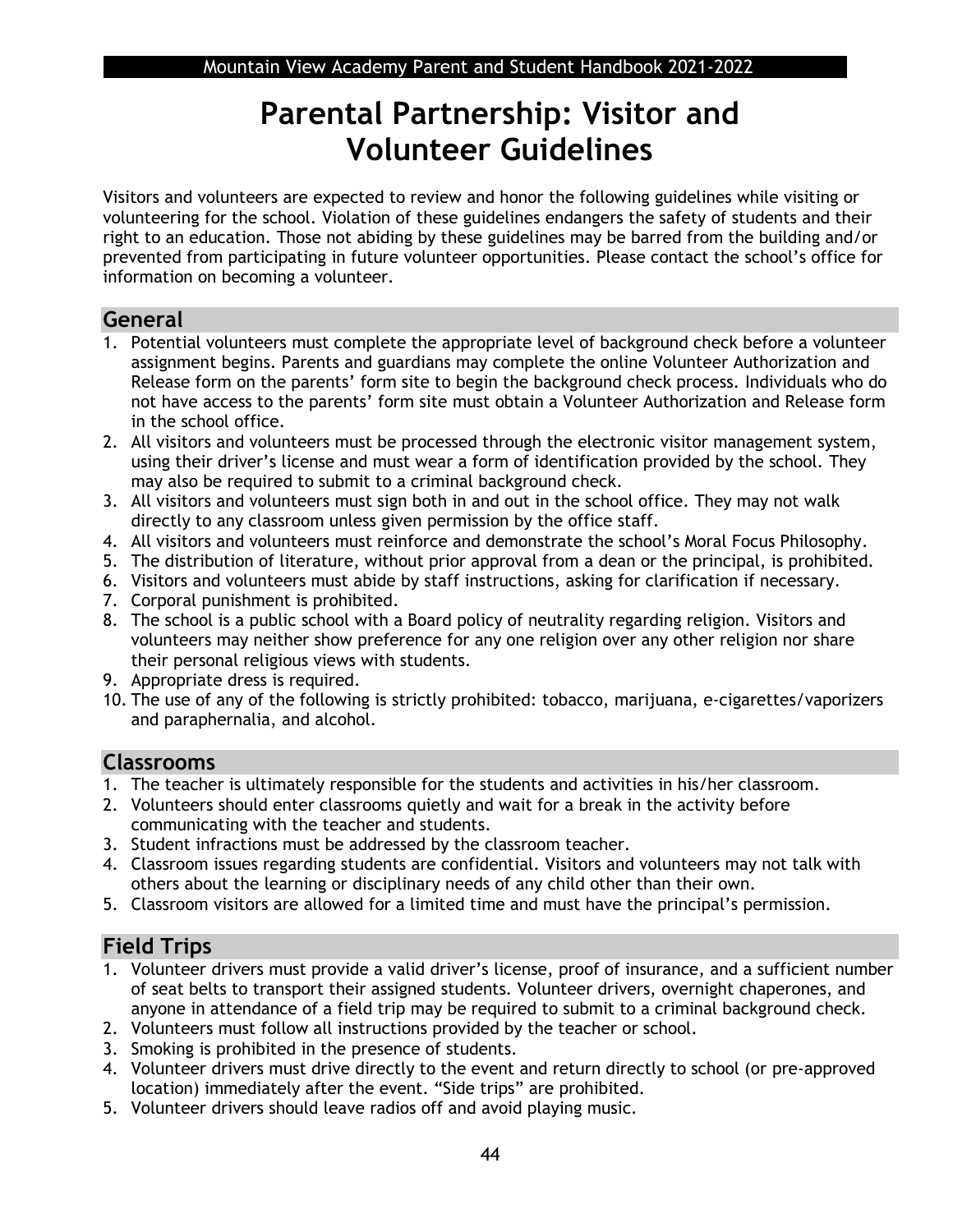6. Volunteers must behave appropriately when participating on field trips.

Field trips are a privilege, not a right, and participation is determined at the teachers' and administrators' discretion.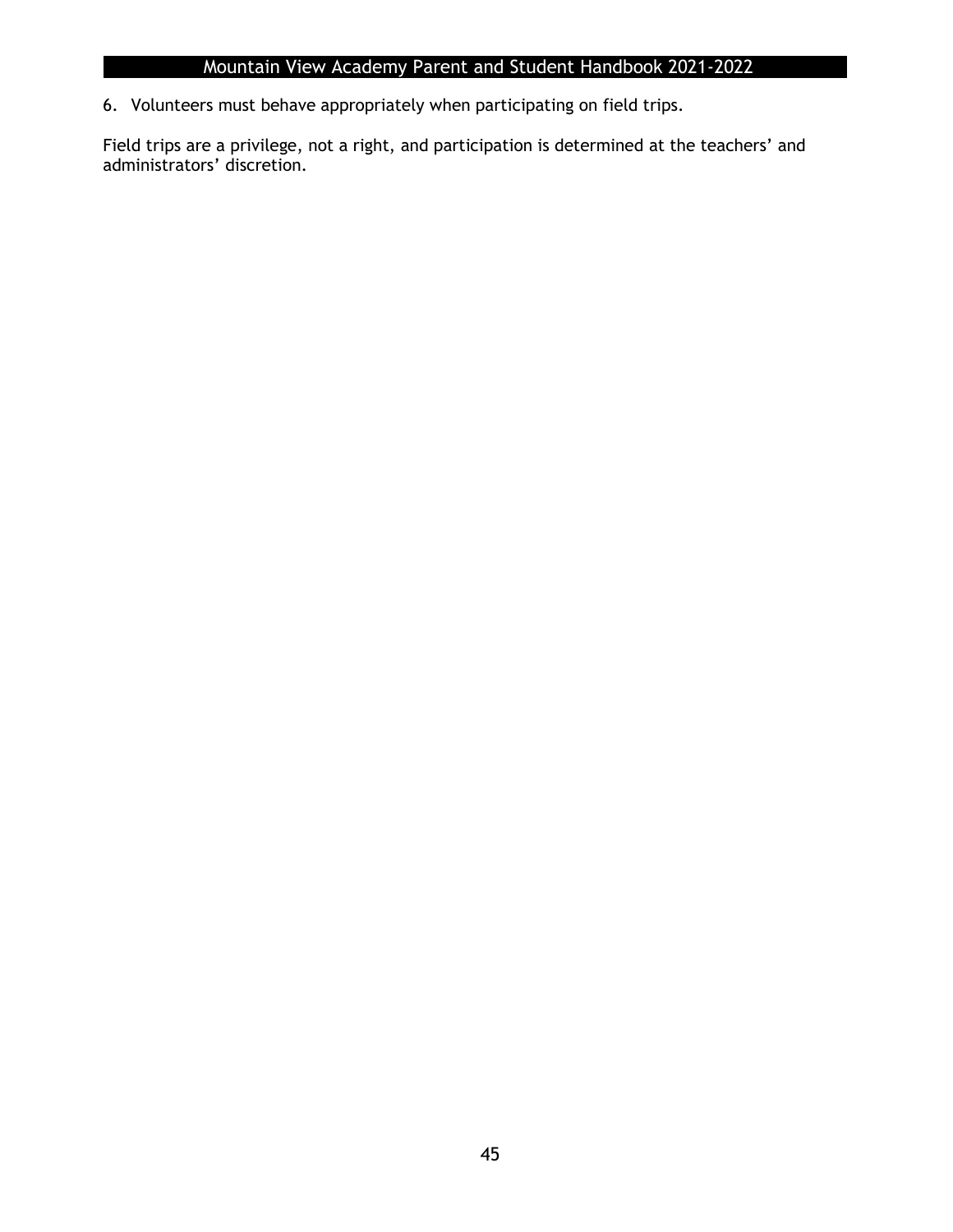## **General School Procedures**

### **Transportation**

Because the school does not own a fleet of buses, parents are expected to provide the means for their children to get to and from school.

### **Drivers**

Traffic congestion can occur on a daily basis during the arrival and dismissal process. Parents are asked to be patient and to plan on some delays, particularly during inclement weather. Please contact the front office should you have questions about the arrival and dismissal process.

### **Bicycles**

Riding bicycles to and from school is strongly discouraged due to safety reasons. If it is necessary for a student to ride a bicycle to school, he/she must park and lock the bicycle in the school's bike rack before school begins and leave it untouched until school is dismissed. The school does not assume responsibility for damage or theft of bicycles. The student should register his/her bike with the police department and must wear a bicycle helmet.

### **Walkers**

Parents or guardians who wish their students to walk home from school must complete the Student Walk Home Release form. Students who walk to and from school should go directly home following dismissal. Failing to do so may cause undue worry for parents and staff members.

### **Meals**

For grades 1-5, the school schedule allows for a 30-minute lunch period. Students in grades 6-8 have a 30-minute lunch and recess period. A nutritious lunch, including milk, may be purchased at school, or students may bring a sack lunch from home. Breakfast is also offered prior to the start of school.

Parents should complete a Free/Reduced Application available from the school office. Students not qualifying for subsidized meals must prepay. Lack of prepayment will result in discontinued meal service.

### **Snacks**

A snack period may be offered at the discretion of the teacher. Students must bring their own snacks from home as they are not provided by the school. During the snack time, students must be in their seats. They may talk quietly with those sitting near them. Snacks should be nutritional (e.g., fruit, vegetables, cheese and crackers). Candy, pop/soda, and sweets are not acceptable.

### **Recess**

As in the classroom, the supervising adult is the authority during recess. When playing games, students are encouraged to include anyone interested in participating. Games that are abusive or demeaning are not permitted. All students are to remain in the designated recess area. Students are not allowed to use playground equipment while waiting for school to begin, waiting for rides, or following dismissal. Recess for Full day Kindergarten occurs twice a day for 15 minutes. Recess for grades 1-7 occurs once a day for 15 minutes. Recess is held indoors when the outside temperature is 20 degrees Fahrenheit or below. Wind chill is factored into the decision. The office staff members notify teachers of indoor recess.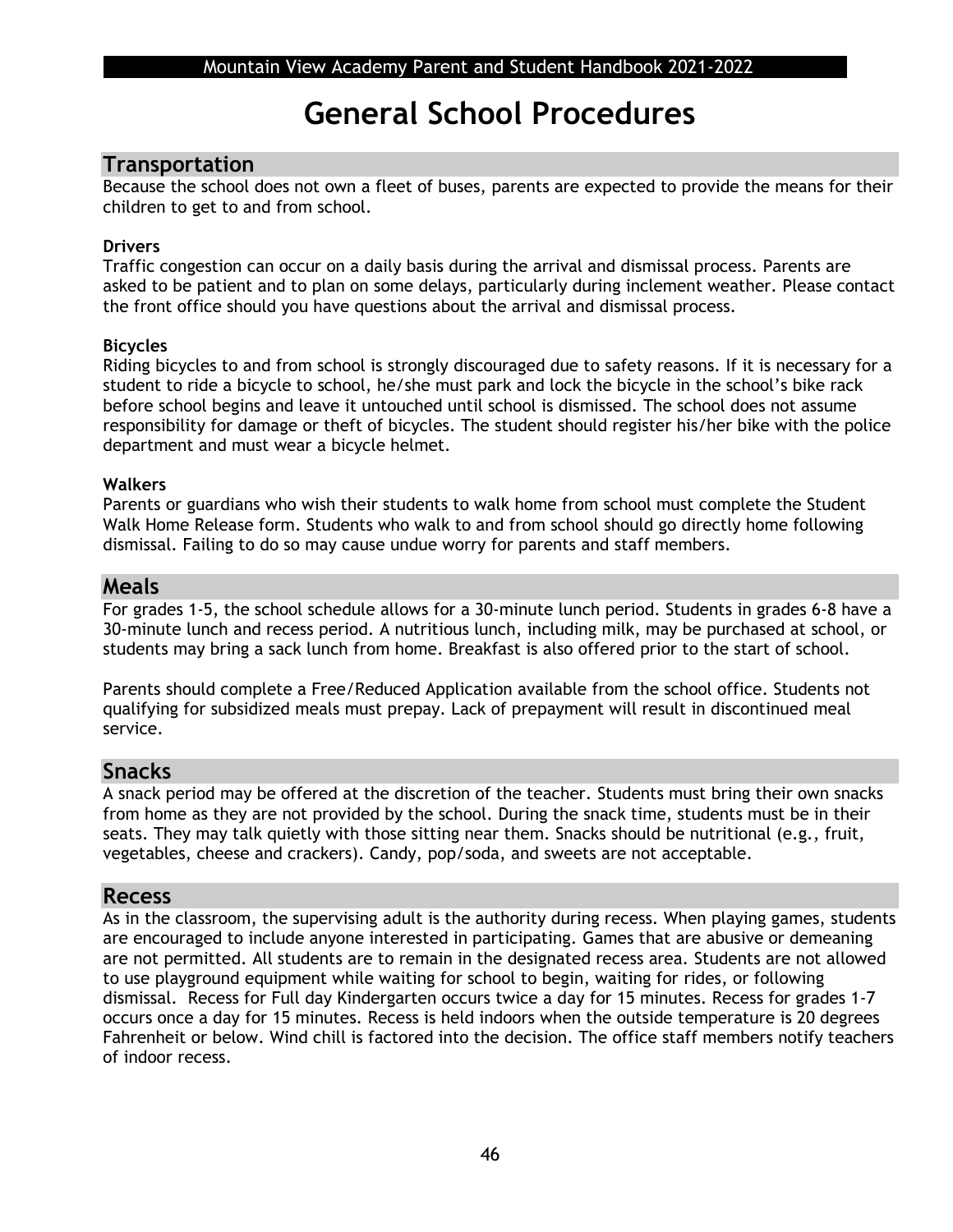### **Holiday Celebrations**

### **Birthdays**

Because birthday celebrations tend to disrupt the normal progress of the day, students are encouraged to donate a book to the library rather than bring treats for their classmates. A special ceremony takes place when the student presents his/her book to the library.

### **Halloween**

Halloween is celebrated at the school. Costumes may be worn to school.

### **Harvest Celebration**

Grades K-8 may celebrate on the last day of school before Thanksgiving recess.

### **Christmas/Winter Holiday**

Classes may have a small party at the end of the last day before the Christmas/winter holiday.

### **St. Valentine's Day**

Students in grades K-4 are encouraged to celebrate by making homemade valentines for their classmates. A class list will be supplied by the teacher for parents' convenience. Students who bring valentines must give one to each of their classmates. Students in grades 5-8 make special valentines at school that are shared with veterans, senior citizens, hospitalized children, or members of the armed services.

## **Field Trips**

When students travel away from school, they are subject to the same rules, regulations, and appropriate politeness observed at the school. As in the classroom, the teacher will judge behavior as acceptable or unacceptable. Misbehavior or disregard of school policies can result in denial of field trip privileges. Signed permission slips must be on file with the teacher for each student on each field trip.

### **Lost and Found**

The lost and found is located in the Parent Room. Unclaimed items are donated to charity at the end of the school year.

### **Personal Items**

The school will not accept responsibility for the personal items of students. We expect students to leave belongings that are not necessary for their education at home. Any personal items that staff members judge to be unsafe, inappropriate for school, or interfering with students' educational focus will be confiscated and held in the office or remain in the possession of a staff member until the parents retrieve them. The school shall not be responsible for any items lost or damaged while in its possession.

Students shall not possess cell phones, PDAs, iPods, MP3 players, video equipment, cameras, gaming devices, and electronic devices during the instructional day at school or school-related events. Subject to the Search and Seizure Practices and Procedures, the possession of such electronic devices during those restricted times constitutes the consent to search for and confiscate the device(s) by school personnel. Confiscated devices may be returned at the end of the school day.

Coaches and personnel in charge of extracurricular activities may make exceptions to this rule upon obtaining the principal's permission.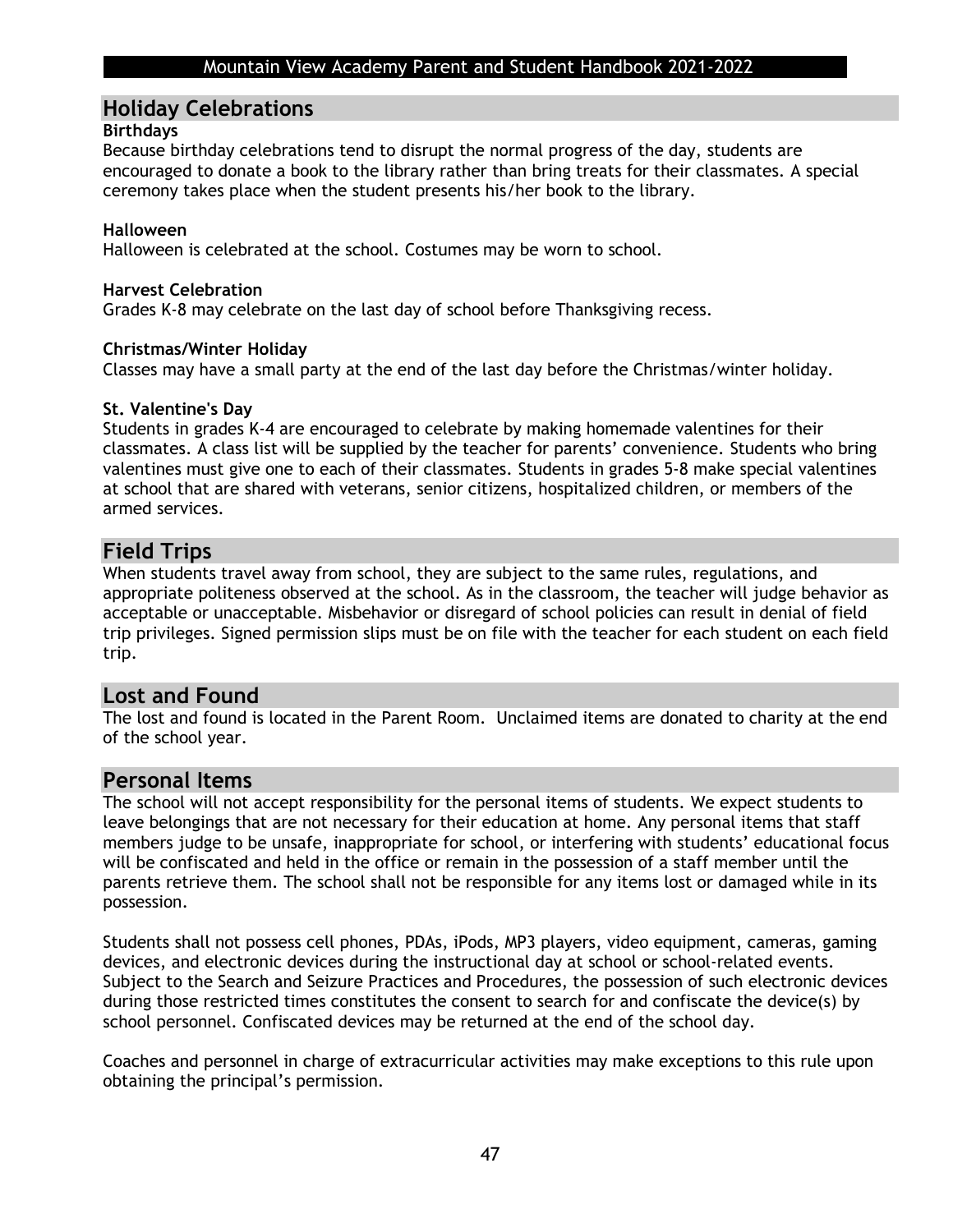Any exceptions to this general rule sought by parents for specific health or safety concerns should be brought to the attention of the principal. The principal's determination is final.

### **Emergency School Procedures**

In case of severe weather (e.g., major snowstorm), we will follow the closing procedures of school district D49. School notifications will be made via television and radio. The SchoolMessenger System will be activated to inform parents of any school closures or delays. The school principal may determine that remote instruction will take place during the school closure, but only if at least 24 hour notice is provided to families. In the event of remote instruction, no student will be penalized for lack of access to appropriate technology or access to the internet. Students and families who encounter difficulty with technology during remote instruction should contact school administration for assistance.

### **Severe Thunderstorm Watch or Warning**

If school is already in session when the watch or warning is issued, the school stays open. The staff takes safety precautions.

### **Tornado Watch**

Students remain in school, and the staff takes safety precautions. Students are released to parents or other designated adults upon request.

### **Tornado Warning**

All students and staff members remain in the building and take shelter in designated areas. Students may be detained beyond the usual dismissal time. Students are released to parents or other designated adults upon request.

#### **Emergency Drills**

Emergency drills are held throughout the year. In some instances, parents may be informed following a drill.

### **Tobacco Use and Non-Smoking Policy**

The school is a non-smoking facility. Any form of smoking, including but not limited to ecigarettes/vaporizers and paraphernalia, and tobacco use are prohibited anywhere on school property, in all indoor facilities, and in the presence of students.

### **Payments Made to School**

Checks written to the school that are returned for insufficient funds are processed through a service called Payliance. If a check is returned, Payliance contacts the person who wrote the check to collect the check's face value plus a collection fee. If he/she cannot be contacted or fails to respond properly, the check may be resubmitted to the bank with applicable collection fees.

### **Medical Information**

To maintain a healthy learning environment, students are offered certain health services and are required to provide evidence of required immunizations.

#### **Health Screenings**

Our students receive special health services through the Health Department. These services include vision and hearing screening for students in grades K, 1, 2, 3, 5, and 7.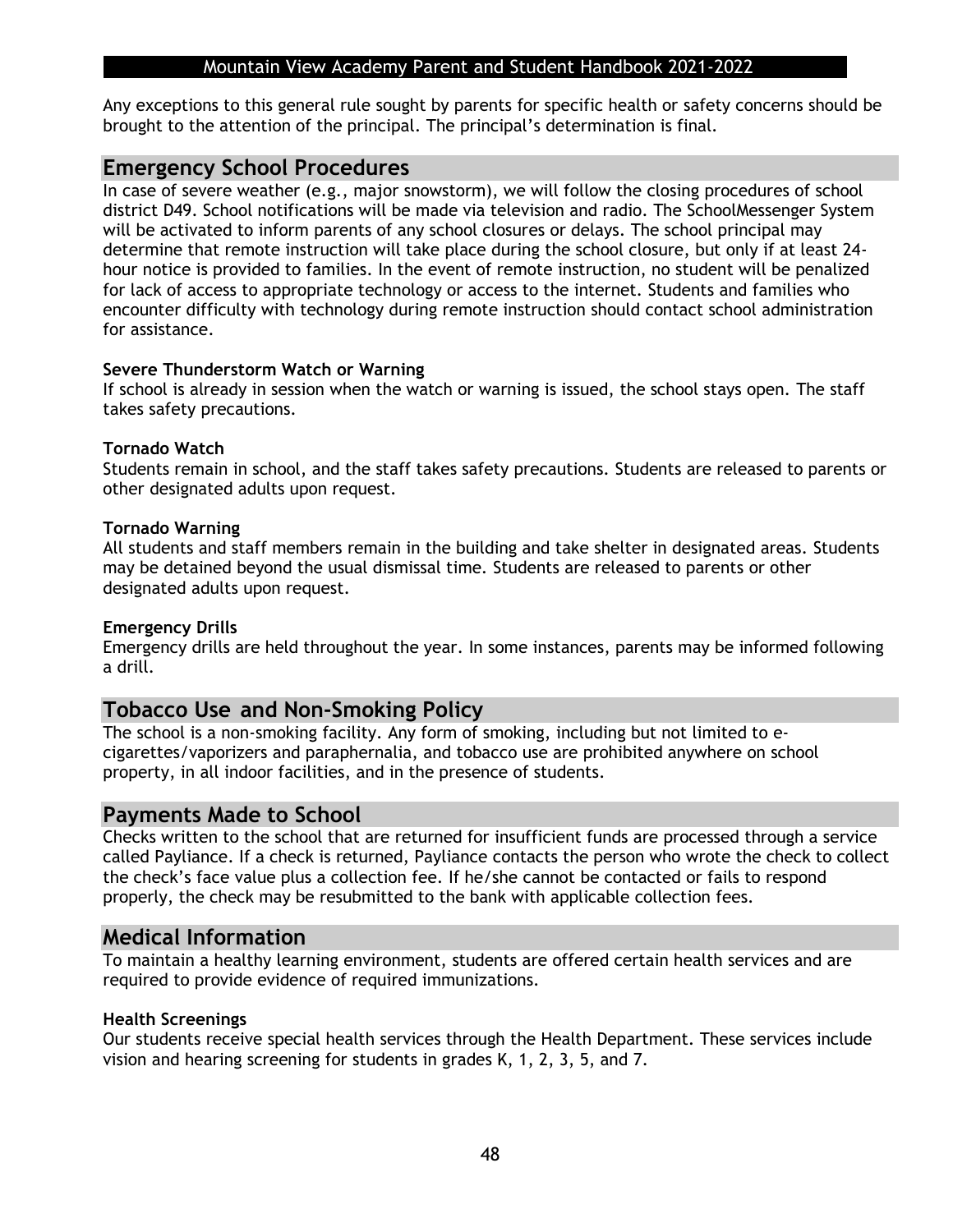#### **Immunization Requirements**

Students must meet all immunization requirements to insure entry into school. If there is no immunization record or no exemption, students cannot attend.

#### **There are 3 ways to be in compliance with CO school immunization law:**

- 1. Students are up to date on all required immunizations; or
- 2. A current *medical or nonmedical exemption* was submitted: [www.colorado.gov/vaccineexemption;](http://www.colorado.gov/vaccineexemption) or

Once student is in school, and if he/she is catching up on required immunizations: 3. Students are *"in-process"* and getting up to date on required immunizations.

**In-Process**: Students not up to date on required vaccines have 14 days from notification by school to receive the vaccine(s). A written plan for remaining vaccines following the minimum intervals of the Advisory Committee on Immunization Practice's (ACIP) schedule must be submitted by parent/guardian, or student shall be excluded from school.

**Students who have not submitted required immunization records, a medical exemption form or non-medical exemption form, or are not in-process, are not permitted to attend school per Colorado Revised Statutes 25-4-902.**

**Please refer to the Colorado Department of Public Health & Environment website (see link below) for the most current information regarding minimum required immunizations and additional important details regarding the vaccines. This site also includes recommended vaccines for the best protection against vaccine-preventable disease:**

<https://drive.google.com/file/d/1NqkcQ4SZwrbfIu4dhduDxiOnQwe5doB7/view>

Human papillomavirus (HPV) is the name of a group of viruses that includes more than 100 different strains or types. More than 30 of these viruses are sexually transmitted. Some of these viruses are called "high-risk" types and may lead to cancer. The virus lives in the skin or mucous membranes and usually causes no symptoms. There is no cure for HPV infection, although in many cases, the infection goes away on its own. The HPV vaccine is recommended for adolescents 11-18 years of age. The vaccine is given through a series of either two or three doses. Parents are encouraged to talk with their child's healthcare provider or local health department about HPV and immunization. More information is also available at the Center for Disease Control's website: [http://www.cdc.gov/std/hpv.](http://www.cdc.gov/std/hpv)

#### **Meningococcal Disease**

Meningococcal disease is a dangerous disease that can strike children and youth and is caused by bacteria. The bacteria are spread from person to person by direct contact with an infected person's nose or throat secretions. Illness often starts with a sudden fever, headache, stiff neck, a rash, and possibly nausea and vomiting. An infected person may become very sick within a few hours of the first symptoms and should seek medical care immediately. The disease could result in death or permanent disability.

Parents should talk with their child's health care provider or local health department about meningococcal disease and immunization.

#### **Medication Administration**

Only necessary medications that must be given during regular school hours will be administered.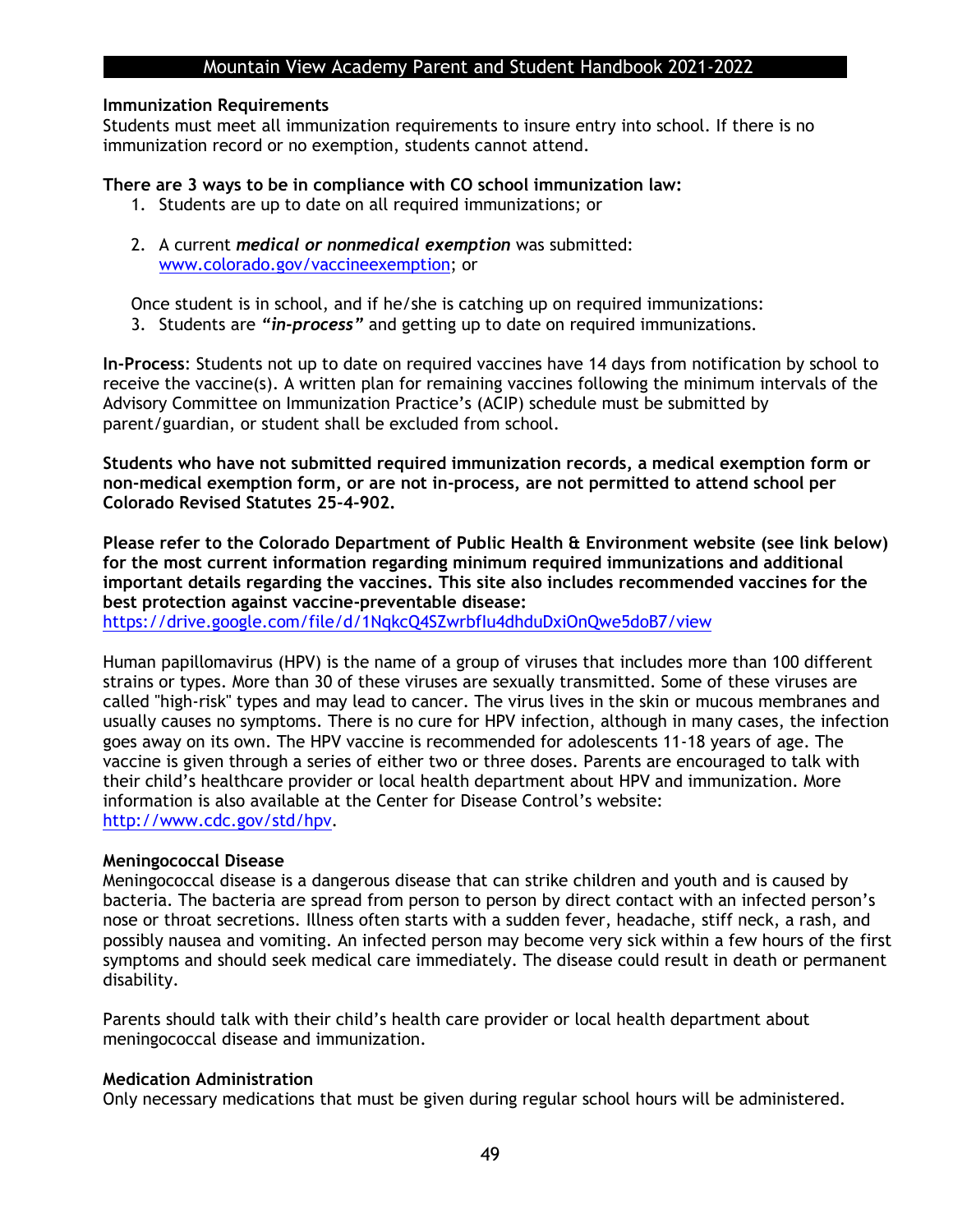All medications, whether prescribed or over the counter, require written permission from the custodial parent. They must complete the Medication Administration Permission form (one form per medication). The form must be renewed each school year or upon any change in medication or dosage.

Though we encourage a physician's written permission in all cases, a physician signature is required under the following conditions:

- All medications (prescribed and non-prescribed).
- Any possession or use of an inhaler or epinephrine injector.
- Any self-possession or self-administration of any medication.

Parents must include any prescribed treatment or care plan. An emergency care plan from the physician is required for asthma and epinephrine medications.

Prescribed medication must be delivered to the school in the original container prepared and labeled by a pharmacy. The label must include the dosage and frequency of administration. Over-the-counter medication must be in the original package and have the student's name affixed to the package.

The medication supplied to the school must be in the exact dosage prescribed. The individual administering medications is not responsible for dividing or splitting pills. All medication must be picked up by the parent at the end of the school year or upon a student's withdrawal. Any medication not picked up will be discarded.

If a parent is accompanying his/her child on a field trip, the parent will be required to administer the child's medication.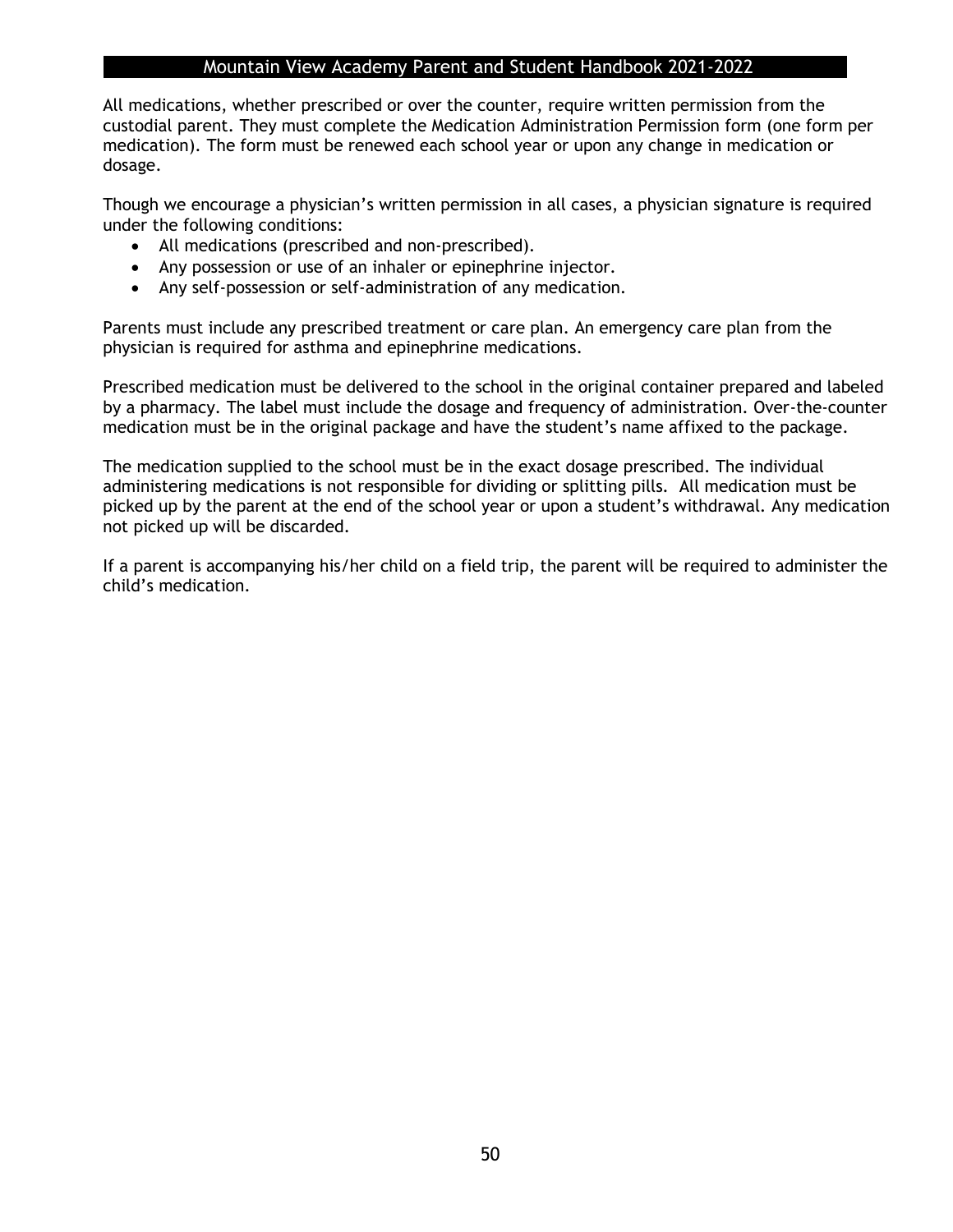## **Notifications**

### **Rights under FERPA**

The Family Educational Rights and Privacy Act (FERPA) affords parents certain rights with respect to their child's education records. These rights are:

- The right to inspect and review the student's education records within 45 days of the day the school receives a request for access. Parents should submit a written request to the school principal clearly identifying the record(s) they wish to inspect. A school official will make arrangements for access and notify the parents of the time and place the records may be inspected.
- The right to seek an amendment of the student's education records that the parent believes are inaccurate, misleading or in violation of the student's rights of privacy. Parents should submit a written request to the school principal, clearly identifying the part of the record they want amended and specifying its inaccuracy. If the school decides not to amend the record as requested, it will notify the parents of the decision and advise them of their right to a hearing to challenge the content of the student's education records. Hearing procedures will be provided to the parents when a hearing is requested.
- The right to consent to disclosures of personally identifiable information contained in the student's education records, except to the extent that FERPA authorizes disclosure without consent. The school does not need written consent to disclose a student's education records if the disclosure meets one or more of the following conditions and the disclosure is to or for: (see 20 U.S.C. §1232g; 34 CFR Part 99.31):
	- 1. School administrators, teachers, support staff, NHA personnel and other school officials which have a legitimate educational interest
	- 2. Persons or organizations with whom the school or NHA has outsourced services or functions and which have a legitimate educational interest (e.g., attorneys, auditors, medical consultants, special and supplemental education providers, therapists)
	- 3. Officials of another school where the student seeks or intends to enroll or where the student is already enrolled so long as the disclosure is for purposes related to the student's enrollment, and as long as a proper records release request is received by the sending school
	- 4. Certain federal and state officials and educational authorities (for audit, evaluation, reporting, or compliance purposes) or state and local authorities concerning the juvenile justice system in accordance with state statute
	- 5. Appropriate parties in connection with financial aid to a student
	- 6. Organizations conducting studies for, or on behalf of, the school or NHA to develop, validate, or administer predictive tests, administer student aid programs, or improve instruction
	- 7. Accrediting organizations to carry out accrediting functions
	- 8. Compliance with a judicial order or lawfully issued subpoena after the school makes a reasonable effort to notify the parent of the order or subpoena
	- 9. Appropriate parties in a health or safety emergency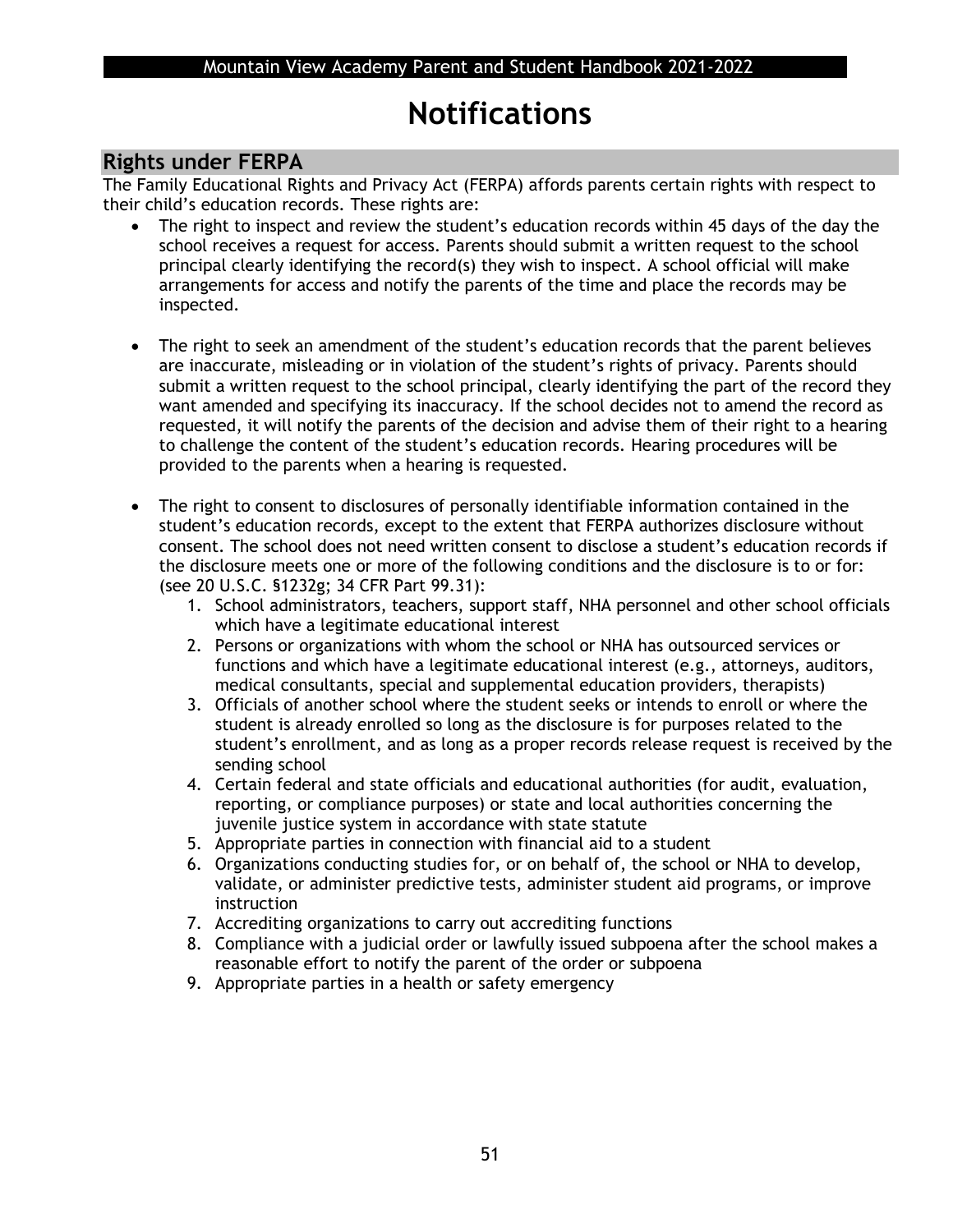• The right to file a complaint with the U.S. Department of Education concerning alleged failures by the school to comply with the requirements of FERPA:

Family Policy Compliance Office U.S. Department of Education 400 Maryland Avenue SW Washington, D.C. 20202-5920

### **Right to Know under Federal Law**

Parents of students have the right to know the professional qualifications of the school's classroom teachers and the school must give this information to parents in a timely manner if they ask for it. Specifically, parents have the right to ask for the following information about each of their child's classroom teachers:

- Whether the State Department of Education has licensed or qualified the teacher for the grades and subjects he/she teaches
- Whether the State Department of Education has decided that the teacher can teach in a classroom without being licensed or qualified under state regulations because of special circumstances
- The teacher's college major
- Whether the teacher has any advanced degrees and, if so, the subject of the degrees
- Whether any teachers' aides or similar paraprofessionals provide services to their child and, if they do, their qualifications

### **Rights under the Protection of Pupil Rights Amendment**

The Protection of Pupil Rights Amendment (PPRA) affords parents certain rights concerning student privacy, parental access to information, and administration of physical examinations to minors. These include the right to:

- Consent before students are required to submit to a survey, which is funded in part or in whole by a program of the U.S. Department of Education, that concerns one or more of the following protected areas ("protected information survey"):
	- 1. Political affiliations or beliefs of the student or student's parent
	- 2. Mental or psychological problems of the student or the student's family
	- 3. Sexual behavior or attitudes
	- 4. Anti-social, demeaning, illegal, or self-incriminating behavior
	- 5. Critical appraisals of others with whom respondents have close familial relationships
	- 6. Legally-recognized privileged relationships, such as with lawyers, doctors, or ministers
	- 7. Religious affiliations, beliefs, or practices of the student or parent
	- 8. Income, other than as required by law, to determine program eligibility
- Receive notice and an opportunity to opt a student out of the following:
	- 1. Any other protected information survey, regardless of funding
	- 2. Any non-emergency, invasive physical exam or screening required as a condition of attendance, administered by the school or its agent, and not necessary to protect the immediate health and safety of the student (except for hearing, vision, scoliosis, or any other physical exam or screening permitted or required under state law)
	- 3. Any activity involving the collection, disclosure, or use of personal information or the marketing, selling, or distributing of such information to others
- Inspect the following, upon request and before administration or use:
	- 1. Surveys created by a third party before their distribution by a school to its students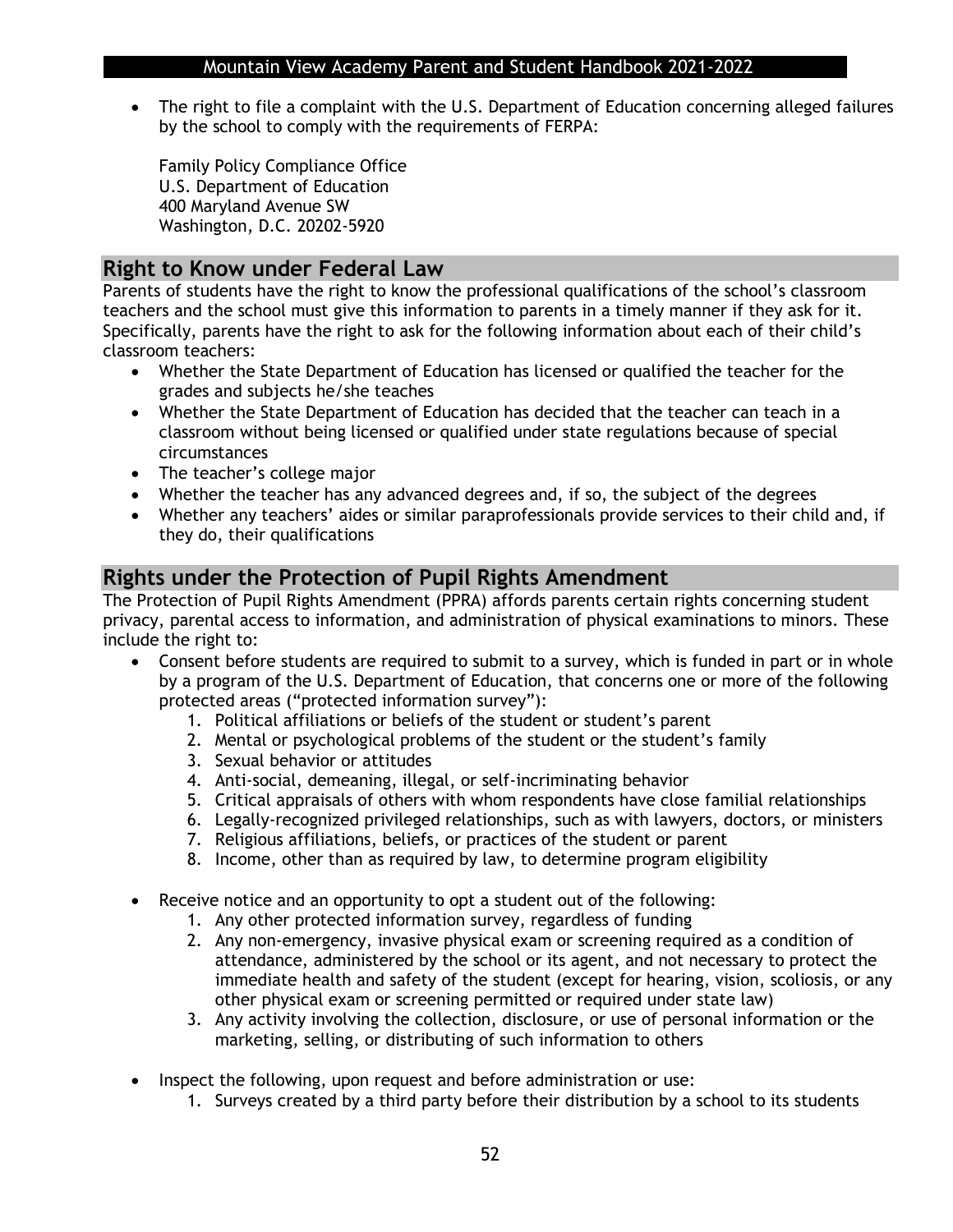- 2. Instruments used to collect personal information from students for marketing, sales, or other distribution purposes
- 3. Instructional material used as part of the educational curriculum

The school protects student privacy in the administration of protected surveys and the collection, disclosure, or use of personal information for marketing, sales, or other distribution purposes. The school will also both directly notify parents through U.S. Mail, e-mail, parent meetings, or the Parent and Student Handbook of the specific or approximate dates (if such events are planned and/or scheduled) of the above activities and provide an opportunity to opt a student out of participating in them. *Parents who believe their rights have been violated may file a complaint with*:

Family Policy Compliance Office U.S. Department of Education 400 Maryland Avenue SW Washington, D.C. 20202-5920

### **Boy Scouts of America**

The school does not discriminate against any group officially affiliated with either the Boy Scouts of America or any other youth group listed in Title 36 of the United States Code (as a patriotic society) that wishes to conduct a meeting within an open forum. The school does not deny such access or opportunity or discriminate for reasons based on the membership or leadership criteria or the oath of allegiance to God and country of the Boy Scouts of America or the youth groups listed in Title 36 of the United States Code (as a patriotic society).

## **Title IX**

If students, their parents/guardians, or anyone else on their behalf believe they have been subjected to discriminatory harassment, including but not limited to harassment related to the students' sex, sexual orientation, gender, gender identity and expression, or pregnancy by school board members, staff, students, vendors, contractors, or other persons doing business with the School, it should be immediately reported to the school principal (Academy or designee) of the school and should provide specific details regarding the event, the date of the event, and the parties involved. The complaint will be considered confidential and will be expeditiously investigated by the Academy or designee with the assistance of NHA legal counsel as necessary and appropriate.

The School intends to comply with Title IX of the Education Amendments Act of 1972, which states, in part: "No persons in the United States shall on the basis of sex be excluded from participation in, be denied the benefits of, or be subjected to discrimination under any education program or activity receiving financial assistance...."

As such, the School does not discriminate on the basis of sex in its education program or activities, and is required by Title IX and its regulations not to discriminate in such a manner. This requirement not to discriminate in the education program or activity extends to admission and employment.

The following person shall be the Compliance Officer/Title IX Coordinator and is responsible for investigating any complaint alleging noncompliance with Title IX.

Amanda Ortiz-Torres 2103 Meadowbrook Parkway Colorado Springs, CO 80951 Phone: (719) 623-4116 [112.atorres@nhaschools.com](mailto:112.atorres@nhaschools.com)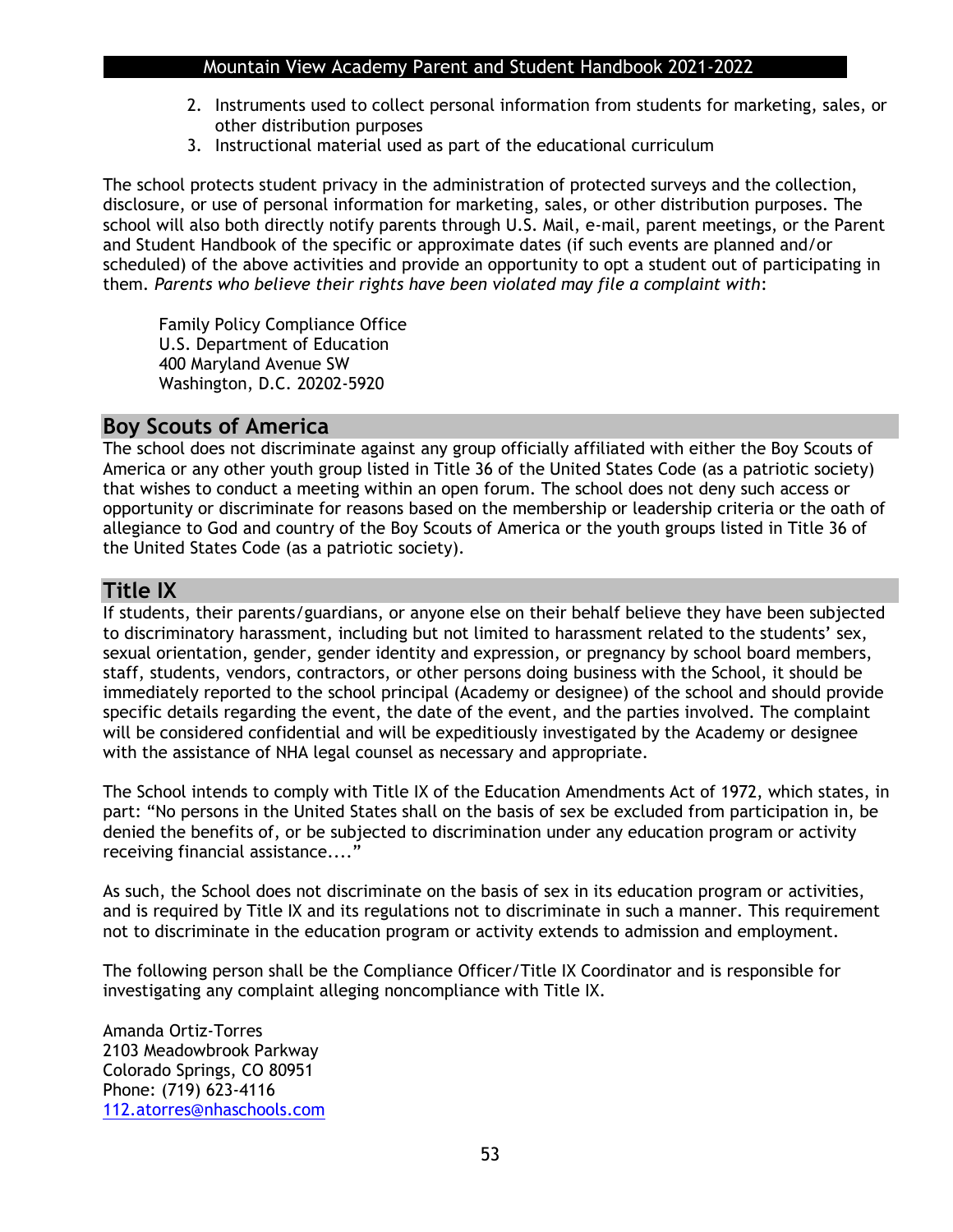Any person may report sex discrimination, including sexual harassment (whether or not the person reporting is the person alleged to be the victim of conduct that could constitute sex discrimination or sexual harassment), in person, by mail, by telephone, or by electronic mail, using the contact information listed for the Title IX Coordinator, or by any other means that results in the Title IX Coordinator receiving the person's verbal or written report. Such a report may be made at any time (including during non-business hours) by using the telephone number or electronic mail address, or by mail to the office address, listed for the Title IX Coordinator.

Inquiries about the application of Title IX and its regulations to the School may be referred to the Title IX Coordinator, to the Assistant Secretary for Civil Rights of the Department, or both.

A specific procedure for grievances related to Title IX issues is set forth as the "Title IX Grievance Procedure." *34 CFR 106*

The language above will be posted on the School's website within two clicks of the home page; in other School-related documents made available to students, parents, staff, and applicants (e.g., student newspapers, parent newsletters, student handbooks, employee handbooks, application forms, recruiting materials, etc.).

### **Unsafe School Choice Option**

A student attending a persistently dangerous school or a student who is a victim of a violent criminal offense on school property has the right to transfer to another safe school in the district, if his/her parent requests a transfer. If there is not another safe school in the district providing instruction at the student's grade level, the school shall contact neighboring districts to request that the student be permitted to transfer to a school in one of those districts.

### **Asbestos Management Plan**

The Asbestos Hazard Emergency Response Act (AHERA) requires us to annually notify parents, students, staff members, and others who regularly occupy the school building of compliance with AHERA. An Asbestos Management Plan (AMP) has been developed for the school and is on file in the school office. Parents may schedule an appointment with the principal if they wish to review the AMP.

### **Pesticide Notification**

The school aims to control pest populations and to reduce the use of active pesticides throughout the school by implementing an integrated pest management program. The health and safety of all persons within the school's facilities are of primary concern. In addition to providing parents with this annual notification, the school will notify parents in advance of individual pesticide applications of nonemergency applications of pesticides such as an insecticide, fungicide, or herbicide, other than a bait or gel formation, that is made to the school ground or building. Please note that notification is not given for the use of sanitizers, germicides, disinfectants, or antimicrobial cleaners. In certain emergencies, such as an infestation of stinging insects, pesticides may be applied without prior notice to prevent injury to students, but parents will be notified following any such application. Advance notice will be posted on the front door and posted in a public, common area of the school other than the entrance. A parent can also request to be notified by letter postmarked at least 72 hours before the application is to take place. Please contact the school office if you wish to be notified by letter or wish to review the school's integrated pest management program or records. Your school will provide additional information regarding this.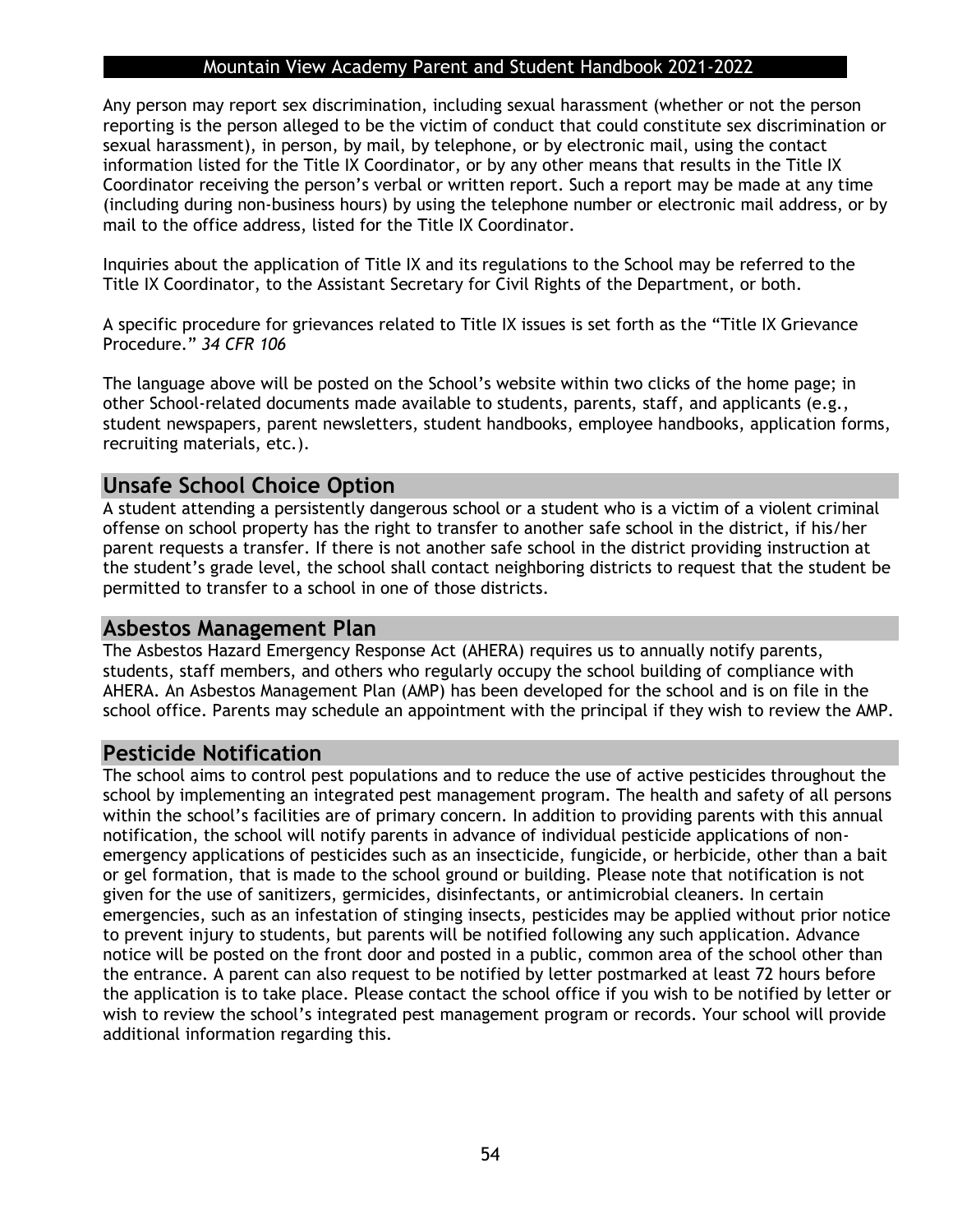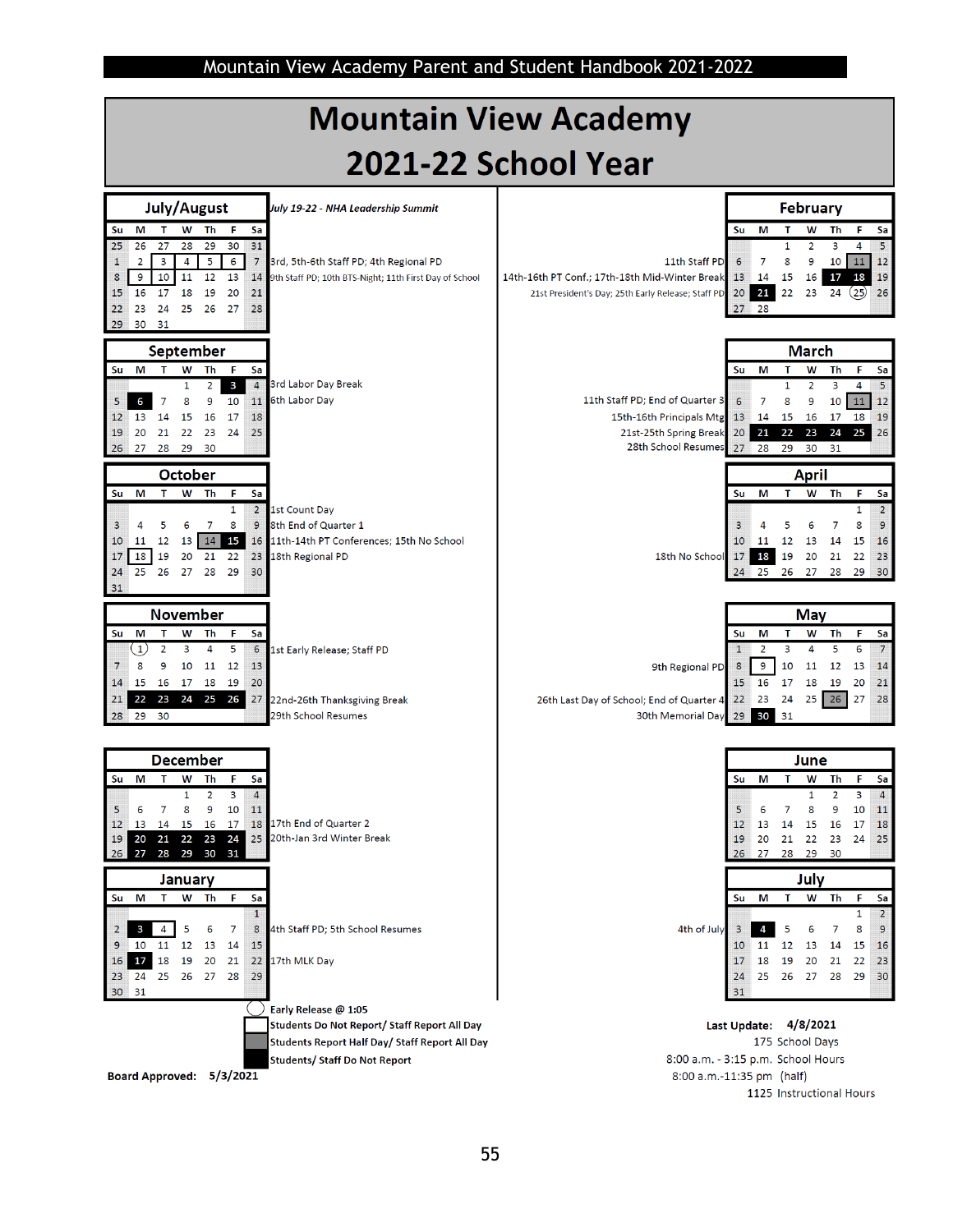## COMMITMENT TO EXCELLENCE CONTRACT

To successfully challenge each child to achieve, parents, students, and teachers must work together, committed to the school's high expectations and standards. Each parent, student, and teacher is asked to pledge his/her commitment by signing below:

#### **Parent/Guardian Commitment:** *I fully commit to my child's education in the following ways:*

- I understand that my child is enrolled in this school so he/she has opportunities to achieve.
- I realize that the expectations and standards at this school are high and agree to support them.
- I understand and agree to be bound by all provisions outlined in the Parent and Student Handbook and acknowledge receipt of the Parent and Student Handbook by signing below.
- I will monitor my child's attendance, homework completion, and read school correspondence.
- I will participate in parent-teacher conferences and volunteer for school activities when possible.
- I understand that my child must behave respectfully and responsibly to protect the safety, interest, and rights of others in the school. I will model appropriate behavior while in the school.

*Please add any other commitment statements you would like to note:*

| _____________________ |   | __________________________________ | ______________ |
|-----------------------|---|------------------------------------|----------------|
| Parf<br>.             | . |                                    | .              |

### **Student's Commitment:** *I fully commit to this school in the following ways:*

- I am enrolling in this school, because I want to achieve. I will put forth my best effort every single day.
- I agree with my school's expectations, standards, and requirements, because I have high expectations for myself.
- I understand and agree to follow the Student Code of Conduct and Dress Code in the Parent and Student Handbook.
- I will attend school all day, every day, unless I have an excused absence.
- I will complete my homework, submit it on time, and contact my teacher about any questions.
- I will behave respectfully and responsibly to protect the safety, interests, and rights of others in the school. I will accept responsibility for my actions.

| <b>Student Signature</b> | <b>Student Printed Name</b> | Grade | Date |
|--------------------------|-----------------------------|-------|------|
| <b>Student Signature</b> | <b>Student Printed Name</b> | Grade | Date |
| <b>Student Signature</b> | <b>Student Printed Name</b> | Grade | Date |
| <b>Student Signature</b> | <b>Student Printed Name</b> | Grade | Date |

#### **Teacher's Commitment:** *I fully commit to this school in the following ways:*

- I will provide each student opportunities to achieve.
- I will communicate with parents on a regular basis via personal contact, weekly newsletters, or progress reports and will make myself available to students and parents for any concerns they may have.
- I will display integrity and respect to students, parents, and staff members through my words and actions.

\_\_\_\_\_\_\_\_\_\_\_\_\_\_\_\_\_\_\_\_\_\_\_\_\_\_\_ \_\_\_\_\_\_\_\_\_\_\_\_\_\_\_\_\_\_\_\_\_\_\_\_\_\_\_\_\_\_\_\_\_\_\_\_\_\_\_\_ \_\_\_\_\_\_\_\_\_\_\_

I will protect the safety, interests, and rights of all individuals in the classroom.

l

Teacher Signature Teacher Printed Name Date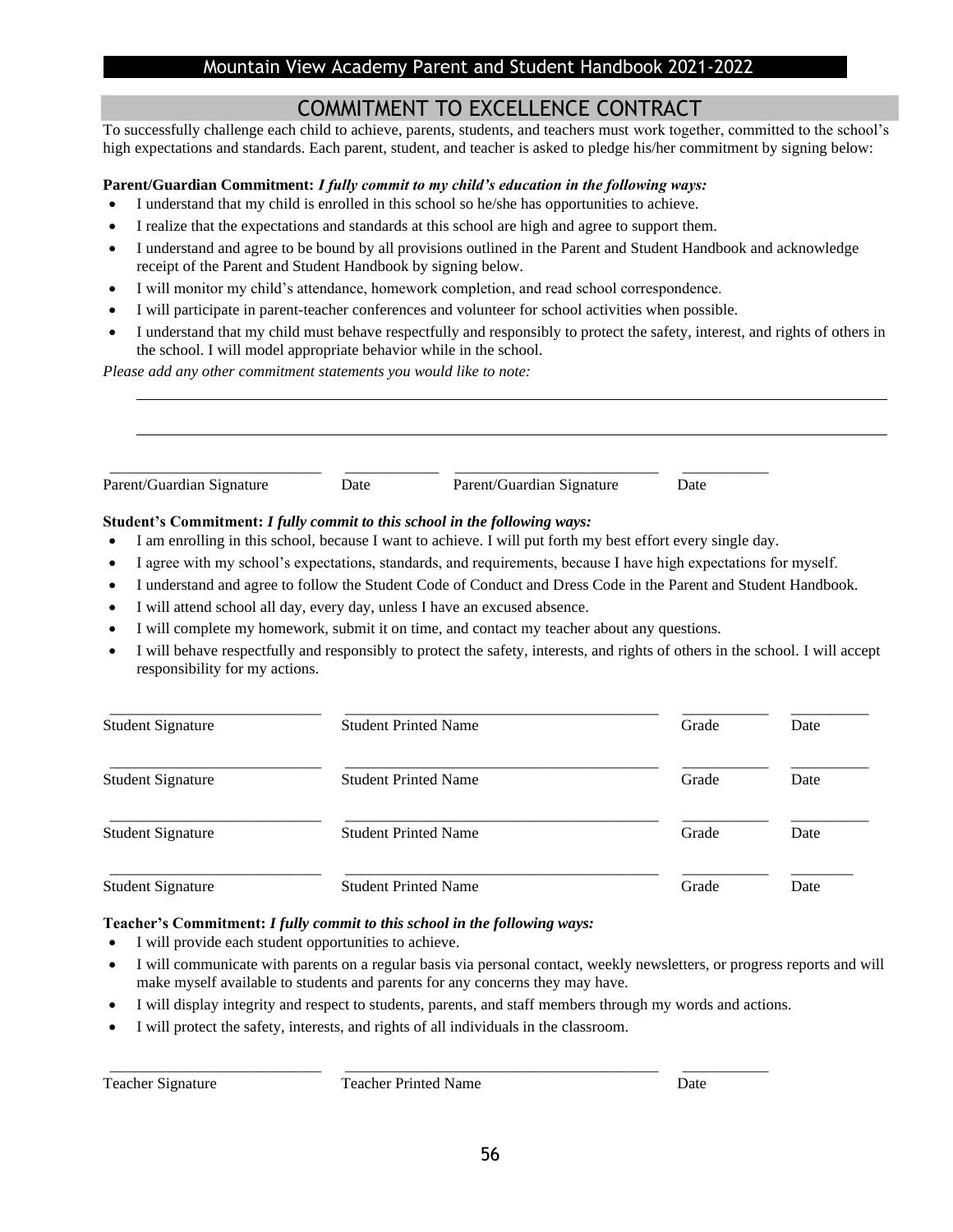### **School-Wide Volunteer Opportunities**

National<br>Heritage **Academies**<sup>®</sup>

The school Board and staff members support the school's commitment to parental involvement, believing strongly that it is a main ingredient for student success. On the back of this page is a listing of the volunteer opportunities available to parents at the school. The committees are listed first, followed by committee support and other opportunities. Please check all opportunities in which you are interested. As you participate in these opportunities, you will be fulfilling the Commitment to Excellence Contract by helping to provide an exemplary educational experience for our students. Thank you in advance for helping make our school exemplary for our children.

Volunteer opportunities specific to your child's classroom are on a separate form.

Volunteers may be required to submit to a criminal background check.

| Children's names and grades: |                                                         |
|------------------------------|---------------------------------------------------------|
|                              |                                                         |
|                              |                                                         |
|                              |                                                         |
|                              |                                                         |
|                              | Grade: $\frac{1}{\sqrt{1-\frac{1}{2}}\cdot\frac{1}{2}}$ |